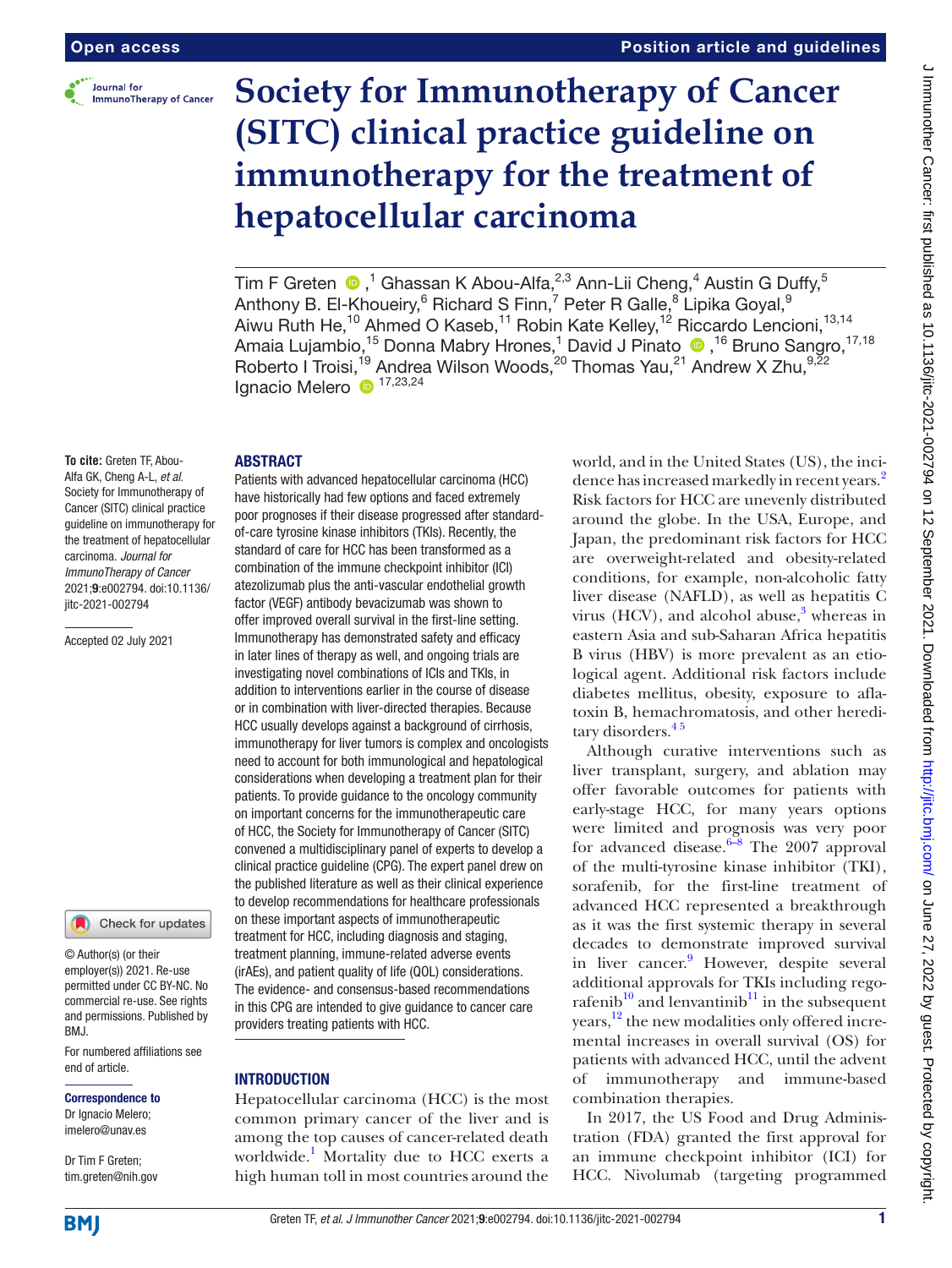cell death protein 1 [PD-1]) monotherapy received accelerated approval based on a significant response rate and prolonged duration of response (DOR) with manageable side effects in patients who had previously been treated with sorafenib.<sup>13</sup> This was followed by encouraging data for other ICIs—pembrolizumab (another anti-PD-1 ICI) monotherapy $14$  and nivolumab in combination with the cytotoxic T lymphocyte antigen-4 (CTLA-4) antagonist ipilimumab $15$ —resulting in further accelerated approvals by the FDA. The confirmatory phase III studies for singleagent nivolumab and permbrolizumab, however, did not meet their end points. In 2020, the anti-programmed death-ligand 1 (PD-L1) antibody atezolizumab in combination with the anti-vascular endothelial growth factor (VEGF) antibody bevacizumab<sup>16</sup> gained full FDA approval for first-line treatment of HCC on the basis of the phase III study IMbrave150. This was the first regimen to demonstrate superiority to sorafenib in HCC since sorafenib's approval in 2007, in addition to being the first immunotherapy plus anti-VEGF combination to gain approval for liver cancer. Additional trials are ongoing and the therapeutic landscape continues to evolve and expand.

HCC often develops on a background of chronic inflammation, metabolic stress, cirrhosis, or fibrosis, and thus, the use of immunotherapy in the setting of a compromised liver is a complex but common challenge. Although HCC is frequently an immunogenic cancer, characterized by tumor-infiltrating lymphocytes (TILs) in the tumor microenvironment, the intratumoral milieu has been shown to be generally immunosuppressive—in part due to the acquired immune dysfunction that occurs with cirrhosis, viral infection, or environmental insults that contribute to disease development, but also partially related to the liver's intrinsic tolerogenicity.<sup>17 18</sup> Despite these hurdles, the incorporation of immunotherapy into HCC care has offered more options to clinicians and has extended survival considerably for a subset of patients.

The approval of immunotherapy agents for the treatment of HCC is relatively recent as compared with other malignancies and experience with these new therapies is still limited. Additionally, immunotherapy carries unique considerations in many clinical aspects including patient selection, management of immune-related adverse events (irAEs), and evaluation of response to therapy compared with other systemic treatments. To support the oncology community and provide evidence- and consensus-based recommendations on immunotherapy for HCC, the Society for Immunotherapy of Cancer (SITC) convened an international panel of experts to develop a new clinical practice guideline (CPG), covering topics including recommended therapies, emerging agents, diagnostics and biomarkers, monitoring response to treatment, special patient populations, toxicity management, and quality of life (QOL). Although the guideline focuses on therapies approved by the FDA, the authors, as an international team, acknowledge that recommendations may not fully align with approval or reimbursement policies in other countries outside the US, and they encourage

harmonization. The recommendations within this guideline are meant to complement rather than supplant sound clinical judgment, and their aim is to provide clinicians with the most current thinking on integrating immunotherapy into the treatment of patients with HCC.

#### GUIDELINE DEVELOPMENT METHODS

The Institute of Medicine's (IOM) Standards for Developing Trustworthy Clinical Practice Guidelines were used as a model to develop the recommendations in this manuscript. IOM standards dictate that guideline development is led by a multidisciplinary expert panel using a transparent process where both funding sources and conflicts of interest are readily reported. This CPG is intended to provide guidance and is not a substitute for the professional judgment of individual treating physicians.

#### Conflict of interest management

As outlined by IOM standards, all financial relationships of expert panel members that might result in actual, potential, or perceived conflicts of interest were individually reported. Disclosures were made prior to the onset of manuscript development and updated on an annual basis. In addition, panel members were asked to articulate any actual or potential conflicts at all key decision points during guideline development, so that participants would understand all possible influences, biases, and/ or the diversity of perspectives on the panel. Although some degree of relationships with outside interests are to be expected among experts, panel candidates with significant financial connections that may compromise their ability to fairly weigh evidence (either actual or perceived) were not eligible to participate in guideline development.

Recognizing that guideline panel members are among the leading experts on the subject matter under consideration and guideline recommendations should have the benefit of their expertize, any identified potential conflicts of interests were managed as outlined in SITC's disclosure and conflict of interest resolution policies. As noted in these policies, panel members disclosing a real or perceived potential conflict of interest may be permitted to participate in consideration and decisionmaking of a matter related to that conflict, but only if deemed appropriate after discussion and agreement by the expert panel.

The financial support for the development of this guideline was provided solely by SITC. No commercial funding was received.

#### Recommendation development

Panel recommendations are based on literature evidence, where possible, and clinical experience, where appropriate.<sup>19</sup> Consensus for the recommendations here was generated by open communication and scientific debate in small-group and whole-group settings, surveying and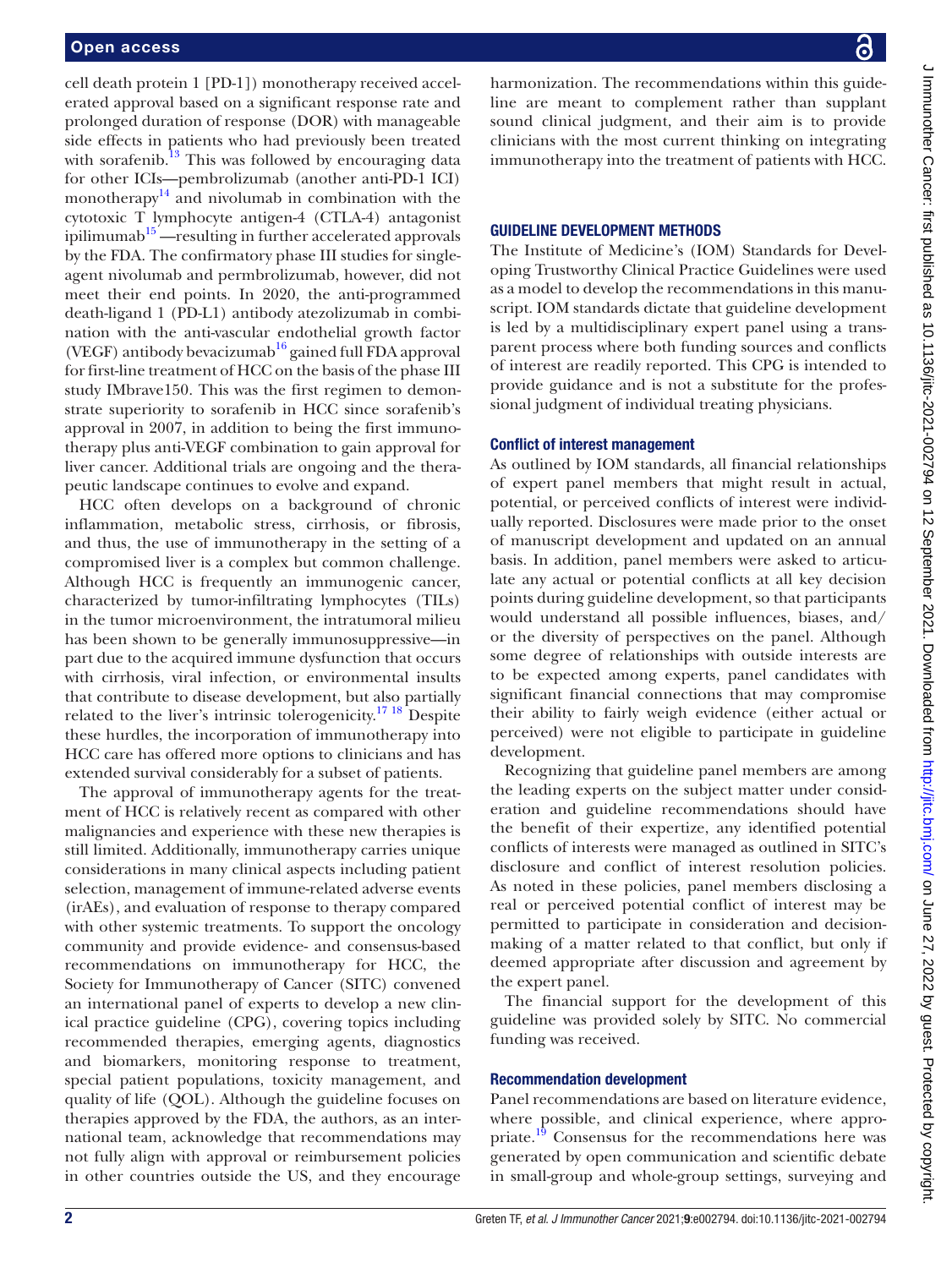<span id="page-2-0"></span>

| Table 1                               |                                                                    | Summary of 'The Oxford Levels of Evidence 2' (Adapted from the OCEBM Levels of Evidence Working Group) |                                                                              |                 |
|---------------------------------------|--------------------------------------------------------------------|--------------------------------------------------------------------------------------------------------|------------------------------------------------------------------------------|-----------------|
| Level 1                               | Level 2                                                            | Level 3                                                                                                | Level 4                                                                      | Level 5         |
| Systematic review or<br>meta-analysis | Randomized trial or<br>observational study<br>with dramatic effect | Non-randomized,<br>controlled cohort, or<br>follow-up study                                            | Case series, case-<br>control, or historically reasoning<br>controlled study | Mechanism-based |
|                                       |                                                                    |                                                                                                        |                                                                              |                 |

OCEBM, Oxford Centre for Evidence-Based Medicine.

responses to clinical questionnaires, as well as formal voting in consensus meetings.

For transparency, a draft of this CPG was made publicly available for comment during the development process and prior to publication. All comments were evaluated and considered for inclusion into the final manuscript according to the IOM standard.

#### Evidence rating

The evidence- and consensus-based recommendations of the panel were refined throughout the development process in order to obtain the highest possible agreement among the experts, however, the minimum threshold was defined as 75% approval among the voting members. Evidence supporting panel recommendations was graded according to the Oxford Centre for Evidence-Based Medicine (OCEBM) Levels of Evidence Working Group 'The Oxford Levels of Evidence 2' (2016 version). A summary of the OCEBM grading scale may be found in [table](#page-2-0) 1. The level of evidence (LE) for a given recommendation is expressed in parentheses following the recommendation (eg, LE: 1). Recommendations without an associated LE were based on expert consensus.

#### DIAGNOSTICS AND STAGING FOR PATIENTS WITH HCC Initial HCC diagnosis

The initial diagnostic workup of HCC typically comprises a histologic analysis of tumor samples obtained by biopsy or surgery, cross-sectional imaging, a detailed analysis of the liver's condition with laboratory studies, and an assessment of the potential etiology of the HCC including investigations of HBV and HCV viral status. Guidelines for surveillance screening, initial diagnosis, and staging of HCC have been developed by multiple organizations including, but not limited to, the American Association for the Study of Liver Diseases  $(AASLD)$ ,<sup>[7](#page-19-15)</sup> the American College of Gastroenterology  $(AGC)$ ,<sup>20</sup> the European Society for Medical Oncology (ESMO), $^{21}$  $^{21}$  $^{21}$  the European Association for the Study of the Liver  $(EASL)^{22}$  and the Japan Society of Hepatology (JSH).<sup>23</sup> These organizations and others have also put forth guidelines for nonimmunotherapeutic approaches for the treatment of HCC.

HCC may be identified using computerized tomography (CT) and magnetic resonance imaging (MRI) with Liver Imaging Reporting And Data Systems (LI-RADS).[24](#page-19-20) The LI-RADS system provides a standardized approach for radiologists to communicate with the

treating physicians and provides a certain level of confidence that a lesion in a cirrhotic liver or a liver at risk for cirrhosis presents as HCC on imaging. $^{25}$  $^{25}$  $^{25}$  LI-RADS staging ranges from LR-1, for lesions that are definitely benign, to LR-5, which represents 100% probability of being HCC. The LI-RADS system acknowledges that limitations exist, and has included an LR-NC (for non-categorizable) category where diagnostic possibilities cannot be meaningfully narrowed. LI-RADS is endorsed by the  $AASLD$ ,<sup>7</sup> as well as by the Organ Procurement and Transplantation Network (OPTN)/United Network for Organ Sharing (UNOS). Contrast agents have also greatly enhanced the diagnostic accuracy of MRIs. Multiple meta-analyses have determined that gadolinium ethoxybenzyl diethylenetriamine pentaacetic acid (Gd-EOB-DTPA)-enhanced MRI has superior sensitivity, specificity, and diagnostic odds ratio (OR) as compared with multidetector  $CT^{26-28}$ However, most published guidelines do not recommend one imaging modality over the other.

Patients with HCC often present with underlying cirrhosis—two conditions with independent mortality risks. It is essential for a care team comprised of multiple specialties, including perspectives from both hepatology and oncology, to be established early so that a treatment plan that addresses all of the complex needs of a patient with HCC may be developed. $29$  A multidisciplinary tumor board review of liver lesions is recommended for HCC diagnosis and management plans, particularly for patients with tumors that may be eligible for transplant, surgery, or liver-directed treatments.

Historically, avoiding tumor biopsy has been acceptable practice in patients with cirrhosis and imaging characteristics consistent with HCC. One concern of performing biopsies in this disease has been the putative risk for tumor dissemination outside the liver via needle track seeding. The occurrence of needle track seeding appears to be uncommon in the published literature, however, with incidence rates estimated to be as low as 2.7% overall, or  $0.9\%$  per year.<sup>30</sup> While biopsy may be less encouraged in certain clinical scenarios such as in patients where liver transplants are being considered, histologic diagnosis is increasingly encouraged for the diagnosis of HCC, particularly for more advanced tumors requiring systemic therapy. Other primary liver tumors such as cholangiocarcinoma or mixed cholangiohepatoma can occasionally present very similarly to HCC, and the treatment for these tumors can be distinct. Other entities such as metastatic neuroendocrine cancers can similarly demonstrate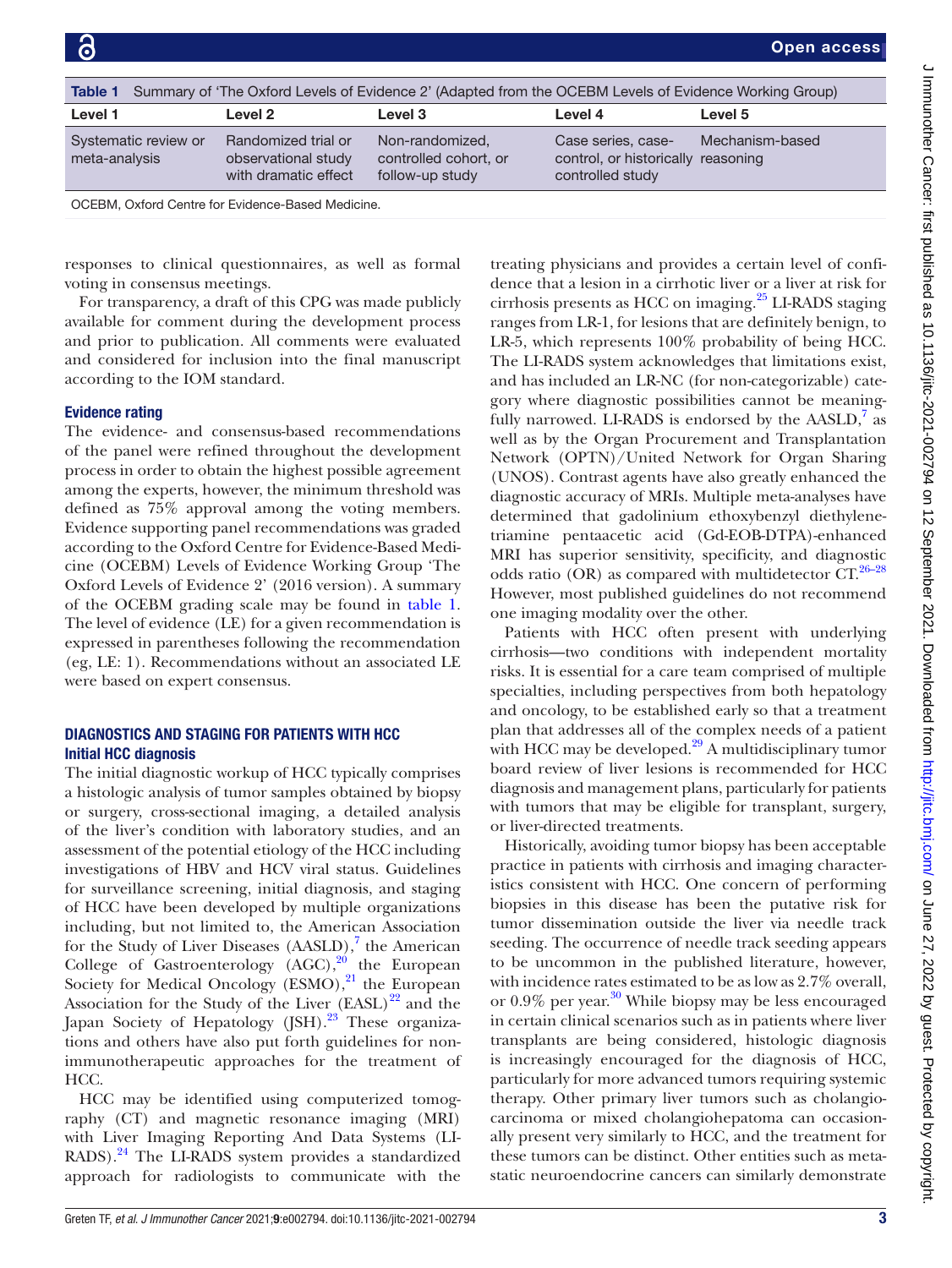<span id="page-3-0"></span>

| UPUII access        |                                                                                  |  |
|---------------------|----------------------------------------------------------------------------------|--|
|                     |                                                                                  |  |
| UNOS <sup>236</sup> | <b>Table 2</b> Radiographic T-staging by LI-RADS and OPTN/                       |  |
| <b>Stage</b>        | <b>Definition</b>                                                                |  |
| 0                   | No HCC                                                                           |  |
| 1                   | One $HCC < 20$ mm                                                                |  |
| $\mathcal{P}$       | One HCC $\geq$ 20 mm and $\leq$ 50 mm, or two or three<br>HCCs, all $\leq$ 30 mm |  |
| 3                   | One HCC >50 mm, or two or three HCCs, at least<br>$one > 30$ mm                  |  |
| $\overline{4}$      | 4A. Four or more HCCs, regardless of size<br>4B. HCC $+$ TIV                     |  |

HCC, hepatocellular carcinoma; LI-RADS, Liver Imaging Reporting And Data System; OPTN/UNOS, Organ Procurement and Transplantation Network/United Network for Organ Sharing; TIV, tumor in vein.

arterial enhancement on multiphase imaging.<sup>31</sup> Additionally, in rare instances, tissue biopsy may uncover certain genetic alterations that render a patient eligible for a tissue-agnostic therapy or a clinical trial.

#### HCC staging

An ideal staging system in HCC serves two purposes: treatment indication and prognostic prediction. A variety of staging systems have been developed, and their performance and validation varies. While some staging systems focus on pathology, others incorporate radiological characteristics, serum biomarkers, liver function, and performance status. In most solid tumors, staging is performed at the time of surgery using resected specimens. The Tumor-Node-Metastases (TNM) classification, developed by the American Joint Committee on Cancer (AJCC), classifies the primary tumor (T) based on size, number, and vascular invasion.<sup>[32](#page-20-2)</sup> However, the TNM classification is not currently used to guide treatment for HCC. Also, importantly, the TNM classification should not be confused with the radiologic T-staging system used by LI-RADS and OPTN/UNOS, which is summarized in [table](#page-3-0) 2.

Radiographic T-staging is of limited pretreatment prognostic and predictive value for patients being considered for systemic therapy, as the system does not take into account liver function, which is an important risk factor for patients with HCC. Several alternative staging or scoring systems have been developed, including the Barcelona-Clinic Liver Cancer (BCLC) system,<sup>33</sup> Cancer of the Liver Italian Program (CLIP), $34$  Japan Integrated Staging  $(IIS)$ ,<sup>35</sup> Chinese University Prognostic Index (CUPI),[36](#page-20-6) Groupe d'Etude et de Traitement du Carcinome Hépatocellulaire  $(GETCH)^{37}$  plus many others.

The BCLC system, summarized in [table](#page-3-1) 3, has gained wide recognition and has been endorsed by multiple international hepatology associations including  $AASLD<sup>6</sup>$  $AASLD<sup>6</sup>$  $AASLD<sup>6</sup>$ and EASL. Several large-scale cohort studies have validated the BCLC system, including in Korean patients with treatment-naïve HCC, $38$  US patients, $39$  and Italian patients undergoing radical surgery.<sup>[40](#page-20-10)</sup> In addition, scoring

<span id="page-3-1"></span>Table 3 Barcelona-Clínic Liver Cancer (BCLC) classification with stage definitions and typical survival outcomes

|                                   | <b>Stage definition</b><br>(BCLC 2018 update) survival                                  | <b>Estimated</b> |
|-----------------------------------|-----------------------------------------------------------------------------------------|------------------|
| Stage 0-Very<br>early-stage       | Single nodule $\leq$ 2 cm;<br>ECOG PS 0*:<br>Preserved liver<br>function                | >5 years         |
| <b>Stage A-Early-</b><br>stage    | Single or up to three<br>nodules ≤3 cm;<br>ECOG PS 0*:<br>Preserved liver<br>function   | >5 years         |
| Stage B-<br>Intermediate-stage    | Multinodular:<br>ECOG PS 0*;<br>Preserved liver<br>function                             | $>2$ to 5 years  |
| Stage C-<br><b>Advanced-stage</b> | Portal invasion;<br>Extrahepatic spread;<br>ECOG PS 1-2;<br>Preserved liver<br>function | >1 year          |
| <b>Stage D-Terminal-</b><br>stage | <b>ECOG PS 3-4:</b><br>End-stage liver<br>function                                      | 3 months         |

\*The American Association for the Study of Liver Disease (AASLD) recommends including ECOG PS 0 to 1 in stage 0, A and B, because of the significant overlap between PS 0 and PS 1 BCLC, Barcelona-Clinic Liver Cancer; ECOG, Eastern Cooperative Oncology Group; PS, performance status.

by the BCLC system has been reported and studied in subgroup analyses for most of the phase III studies done in advanced HCC.

HCC is a highly heterogeneous disease with varied underlying etiologies depending on geography and demographics. Studies comparing the performance of staging systems for predicting prognosis have returned conflicting results depending on the patient population investigated and the treatments administered. The JIS score showed the best ability to predict OS by disease stage in an analysis of Japanese patients, $^{41}$  whereas an analysis of 1,713 prospectively enrolled patients with HCC in Taiwan found that CLIP was the best prognostic model in patients undergoing both curative and non-curative treatments.<sup>42</sup> In the advanced and metastatic disease setting, another comparison of the prognostic value of different systems determined CLIP and CUPI to be the most reliable staging systems for patients with HCV and HBV etiologies, respectively.[43](#page-20-13) In these analyses of patients with advanced disease in need for systemic therapy, BCLC and TNM lacked prognostic value.

Liver function assessment is a critical component of HCC treatment that is required for every patient. Some of the staging systems embed within them the Child-Pugh classification, recognizing the need for assessing the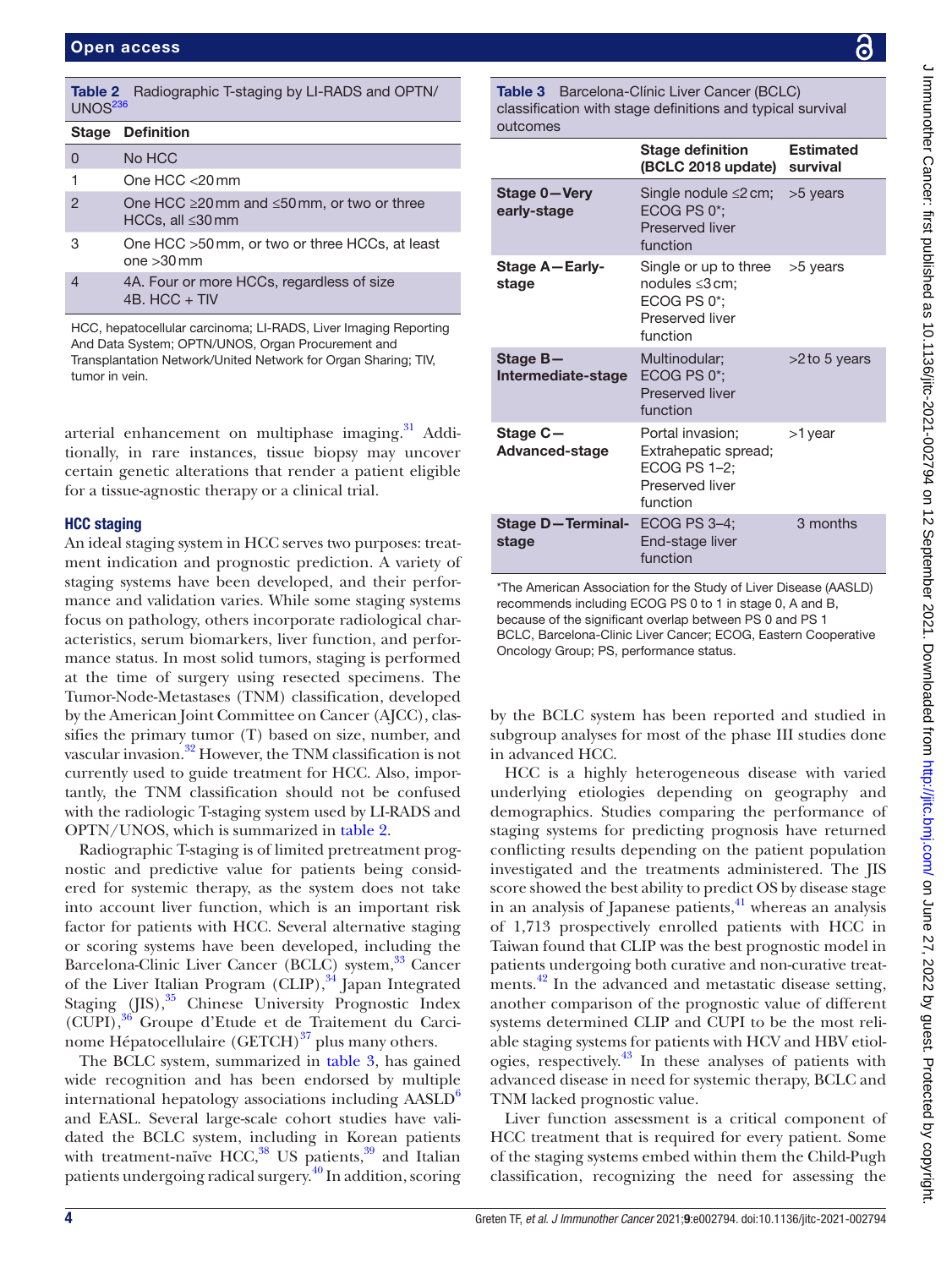extent of liver functionality as part of the staging of the disease. The Child-Pugh score evolved over time from the original system built in 1973 to help assess for survival of patients with bleeding esophageal varices.<sup>44</sup> Of note, in the original Pugh effort, none of the patients had HCC. The system evolved into a five-parameter staging system which consists of three laboratory values (serum albumin, bilirubin, and prothrombin levels) and two clinically assessed variables (presence and degree of ascites and hepatic encephalopathy). A final score ranging from 5 to 15 is calculated based on the range of laboratory values and severity of clinical symptoms, and then classified into one of three classes: A  $(5-6)$ , B  $(7-9)$ , and C  $(10-15)$ .<sup>4445</sup> Median survival of untreated HCC has been shown to be approximately 2.5 times lower in patients with Child-Pugh B disease compared with those with Child‐Pugh  $A<sup>46</sup>$  Recently, however, the limitations and subjectivity involved in the grading of clinical variables have called into question Child-Pugh scores in assessing liver function in HCC. $47$ 

The albumin-bilirubin (ALBI) grade, a simpler model to assess liver function based only on serum albumin and bilirubin, has been validated in study cohorts from multiple geographic regions and multiple clinical scenarios, including patients undergoing resection and sorafenib treatment. The score is calculated as (log<sub>10</sub> bilirubin [µmol/L]×0.66) + (albumin [g/L] × −0.0852), leading to three possible grades: ALBI Score ≤ −2.60 (ALBI grade 1), ALBI Score > −2.60 to ≤ −1.39 (ALBI grade 2), and ALBI Score > −1.39 (ALBI grade 3).[48](#page-20-17) The ALBI grade demonstrated superior prognostic value to the Child-Pugh score in a study of patients with HCC treated with radioembolization, particularly within patients with Child-Pugh A disease.<sup>[49](#page-20-18)</sup> ALBI grade also predicts OS after surgical resection (p<0.001), transarterial chemoembolization (TACE) ( $p<0.001$ ) and sorafenib treatment (p<0.001), with independent prognostic value across BCLC stages, geographic regions  $(p<0.001)$ ,<sup>50</sup> and for cancers being treated with immunotherapy.<sup>[50](#page-20-19)</sup>

# Diagnostic biomarkers

Several biomarkers have been put forward to predict prognosis in HCC, yet none are currently routinely used to guide treatment decisions for patients being considered for immunotherapy. Serum alpha-fetoprotein (AFP) has been the most widely used marker to increase the suspicion for a diagnosis of HCC, and has been included in international guidelines. $21 \frac{51}{1}$  However, the value of AFP as a surveillance marker remains controversial,  $52$  and establishing a threshold value to diagnose HCC remains a challenge.<sup>52 53</sup> Tumor-derived AFP has also been implicated in impaired dendritic cell function. $54$  Glypican 3 (GPC3), an antigen that is highly expressed on tumor cells and minimally present on healthy tissues,<sup>[55](#page-20-22)</sup> has been proposed as a serum biomarker for HCC and is being pursued as a target for chimeric antigen receptor (CAR) T cell therapies.<sup>[56](#page-20-23)</sup> However, neither AFP nor GPC3 have

demonstrated predictive power for patients being treated with ICIs, although this is an active area of research.

The GALAD score, which determines risk of HCC based on patient sex, age, and serum levels of AFP, AFP isoform L3, and des-gamma-carboxy prothrombin has been validated for detection of HCC in patients with non-alcoholic steatohepatitis (NASH) with and without cirrhosis. $57$  A combination of GALAD and ultrasound (GALADUS) score has been shown to further improve performance, with an area under the curve of 0.98 (95% CI 0.96 to 0.99; cut-off −0.18; sensitivity 95%; specificity 91%) in a single-center cohort of 111 patients with HCC and 180 controls with cirrhosis or chronic HBV.<sup>58</sup> In March of 2020, the FDA granted breakthrough device designation to the Elecsys GALAD score to aid in early diagnosis of HCC (for further discussion of immunotherapy-specific biomarkers, including PD-L1 status, see the **Patient selection and management** section).

# Panel recommendations

- ► A multidisciplinary tumor board review of liver lesions is recommended for HCC diagnosis and the development of a management plan.
- ► Notwithstanding that LI-RADS-5 is nearly 100% specific for HCC (LE: 1), histologic confirmation is recommended for patients with unresectable disease particularly prior to the initiation of systemic therapy. Histologic diagnosis is mandatory for non-cirrhotic patients.
- Despite the controversy regarding the scoring and staging systems that could be used, before initiation of systemic therapy, an evaluation of liver function, including aspartate transaminase (AST)/alanine aminotransferase (ALT), bilirubin, prothrombin time (PT)/international normalized ratio (INR), albumin, plus platelets, is critical (LE: 2).
- ► For patients being considered for immunotherapy, an HCC-specific staging system incorporating liver function assessment is suggested (LE: 2).
- ► To evaluate patients prior to receiving immunotherapy, Child-Pugh classification would be the most appropriate to date (LE: 1) to measure liver function.

# RECOMMENDED IMMUNOTHERAPIES FOR HCC Available agents and indications

For more than 10 years, sorafenib was the only systemic therapy approved by the FDA for the treatment of HCC. Since 2017, four ICI regimens have entered the clinic after having received full or accelerated approval by the FDA for the treatment of advanced HCC. Only one combination, atezolizumab with bevacizumab, had full FDA approval at the time of guideline preparation, the remaining regimens (nivolumab and pembrolizumab monotherapy and nivolumab with ipilimumab) received accelerated approvals, and FDA review of confirmatory trials is ongoing. Results of the landmark trials leading to these approvals are described in [table](#page-5-0) 4. Further details for each indication are discussed in chronological order of their FDA approvals.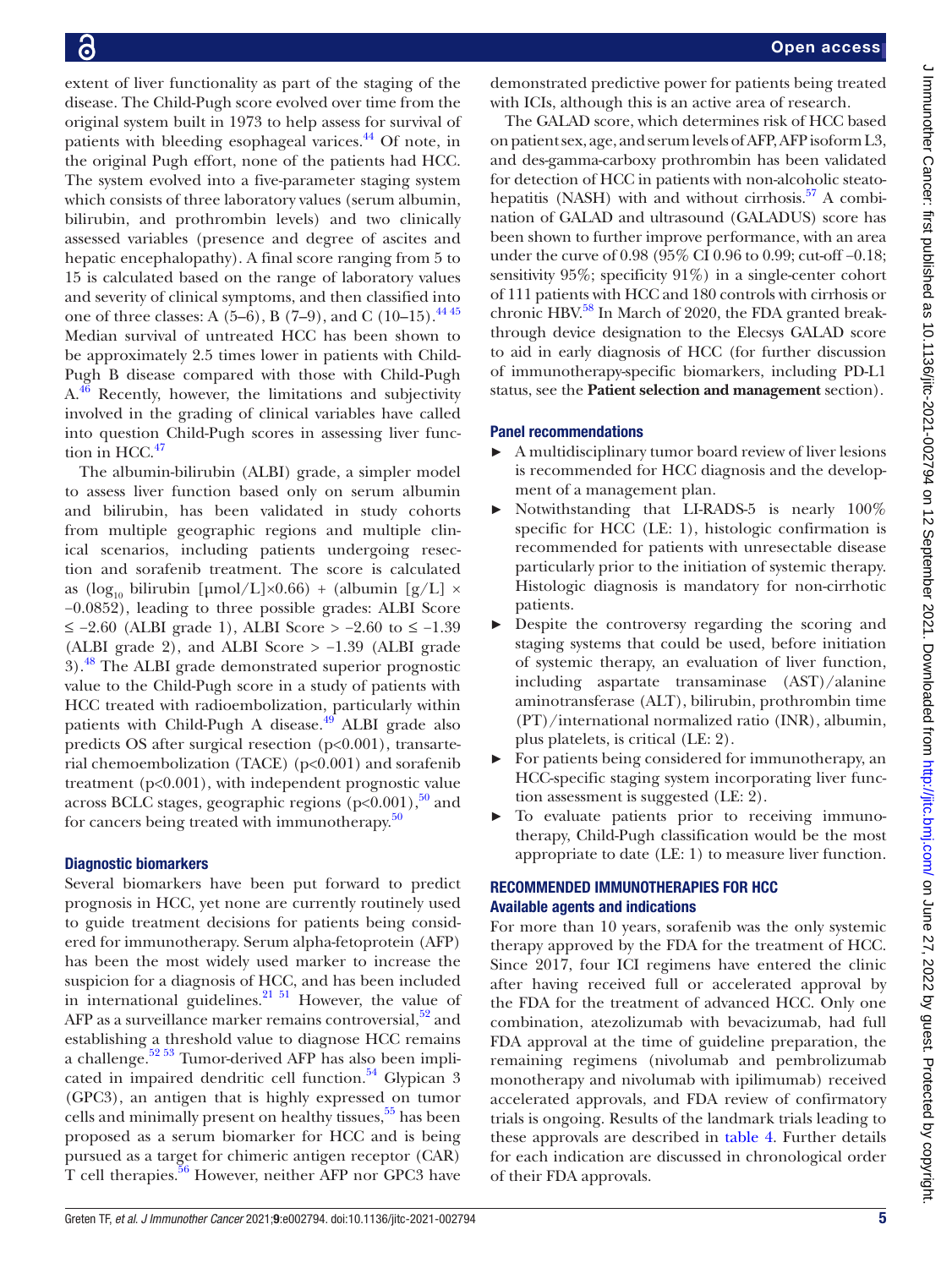<span id="page-5-0"></span>

| Table 4 Landmark trials leading to FDA approvals for immunotherapy for HCC                                                                                                                                                                                                                                |       |                                           |                                                                                                                                                                                                                                             |                 |                                                                                                                                                                                 |
|-----------------------------------------------------------------------------------------------------------------------------------------------------------------------------------------------------------------------------------------------------------------------------------------------------------|-------|-------------------------------------------|---------------------------------------------------------------------------------------------------------------------------------------------------------------------------------------------------------------------------------------------|-----------------|---------------------------------------------------------------------------------------------------------------------------------------------------------------------------------|
| Trial (NCT#)                                                                                                                                                                                                                                                                                              | Phase | Agent(s) evaluated                        | <b>Study population</b>                                                                                                                                                                                                                     | <b>Patients</b> | <b>Outcomes</b>                                                                                                                                                                 |
| CheckMate 040<br>(NCT01658878)                                                                                                                                                                                                                                                                            | VII   | Nivolumab*†                               | Patients with histologically<br>confirmed advanced HCC<br>with or without HCV or<br><b>HBV</b> infection, Previous<br>sorafenib treatment was<br>allowed. CP A or B7<br>disease for dose escalation;<br>CP A disease for dose<br>expansion. | 262             | <b>ORR 20%</b><br>(95% CI 15% to 26%) in<br>dose-expansion phase<br>ORR 14.3%<br>(95% CI 6% to 28%) in<br>population with progressive<br>disease on/intolerance to<br>sorafenib |
| KEYNOTE-224<br>(NCT02702414)                                                                                                                                                                                                                                                                              |       | Pembrolizumab*                            | Patients with disease<br>progression on or after<br>sorafenib or intolerant to<br>sorafenib, and measurable<br>CP A disease.                                                                                                                | 104             | <b>ORR 17%</b><br>(95% CI 11% to 26%)                                                                                                                                           |
| CheckMate 040<br>(NCT01658878)                                                                                                                                                                                                                                                                            | VII   | Nivolumab+ipilimumab*                     | Patients with histologically<br>confirmed advanced HCC<br>with or without HCV or<br><b>HBV</b> infection, Previous<br>sorafenib treatment was<br>allowed.                                                                                   | 148             | <b>ORR 33%</b><br>(95% CI 20% to 48%)                                                                                                                                           |
| IMbrave150 <sup>±</sup>                                                                                                                                                                                                                                                                                   | III   | Atezolizumab+<br>bevacizumab vs sorafenib | Patients with unresectable<br>HCC who had received no<br>prior systemic therapy and<br>had well-compensated liver<br>disease.                                                                                                               | 501             | OS HR 0.58 (95% CI 0.42)<br>to 0.79; p<0.001)<br>ORR 27.3% vs 11.9%<br>(p<0.001)                                                                                                |
| *Accelerated approval contingent on confirmatory trials<br>†Indication voluntarily withdrawn July 2021<br>‡Updated data with 12 additional months of follow-up found ORR of 29.8% (95% Cl 24.8% to 35.0%) for atezolizumab+bevacizumab versus 11.3%<br>(95% CI 6.9% to 17.3%) for sorafenib <sup>66</sup> |       |                                           |                                                                                                                                                                                                                                             |                 |                                                                                                                                                                                 |

CI, confidence interval; CP, Child-Pugh; FDA, US Food and Drug Administration; HBV, hepatitis B virus; HCC, hepatocellular carcinoma; HCV, hepatitis C virus; HR, hazard ratio; ORR, overall response rate; OS, overall survival.

# Prior sorafenib therapy

In 2017, nivolumab received accelerated approval as monotherapy for the treatment of patients with HCC with progression following or intolerance to sorafenib. Approval was based on data from a cohort of patients from the CheckMate 040 Trial, a phase I/II, open-label, multicenter study. Among the 154 patients treated with nivolumab, 22 (14.3%; 95%CI 9.2% to 20.8%) had an objective radiologic response based on Response Evaluation Criteria in Solid Tumors (RECIST) v1.1 criteria. Three patients (1.9%) had complete responses (CRs) and 19 (12.3%) had partial responses (PRs). DORs ranged from 3.2 months to 38.2+ months with 91% lasting 6 months or longer and 55% lasting 12 months or longer. The overall response rate (ORR), based on modified RECIST (mRECIST), was 18.2% (28 patients; 95%CI 12.4% to 25.2%) and the CR rate was 3.2% (5 patients) with a PR rate of 14.9% (23 patients). No differences in response rates were observed across PD-L1 expression levels.<sup>[13](#page-19-9)</sup> Postregistration studies support the safety of single-agent nivolumab in patients with Child-Pugh B disease<sup>59</sup> where treatment is associated with shorter OS compared with Child-Pugh A disease (7.3 months vs 16.3 months;  $p<0.001$ ).<sup>60</sup> Data from cohort 5 of CheckMate 040, which included 25 sorafenib-naïve

and 24 sorafenib-treated patients with Child-Pugh B7-B8 advanced HCC, also showed safety and efficacy for singleagent nivolumab in a setting of mild to moderate liver impairment $^{61}$  $^{61}$  $^{61}$  (for further details on immunotherapy in special patient populations, see the **Patient selection and management** section). Continued accelerated approval for nivolumab monotherapy was contingent on the confirmatory trial CheckMate 459 (described below).

On March 10, 2020, nivolumab in combination with ipilimumab received accelerated approval by the FDA to treat patients with HCC who were previously treated with sorafenib. Approval was based on the results of an additional cohort (cohort  $4^{15}$ ) from CheckMate 040. In the CheckMate 040 cohort 4, 148 patients were randomized 1:1:1 to three different treatment arms to evaluate different dosing regimens of the combination: highdose ipilimumab, low-dose ipilimumab and continuous nivolumab/ipilimumab for arms A, B, and C, respectively. For approval, efficacy was evaluated in the 49 patients who received nivolumab at 1mg/kg and ipilimumab at 3mg/kg every 3 weeks for 4 doses, followed by singleagent nivolumab every 2 weeks until disease progression or unacceptable toxicity. Data from all arms support anti-HCC activity of the regimen, however. The ORR reported for accelerated approval was  $33\%$  (n=16;  $95\%$  CI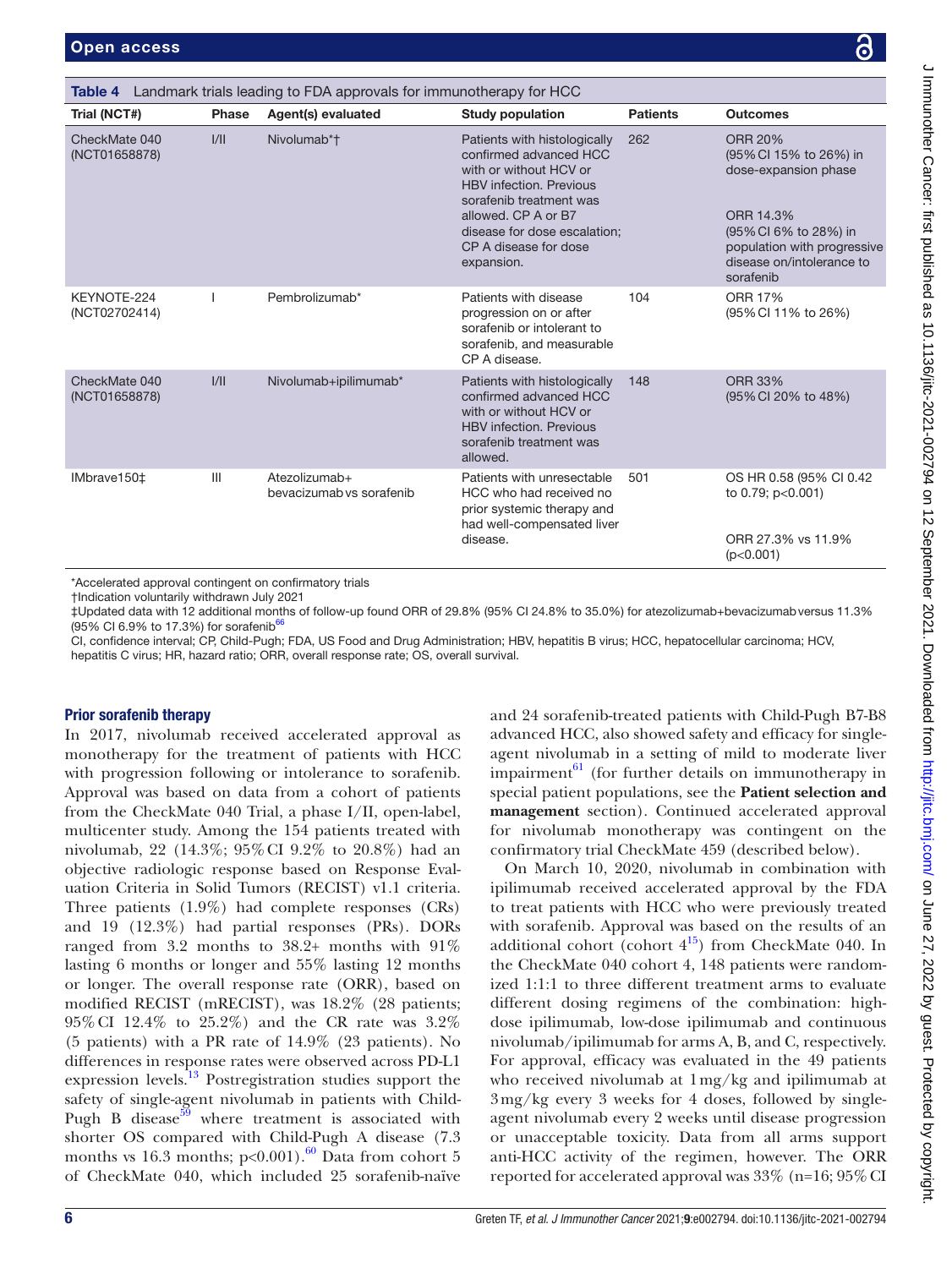20% to 48%), with 4 CRs and 12 PRs. DORs ranged from 4.6 months to 30.5+ months, with 31% of responses lasting 24 months or longer. $62$  An updated analysis at a minimum follow-up of 44 months found ORRs by blinded independent central review of 32%, 31%, and 31% for arms A, B, and C, respectively. Median DORs were 17.5 months, 22.2 months, and 16.6 months for arms A, B, and C, and median OS for each arm was 22.2 months, 12.5 months, and 12.7 months, respectively.<sup>[63](#page-20-31)</sup>

In CheckMate 459, a phase III trial evaluating the efficacy of nivolumab as a first-line monotherapy, the ORR was 15% in the nivolumab group and 7% in the group receiving sorafenib. Median OS was 16.4months for nivolumab-treated patients and 14.7months for sorafenib-treated patients (HR 0.85; 95% CI 0.72 to 1.02; p=0.0752). The difference in OS between the two groups did not meet prespecified thresholds for statistical significance (HR  $0.84$ ; p=0.0419).<sup>[64](#page-20-32)</sup> Nevertheless, nivolumab demonstrated a favorable safety profile, better response rate, improved tolerability, and better QOL outcomes when compared with sorafenib. A trend towards better survival and response rate was noted in patients with PD-L1 tumor proportion score (TPS)  $\geq$ 1% (about 19% of the randomized subjects) measured by the Dako PD-L1 immunohistochemistry (IHC) assay, supporting the importance of predictive biomarker development. In a 4:5 vote, the FDA Oncologic Drugs Advisory Committee (ODAC) recommended rescinding the indication for nivolumab for the treatment of patients with HCC and prior sorafenib therapy. There was unanimous agreement from committee members that voting was difficult due to the many factors, including the earlier vote to maintain the indication for pembrolizumab monotherapy. Those in favor of continued accelerated approval for nivolumab in this patient population highlighted the unmet need for second-line options. Rationale against continuing the indication centered on the lack of OS benefit in Check-Mate 459 and the inadequacy of the proposed alternative studies to generate satisfactory evidence for efficacy in the second-line setting. Discussion also narrowed in on whether data exist to recommend nivolumab monotherapy over an ipilimumab plus nivolumab combination regimen, including debate over whether the group of patients deemed unfit for the dual checkpoint inhibitor combination represent a new indication that was not formally defined nor evaluated in trials to date. In July 2021, the nivolumab monotherapy indication for HCC was voluntarily withdrawn.

Accelerated approval was granted to pembrolizumab in 2018 for patients with HCC who have previously received sorafenib based on results from the phase II KEYNOTE-224 Trial. The study enrolled 104 patients to receive single-agent pembrolizumab with advanced HCC and radiographic progression or intolerance to sorafenib. The ORR was 17% (95% CI 11% to 26%) and among the 18 patients who responded, there was 1 CR and 17 PRs. At data cut-off, 12 of the 18 responses were ongoing and the median DOR was not reached (range 3.1–14.6+ months).

Of the responders,  $89\%$  had a DOR ≥6 months, and  $56\%$ had a DOR  $\geq$ 12 months.<sup>14</sup>

The phase III KEYNOTE-240 confirmatory trial evaluating pembrolizumab versus placebo was negative based on the co-primary end point of median OS and PFS. Median OS was 13.9 months (95%CI 11.6 to 16.0) for pembrolizumab versus 10.6 months (95%CI 8.3 to 13.5) for placebo (HR 0.781; 95%CI 0.611 to 0.998; p=0.0238), and median PFS for pembrolizumab was 3.0 months (95%CI 2.8 to 4.1) versus 2.8 months (95%CI 1.6 to 3.0; HR 0.718; 95%CI 0.570 to 0.904; p=0.0022), but this did not meet statistical significance by the prespecified statistical plan. $65$  The study did confirm the single-agent response rate of pembrolizumab in this setting with an ORR of 18.3 (95% CI 14.0 to 23.4) and a DOR of 13.8 months (range 1.5–23.6+ months). Despite the confirmatory trial not meeting prespecified end points, when the FDA ODAC reviewed the accelerated approval in April 2021 the vote to maintain the indication for pembrolizumab was unanimous, citing unmet medical need for patients who cannot receive first-line atezolizumab with bevacizumab (described below) and who have disease progression with or become intolerant to TKIs.

# First-line therapy

The first ICI regimen to receive full approval and the first to receive first-line approval for the treatment of HCC is atezolizumab in combination with bevacizumab for patients who have not received prior systemic therapy, which was approved in 2020. Approval was based on the global, open-label, phase III IMbrave150 trial, in which 501 patients with unresectable HCC were randomly assigned in a 2:1 ratio to receive either first-line atezolizumab plus bevacizumab or sorafenib monotherapy until unacceptable toxic effects or loss of clinical benefit occurred. At the primary analysis, the HR for death with atezolizumab plus bevacizumab compared with sorafenib was 0.58 (95% CI 0.42 to 0.79; p<0.001). The 12-month OS rate was 67.2% (95% CI 61.3% to 73.1%) with atezolizumab plus bevacizumab and  $54.6\%$  (95% CI  $45.2\%$  to  $64.0\%$ ) with sorafenib. Median PFS was 6.8 months (95%CI 5.7 to 8.3) versus 4.3 months  $(95\% \text{ CI } 4.0 \text{ to } 5.6)$  with atezolizumab plus bevacizumab versus sorafenib, respectively (HR for disease progression or death  $0.59$ ;  $95\%$  CI  $0.47$ to 0.76; p<0.001).<sup>16</sup> In an updated post hoc survival analyses, median OS was 19.2 months with atezolizumab plus bevacizumab compared with 13.4 months with sorafenib (HR 0.66; 95%CI 0.52 to 0.85; p=0.0009). The OS rates at 18 months were 52% vs 40% with atezolizumab plus bevacizumab versus sorafenib, respectively.<sup>[66](#page-20-29)</sup>

The combination therapy also delayed deterioration in QOL compared with sorafenib monotherapy. In terms of the tolerability profile, grade 3–4 adverse events (AEs) occurred in 57% of patients treated with atezolizumab with bevacizumab. $16$  Additionally, the development of anti-drug antibodies (ADAs) is a possibility in patients treated with atezolizumab.<sup>67</sup> In IMbrave150, among 318 ADA-evaluable patients with HCC, 30% (n=94) tested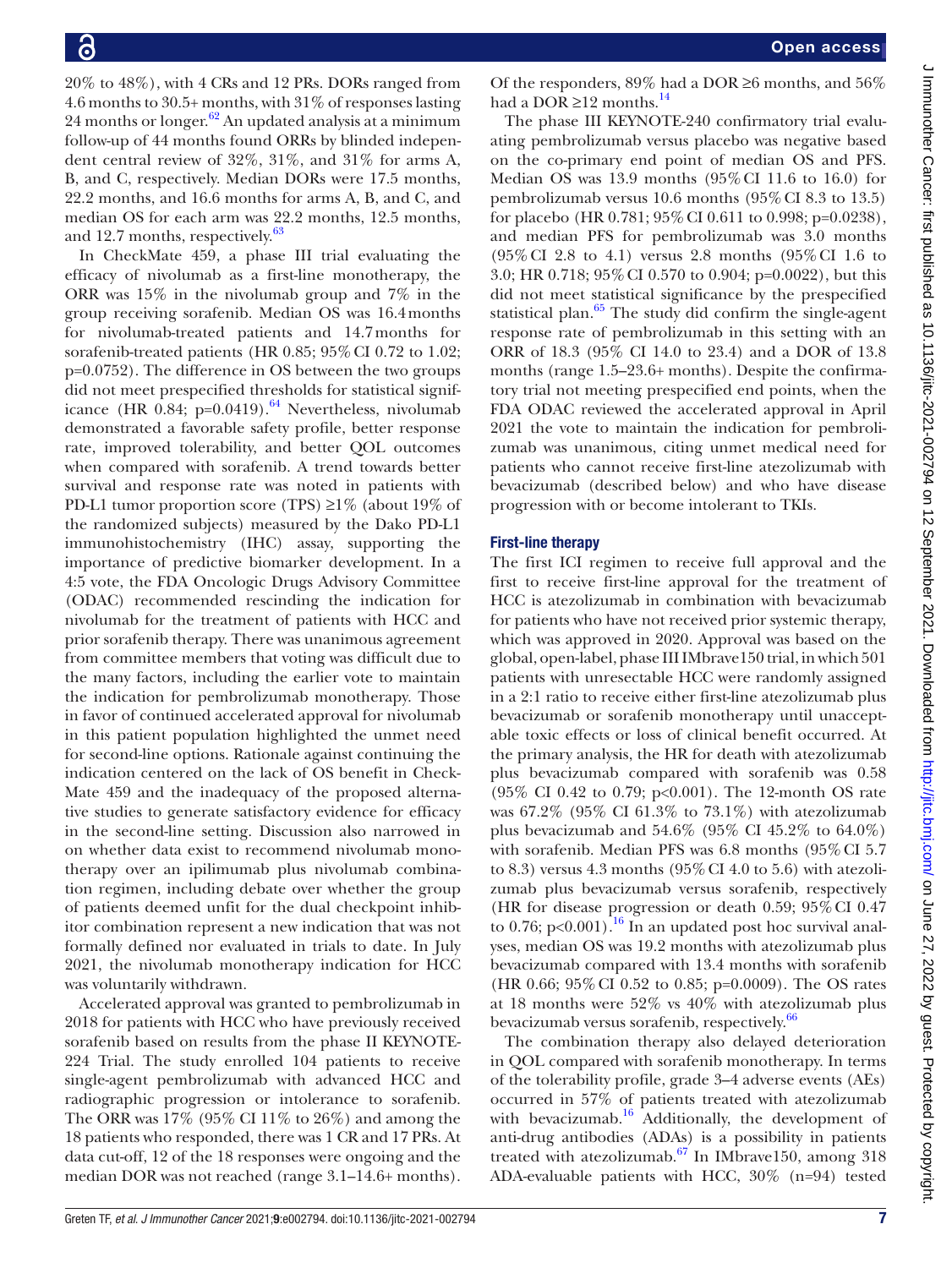positive for treatment-emergent ADAs at one or more post-dose time points. In exploratory adjusted analyses, patients who were ADA-positive at landmark week 6 had a similar OS with atezolizumab plus bevacizumab versus sorafenib, whereas those with ADA-negative status had an improved OS compared with sorafenib. However, similar PFS and ORR benefit was seen with the combination over sorafenib regardless of ADA status.<sup>68</sup>

# Panel recommendations

- ► For first-line treatment of patients with advanced Child-Pugh A HCC, atezolizumab plus bevacizumab is recommended, unless either medication is contraindicated (LE: 2).
- General contraindications to bevacizumab include high risk of cardiac disease, stroke, hemorrhage, hemoptysis, gastrointestinal perforation, or nonhealing wounds (LE: 1). (For contraindications to immunotherapy, see the **Patient selection and management** section). Consideration should be given to timing of prior events. Additional contraindications specifically relevant to HCC include untreated or incompletely treated gastroesophageal varices at risk for bleeding (LE: 2).
- ► For patients with contraindications to atezolizumab plus bevacizumab treatment, lenvatinib or sorafenib should be considered as standard first-line therapy (LE: 2).
- ► Nivolumab monotherapy has demonstrated activity in Child-Pugh B7-B8 HCC for both first-line treatment of sorafenib-naïve patients and for second-line treatment of patients who were intolerant to or progressed on sorafenib (LE: 3).
- ► For patients with good performance status who have progressed on first-line therapy and have not received prior immunotherapy, other non FDA-approved or conditionally approved anti-PD-1 checkpoint inhibitors may be considered as immunotherapeutic options (LE: 3).

# IMMUNOTHERAPIES IN DEVELOPMENT FOR HCC

The potential benefit of ICIs as monotherapies or in combination regimens including other ICIs or anti-VEGF agents for advanced HCC is being evaluated in several ongoing trials. Additionally, mechanistic rationale supports the integration of ICIs with locoregional therapies for disease in early stages, and some studies have reported tolerable safety with evidence for efficacy with the combination of checkpoint blockade and liverdirected therapy. Finally, the development of novel strategies such as vaccines or adoptive cell therapies is an active area of investigation, although still in early stages at the time of publication.

# Checkpoint inhibitors and novel combinations

Tremelimumab, an anti-CTLA-4 ICI, has been evaluated in a pilot trial of patients with HCC with chronic HCV infection. Among the 17 patients who were assessable for tumor response, the PR rate was 17.6% and disease control rate (DCR) was 76.4% with a median time to progression of  $6.48$  months  $(95\%$  CI 3.95 to 9.14). Significant drops in viral load were observed in the 20 patients who were evaluable for toxicity and viral responses, and no patients needed steroids because of severe irAEs.<sup>[69](#page-20-36)</sup> Single-agent tislelizumab (anti-PD-1), $\frac{70}{10}$  camrelizumab (anti-PD-1), $^{71}$  and durvalumab (anti-PD-L1) $^{72}$  are all also being studied in phase III trials.

Combination ICI regimens are also under investigation. The FDA has approved nivolumab at 1mg/kg with ipilimumab at 3mg/kg regimen as a second-line treat-ment option for patients with prior sorafenib exposure.<sup>[73](#page-20-40)</sup> Recently, another combination regimen, durvalumab in combination with tremelimumab, reported an ORR of up to 22.7% and a median OS of up to 18.7 months in the advanced HCC population using one single dose of tremelimumab at 300mg, with further enhancement of response among patients with CD8<sup>+</sup> Ki67<sup>+</sup> proliferative T cells.<sup>74</sup> The phase III HIMALAYA trial investigating one single dose of tremelimumab with durvalumab as first-line treatment in patients with unresectable HCC is ongoing<sup>[75](#page-20-42)</sup> and this combination regimen has been granted orphan drug designation by the FDA.

In the CheckMate 040 trial cohort  $6<sup>76</sup>$  $6<sup>76</sup>$  $6<sup>76</sup>$ , the efficacy and safety profile of the triplet combination of cabozantinib, nivolumab, and ipilimumab were analyzed and compared with the cabozantinib plus nivolumab doublet. A total of 71 sorafenib-naïve or sorafenib-experienced patients with advanced HCC were randomized to either receive nivolumab 240mg every 2 weeks with cabozantinib 40mg daily (n=36) or nivolumab 3mg/kg every 2 weeks with ipilimumab 1mg/kg every 6 weeks and cabozantinib 40mg daily (n=35). Although the study was not powered to directly compare efficacy of the triplet versus doublet regimens, numerically higher response rates (29% vs 19%), better PFS (median 6.8 vs 5.4 months) and improved median OS (not reached vs 21.5 months; 15-month OS rates: 70% vs 64%) were observed with the three-drug combination. Nevertheless, a higher rate of treatment-emergent AEs was also observed in the triplet arm, without the emergence of new safety signals in either treatment arms.

HCC is one of the most vascularized solid tumors and anti-angiogenic agents may complement immunotherapies. Multiple anti-angiogenic multikinase inhibitors are being evaluated in combination with checkpoint inhibitors for HCC. The combination with the most available data at the time of manuscript preparation is pembrolizumab plus lenvatinib. In Study 116, an ongoing phase Ib multicenter open-label study of lenvatinib plus pembrolizumab in 104 patients with unresectable HCC, the confirmed ORRs at data cut-off were 46.0% (95% CI 36.0% to 56.3%) by mRECIST and 36.0% (95% CI 26.6% to 46.2%) by RECIST v1.1 with median DORs of 8.6 months (95%CI 6.9 to not estimable [NE]) and 12.6 months (95%CI 6.9 to NE), respectively. Median OS was 22 months and treatment-related AEs of grade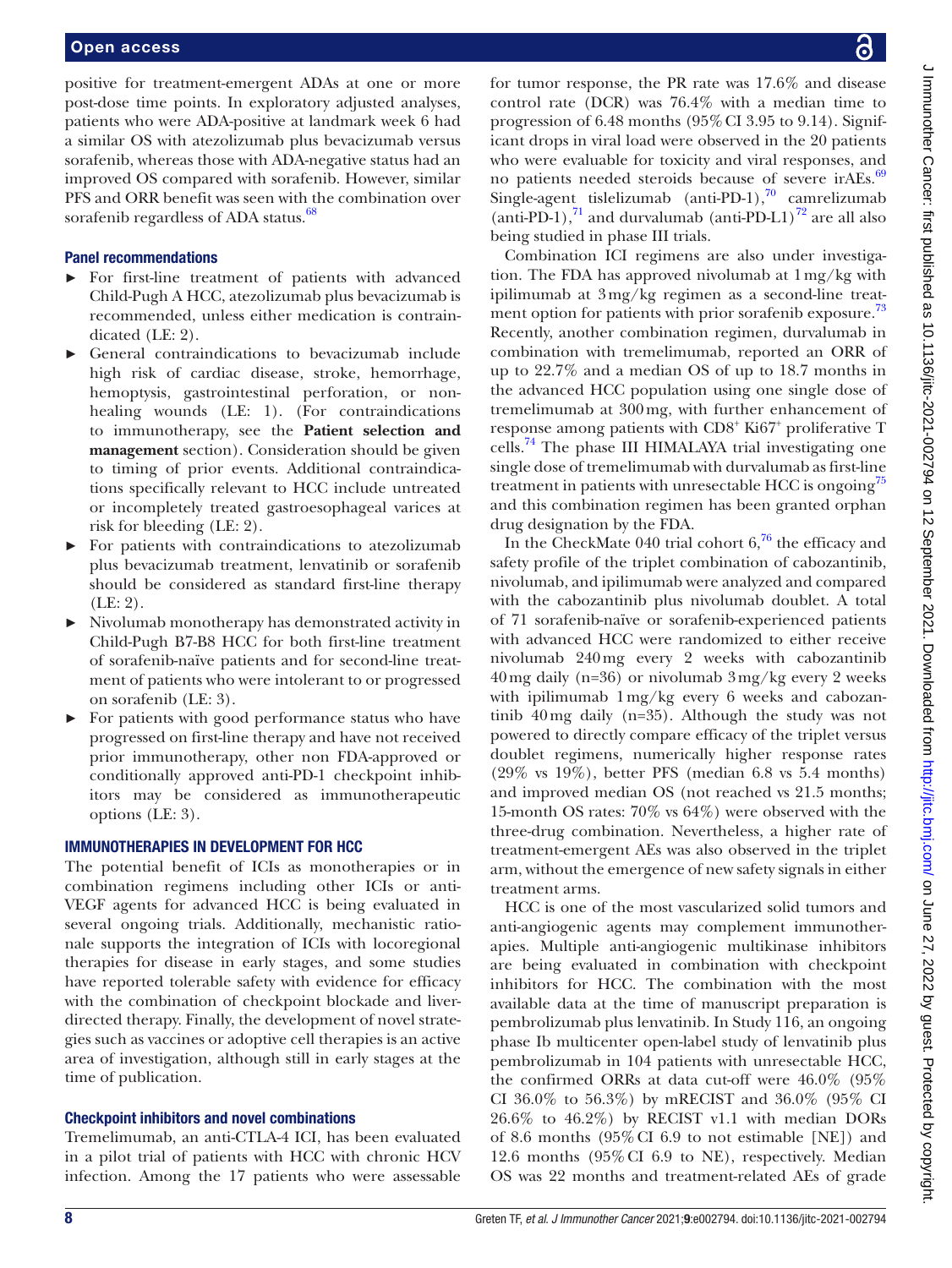$≥3$  occurred in 67% of patients.<sup>[77](#page-21-1)</sup> The ongoing phase III LEAP‐002 trial is also studying the combination and enrolling patients for treatment with pembrolizumab plus lenvatinib for first-line treatment of advanced HCC.<sup>78</sup> Other ICI/TKI combination studies include avelumab with axitinib, which led to tumor shrinkage in 15 (68.2%) and 16 (72.7%) patients and an ORR of 13.6% (95% CI 2.9% to 34.9%) and 31.8% (95% CI 13.9% to 54.9%) by RECIST and mRECIST, respectively in one study.<sup>[79](#page-21-3)</sup> Cabozantinib is being combined with atezolizumab for patients who have not received prior systemic therapy for HCC in the phase III study COSMIC-312.<sup>80</sup>

#### Integration with local and regional therapies

Locoregional therapies such as TACE and drug-eluting bead TACE (DEB-TACE) may induce immunogenic cell death, thus promoting CD8<sup>+</sup> T cell infiltration into the tumor microenvironment, potentially synergizing with anti-PD- $(L)$ 1 therapy.<sup>[81](#page-21-5)</sup> Doxorubicin, which has been shown to cause immunogenic cell death, $82$  is the most commonly administered drug during TACE and DEB-TACE, and patients undergoing chemoembolization have been shown to develop AFP-specific CD4<sup>+</sup> T cell responses $83$  as well as GPC3-specific cytotoxic T cell responses. [84](#page-21-8)

A few studies have reported tolerable safety and initial efficacy outcomes with the combination of ICIs and locoregional therapies such as TACE and radiofrequency ablation (RFA). One trial enrolled 32 patients with HCC for tremelimumab therapy at two dose levels (3.5 mg/ kg and  $10 \,\text{mg/kg}$  intravenous [IV]) every 4 weeks for 6 doses, followed by infusions every 3 months until offtreatment criteria were met. On day 36, patients underwent subtotal RFA or chemoablation. Of the 19 evaluable patients, 5 (26.3%; 95%CI 9.1% to 51.2%) achieved PR. The median time to tumor progression was 7.4 months (95%CI 4.7 to 19.4) and median OS was 12.3 months  $(95\% \text{ CI } 9.3 \text{ to } 15.4).$ <sup>[85](#page-21-9)</sup>

# Integration with transplant

Checkpoint inhibitors are considered contraindicated in patients undergoing transplantation due to fears of graft rejection.<sup>86</sup> Reports have emerged of immunotherapy being used as salvage therapy in liver transplant recipients with malignancies other than HCC, but rejection was frequent. A review of 14 cases of liver transplant recipients who were treated with ICIs identified four cases of liver graft rejection and three cases with lethal outcomes. $\frac{87}{6}$ Another retrospective study including 39 patients with solid organ transplants reported permanent discontinuation of ICIs in 31% because of allograft rejection. Graft loss occurred in 81%, leading to death in  $46\%$ .<sup>[88](#page-21-12)</sup>

# **Vaccines**

Some vaccines have demonstrated manageable safety and preliminary efficacy in early phase trials in HCC. Although no antitumor effects or immune responses were detected among 40 patients with advanced HCC who were treated with low-dose cyclophosphamide in combination with a telomerase peptide vaccine  $(GV1001)$ ,<sup>[89](#page-21-13)</sup> other strategies have posted more promising results.

Several groups have attempted to develop peptide vaccines based on GPC3. One GPC3 peptide vaccine was well tolerated in a phase I trial that included 33 patients with advanced HCC. Vaccination induced a GPC3-specific cytotoxic T lymphocyte response in 90% of patients there was 1 PR and 19 cases of stable disease at  $2$  months.<sup>[90](#page-21-14)</sup> That same vaccine was shown to lead to numerically lower rates of recurrence compared with surgery alone at 1year (28.6% vs 54.3%) and 2 years (39.4% vs 54.5%) in the adjuvant setting in a phase II trial of 35 patients with HCC who had undergone resection.<sup>[91](#page-21-15)</sup>

AFP-based vaccines have been shown to elicit T cell responses in early trials. Four immunodominant, human leukocyte antigen (HLA)-A\*0201-restricted epitopes of AFP that are recognized by the human T cell repertoire have been identified. $92$  In a pilot phase I clinical trial that enrolled six HLA-A\*0201 patients with AFP-positive HCC for intradermal vaccinations with the four peptides emulsified in incomplete Freund's adjuvant, T cell responses were observed against most or all of the epitopes.<sup>93</sup> Subsequently, a phase I/II trial that included 10 HLA-A\*0201 patients with AFP-positive HCC who were immunized with intradermal vaccinations of the four AFP peptides pulsed onto autologous dendritic cells found statistically significant levels of AFP-specific T cells to at least one peptide by major histocompatibility complex (MHC) tetramer in  $60\%$  of participants.  $94$ 

Tumor lysate-based vaccines have also been evaluated in HCC. One study found that autologous tumor vaccination significantly delayed time to recurrence in 60 patients with HCC who had undergone curative resection. The 1-year, 2-year and 3-year recurrence rates in the 30 patients in the vaccine group were 16.7%, 29.2%, and 33.3%, respectively, compared with 30.8%, 53.8%, and  $61.5\%$ , respectively, in the control group.<sup>[95](#page-21-19)</sup> Another phase II trial of autologous dendritic cells pulsed with tumor lysate observed a radiologically determined DCR of 28% in 35 patients with advanced  $HCC<sup>96</sup>$  Hepcortespenlisimut-L, a tableted oral formulation derived from a heatinactivated pooled blood of patients with HCC and viral hepatitis, has entered phase III trials in patients with HCC and demonstrated clear improvements in ALT, AST, alkaline phosphatase, and bilirubin levels compared with placebo.<sup>9</sup>

The dramatically high efficacy rates seen with RNAbased vaccines during the COVID-19 pandemic has re-invigorated the study of RNA-vaccinology—a concept with roots in the immunotherapy discipline.<sup>[98 99](#page-21-22)</sup> RNA has been used as both a vaccine platform and an adjuvant to boost immunogenicity for HCC-specific epitopes, such as HLA-A\*02-restricted tumor-associated peptides.<sup>[100 101](#page-21-23)</sup>

# Adoptive cell therapies

To date, the most advanced clinical studies for cellular therapies in HCC are with cytokine-induced killer cells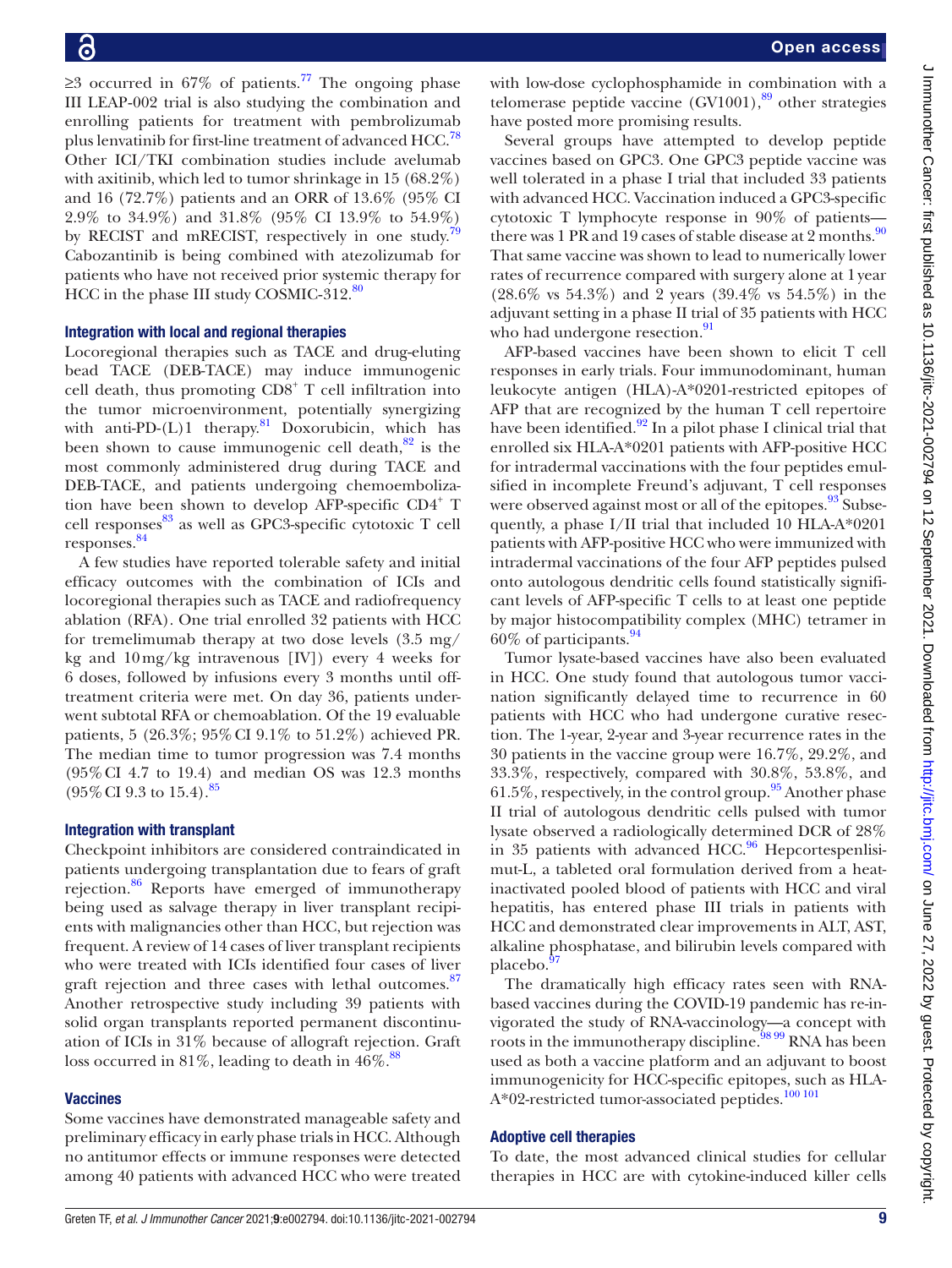(CIKs), which are characterized by coexpression of CD3 and CD56 and can be generated by expanding human peripheral blood mononuclear cells in the presence of interferon-gamma (IFN $\gamma$ ).<sup>102 103</sup> One randomized phase III trial of CIKs as adjuvant therapy for patients with HCC undergoing resection demonstrated a median recurrence-free survival (RFS) of 44 months in the cell therapy group and 30 months in the control group (HR 0.63; 95%CI 0.43 to 0.94; p=0.010 by one-sided log-rank test).[104](#page-21-25) A meta-analysis of 13 phase II and phase III trials involving CIKs for HCC that included a total of 1,212 patients found that cellular therapy was associated with a significantly improved 1-year survival (OR 0.25; 95%CI 0.12 to 0.52; p<0.001) and 2-year survival (OR 0.17; 95%CI 0.07 to 0.43; p<0.001), as well as a favorable DCR (OR 0.09; 95%CI 0.04 to 0.25; p<0.001) and ORR (OR 0.21; 95% CI 0.13 to 0.35; p<0.001).<sup>[105](#page-21-26)</sup>

Allogenic natural killer (NK) cell-based adoptive therapies have also been evaluated in HCC. One study that included 40 patients with stage IV HCC found that NK cell therapy synergized with irreversible electroporation (IRE), leading to decreased AFP expression and higher median OS compared with IRE alone (10.1 months vs 8.9 months;  $p=0.0078$ .<sup>[106](#page-21-27)</sup> Allogenic NK cell therapy also showed synergy with cryoablation in a study that included 61 patients with advanced HCC. After a median follow-up of 8.7 months (range 3.9–15.1 months), median PFS and DCR were higher among the 35 patients who received cryoablation plus NK cells compared with the 26 patients treated with cryoablation alone (PFS 9.1 months vs 7.6 months; p=0.0[107](#page-21-28); DCR 85.7% vs 69.2%; p<0.01).<sup>107</sup>

#### Panel recommendations

- ► Clinicians should encourage patients' participation in clinical trials.
- Future biomarker development might help to select a subgroup of patients benefitting from single-agent nivolumab treatment. Designing a biomarker strategy based on pretreatment and on-treatment tissue and blood samples to assess immune cell changes and other correlatives is critical to elucidate mechanisms of response or resistance to immunotherapy in combination with local therapy in early-stage HCC.
- Studies evaluating combinations of other immunotherapies with ICIs should be based on solid scientific rationale.
- ► Future randomized studies to compare local therapy alone to local therapy combined with immunotherapy are essential to assess the expected synergy and favorable treatment outcome of the combination strategy.

# PATIENT SELECTION AND MANAGEMENT Patient selection

In selecting the appropriate patient for consideration of treatment with a standard immunotherapy-based approach (as opposed to within the context of a clinical trial), there are both general oncologic considerations

as well as HCC-specific or liver-specific considerations. It is critical to account for the singular nature of HCC, as it generally arises in a damaged and potentially dysfunctional liver. As many as 43% of patients with HCC will die as a direct result of cirrhosis as opposed to cancer progression.<sup>108</sup> Therefore, clinical trials needed for patients with more advanced liver function decompensation than Child-Pugh B7 are encouraged, especially when the main factor behind liver function deterioration is HCC progression rather than the underlying liver disease. Additional considerations include the patient's performance status and history of comorbidities, in particular the presence of any known autoimmune disorders. A patient's eligibility for treatment with anti-VEGF therapy—either with TKIs (eg, sorafenib) or monoclonal antibodies (eg, bevacizumab)—will also inform a treatment plan. Liver-specific factors that need to be considered include the stage of the HCC and the indication for treatment, the underlying synthetic liver function, and disease etiology and its bearing—if any—on outcome. There are also certain specific situations such as recurrence in the setting of liver transplant that need further study, as well as the role of biomarkers in predicting efficacy or toxicity. For many of these considerations, the data are varied in terms of the weight of evidence, which should be taken into account in regard to the degree to which they should influence the physician's decision.

#### General considerations

Clinical trials demonstrating efficacy for immunotherapy have largely been performed in patient populations who were required to have a good performance status (ie, Eastern Cooperative Oncology Group (ECOG) 0 to 1) in order to take part. This, of course, is a general and widely accepted principle of oncology trials which also applies to immunotherapy treatment, although two meta-analyses have demonstrated no significant differences in OS between patients stratified by performance status between the groups with ECOG 0 and with ECOG  $1-2$ .<sup>109 110</sup> The efficacy and tolerability of immunotherapy in patients with a performance status of >2 is largely unknown. Another population that is frequently excluded from trials and sometimes undertreated due to concerns about frailty is the elderly. Subgroup analyses from IMbrave150, however, found that the safety of atezolizumab in combination with bevacizumab was largely identical between elderly (aged ≥65 years) and non-elderly (aged <65 years) patients. Furthermore, clinical benefit with atezolizumab in combination with bevacizumab compared with sorafenib was confirmed, with elderly patients having similarly improved OS, PFS, and ORR as non-elderly patients.<sup>111</sup>

Cardiovascular toxicity risk is a major consideration if anti-VEGF therapy is being considered as part of the treatment plan for a patient with HCC. Anti-VEGF therapies are associated with increased bleeding risk, which is an important consideration in this patient population, many of whom will have portal hypertension. Awareness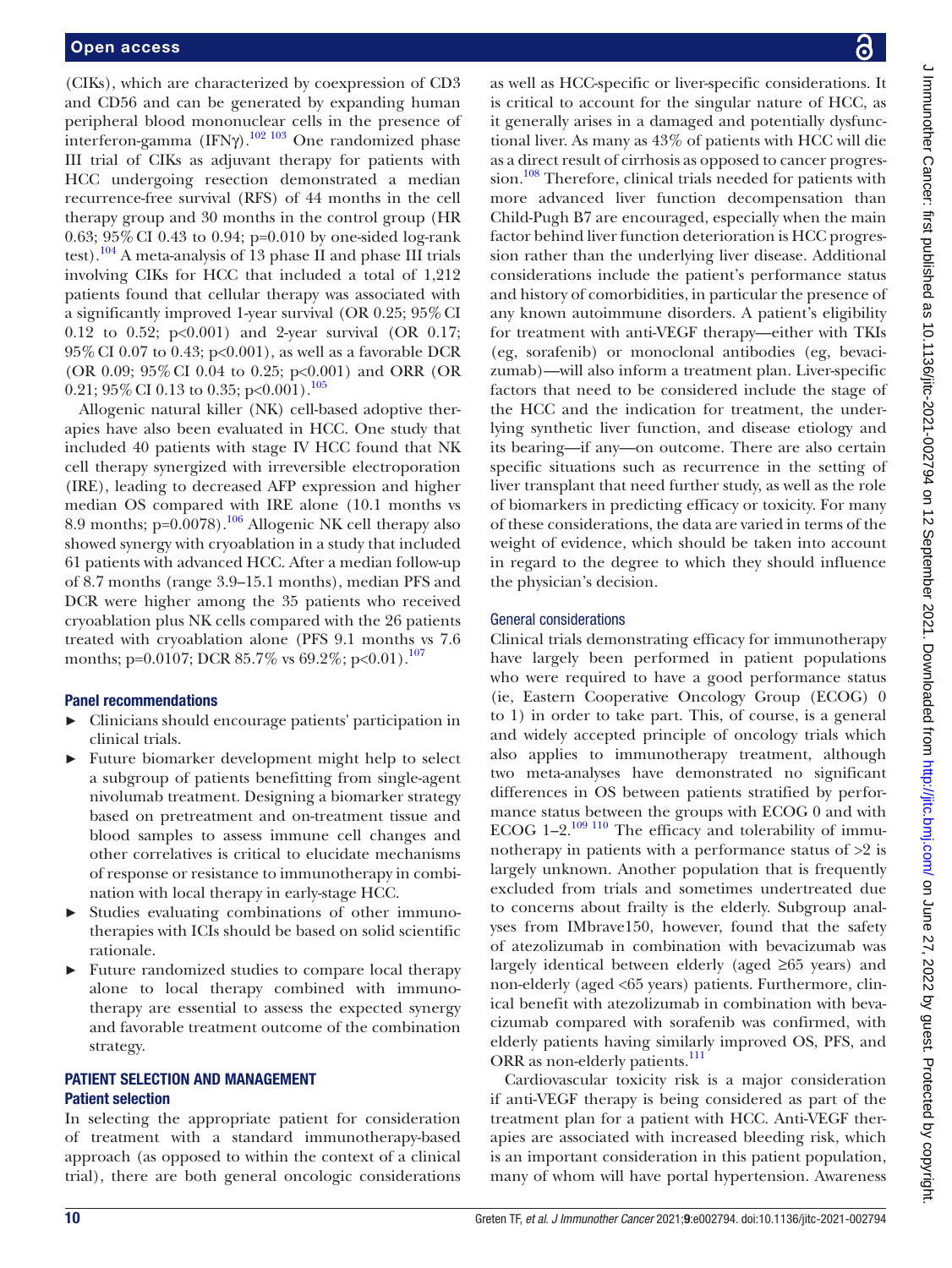of contraindications to anti-VEGF therapy is important, particularly as these agents become further incorporated into evolving immune-based standards of care. A recent analysis found that as many as 35% of patients with cancer receiving bevacizumab were treated despite the presence of contraindicating comorbidities.<sup>112</sup>

HCC is often diagnosed at an advanced stage in patients living with HIV, and the hepatotoxicity of highly active antiretroviral drugs may further exacerbate underlying liver damage.<sup>[113 114](#page-21-33)</sup> Historically, patients with HIV have been excluded from trials, leading to an unmet need for effective therapies in this population—a group that also has poorer outcomes in HCC, specifically, compared with HIV-negative individuals.<sup>115</sup> Although not yet studied specifically in HCC, tolerable safety and efficacy with ICI therapy for a variety of solid tumors has been demon-strated for patients living with HIV.<sup>[116 117](#page-21-35)</sup>

Patients with a history of autoimmune disorders have also historically been excluded from immunotherapy clinical trials given the mechanisms of action of immunotherapy agents and the risk of exacerbating existing autoimmunity. At present, the evidence for safety of ICIs in patients with pre-existing autoimmunity is limited to retrospective studies and case reports,<sup>[118](#page-21-36)</sup> which likely are not generalizable. Although one meta-analysis found that flares and irAEs in patients with autoimmune diseases treated with ICIs could often be managed, some events were severe and fatal. The overall incidence, however, could not be determined due to a lack of prospective studies.<sup>[119](#page-21-37)</sup> In addition, several studies have shown worse outcomes after ICI therapy among patients who were already taking steroids or immunosuppressive medication at baseline.<sup>120 121</sup>

Finally, racial and ethnic minorities have been reported to have higher rates of mortality from HCC in the USA.<sup>[122](#page-21-39)</sup> Minority groups also have a history of underrepresentation in clinical trials, $123$  meaning that often these patients not only often lack access to the best care for their disease but also that clinicians must extrapolate from data on the majority population for decision-making due to lack of direct evidence for efficacy.<sup>[124](#page-22-1)</sup> Awareness of historical disparities and efforts to include diverse populations in future studies is important to improve outcomes for all patients.

#### HCC-specific considerations

At present, the data in support of immunotherapy for HCC apply to patient populations who are not amenable to curative approaches for early-stage disease such as resection, ablation, transplantation, or locoregional approaches for intermediate-stage disease (see **Immunotherapies in development for HCC** section for a discussion of integration of immunotherapy with these approaches). While immunotherapy for HCC in the neoadjuvant setting cannot be recommended at this time, studies are ongoing that will evaluate the safety and feasibility of immunotherapy in the neoadjuvant or postoperative/ ablation setting. Encouraging results were reported in

the final analysis of a phase II study evaluating nivolumab alone or nivolumab with ipilimumab as neoadjuvant therapy with an overall pathologic CR rate of 24% among 21 evaluable patients (2 patients in the nivolumab monotherapy group and 3 in the nivolumab plus ipilimumab group). Grade 3 toxicity was experienced by five patients receiving nivolumab plus ipilimumab and one receiving nivolumab monotherapy, and no grade ≥4 toxicity was reported. $125$  The phase Ib PRIME-HCC trial will also assess safety and bioactivity of preresection nivolumab with ipilimumab in patients with HCC.<sup>126</sup> Additionally, the combination of neoadjuvant nivolumab and cabozatinib has been evaluated in an open-label, single-arm, phase I study in patients with borderline resectable or locally advanced HCC. Among the 12 patients who underwent successful surgical resection, 41.7% (n=5) had a major or complete pathologic response with 80% of the pathologic responders (n=4) remaining recurrence-free at a median follow-up of 1year. Resection specimens from patients with responsive disease showed evidence for enrichment of IFNγ<sup>+</sup> effector memory CD4<sup>+</sup> T cells as well as granzyme B<sup>+</sup> effector CD8<sup>+</sup> T cells.<sup>[127](#page-22-4)</sup>

HBV infection is the etiological agent for as much as  $50\%$  of the incidence of HCC worldwide,<sup>128</sup> and HCV is estimated to account for up to one-third of cases.<sup>129</sup> HCV-associated advanced HCC was the first setting in which ICIs were evaluated, although modest response rates and a median time to progression of 6.4 months were observed in the initial study's 21-patient cohort treated with tremelimumab. $69$  Adequate viral control was reported in hepatitis-infected, ICI-treated patients in CheckMate 040 and KEYNOTE-224, and no worsening of hepatitis was observed.<sup>13 14</sup> Published trials, however, required patients with HBV infections to be on antiviral therapy. Another retrospective study of outcomes among immunotherapy-treated patients with concomitant HBV or HCV infections (among which HCC was the most common tumor type) found no evidence for viral reactivation and similar incidences of grade ≥3 irAEs, as well as ORRs compared with those observed in registration trials of approved anti-PD-1 therapy.<sup>130</sup> However, the immune landscape of HBV-associated HCC is generally thought to be profoundly suppressed and exhausted, which could potentially alter the efficacy of ICI therapy. A pooled analysis of anti-PD-(L)1 therapy trials for HCC found that although HBV-positive patients achieved ORRs comparable to those of HBV-negative patients (OR 0.68; 95% CI  $0.37$  to 1.25; p= $0.21$ ), the DCRs were significantly lower for HBV-positive patients compared with HBV-negative patients (OR 0.49; 95% CI 0.27 to 0.89; p=0.02).<sup>[131](#page-22-8)</sup>

A recent meta-analysis by Pfister *et al*<sup>[132](#page-22-9)</sup> found differential survival outcomes depending on HCC etiology in 1,656 patients in randomized trials of ICIs as monotherapy or in combination with bevacizumab. In the analysis, checkpoint blockade was not associated with improved survival in patients with non-viral HCC, in marked contrast to the overall cohort and patients with viral etiology. In addition, survival was also diminished in two smaller cohorts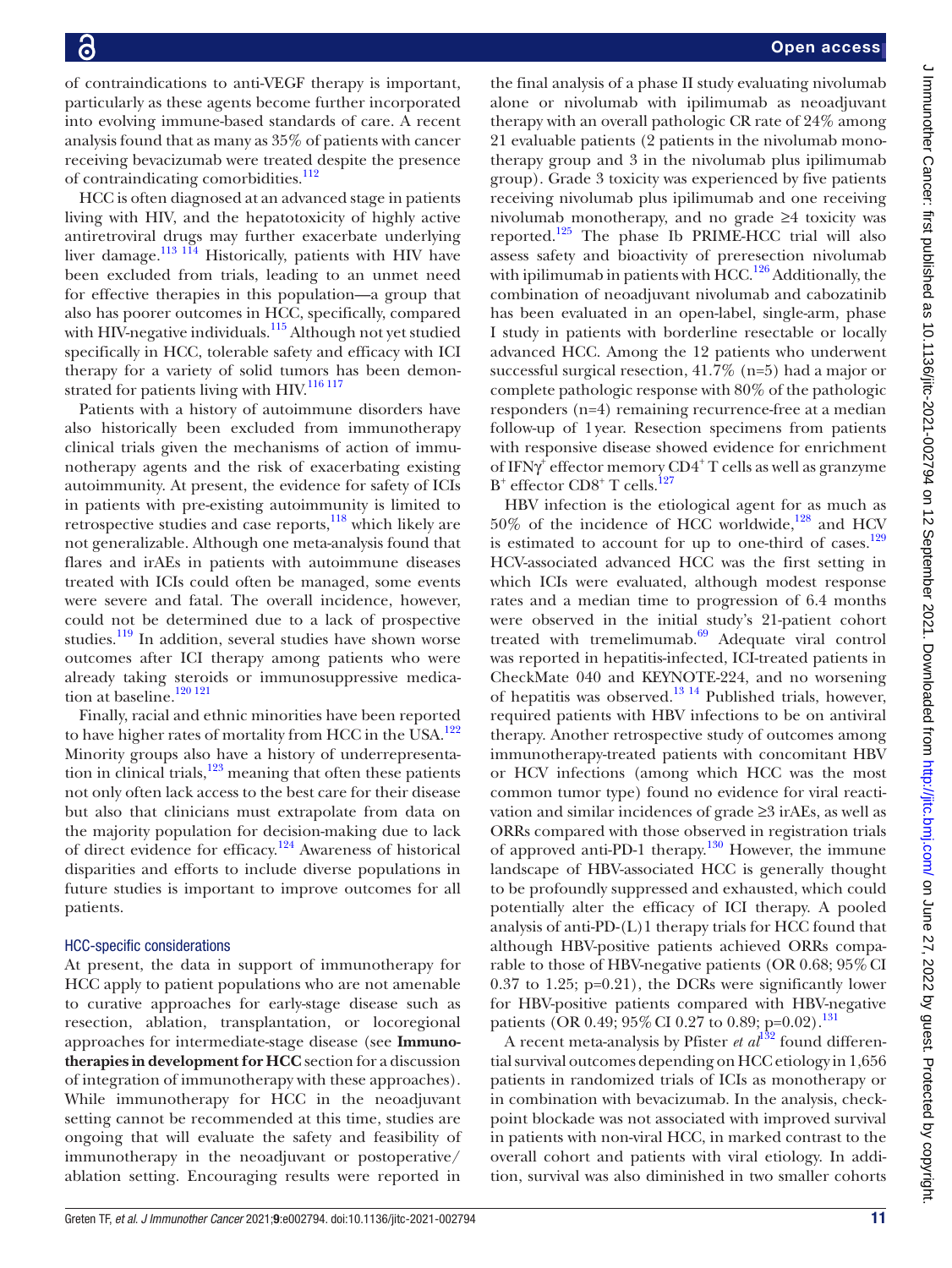of patients with HCC and documented NAFLD. Although provocative and interesting, future prospective confirmatory studies are needed to understand if and how etiology affects the liver immune microenvironment. Of note, a separate study that did not include patients treated in IMbrave150 found no differences in ORRs nor features of the tumor microenvironment (TME) that are known to modulate responses to ICIs between patients with viral and non-viral  $HCC<sup>133</sup>$ 

Relatively few trials have included patients with Child-Pugh B cirrhosis, a population for which few treatment options are available. In a retrospective case series of 18 patients with Child-Pugh B cirrhosis and advanced HCC who were treated with nivolumab, 94% (17 of 18) experienced a grade ≥3 AE, with treatment-related grade ≥3 AEs reported in 28% (5 of 18). IrAEs were reported in 50% of patients (9 of 18), and 28% (5 of 18) required steroids. Treatment-related AEs led to discontinuation of therapy in four patients  $(22\%)$ .<sup>59</sup> In the Child-Pugh B cohort of CheckMate 040, 49 patients with Child-Pugh B7 to B8 advanced HCC who were sorafenib-naïve (n=25) or sorafenib-experienced (n=24) received nivolumab monotherapy. Investigator-assessed ORR was 12% (95% CI 5% to 25%) and the DCR was 55% (95% CI 40% to 69%). Safety was similar to that seen with nivolumab in patients with Child-Pugh A disease. At a median follow-up of 16.3 months, median OS was 7.6 months for the entire cohort—median OS in sorafenib-naïve and sorafenibtreated patients were 9.8 and 7.4 months, respectively.<sup>61</sup> Importantly, there is no evidence to date indicating that immunotherapy causes further damage to impaired livers.

Patients with tumor invasion of the main trunk of the portal vein, invasion of the portal vein branch contralateral to the primarily involved lobe (Vp4), bile duct invasion, and/or tumor occupying  $\geq 50\%$  of the liver are considered high risk. Data from IMbrave150 indicates that atezolizumab with bevacizumab is safe and effective in patients with high-risk features. Although more grade 5 upper gastrointestinal hemorrhage events were reported in high-risk patients receiving atezolizumab with bevacizumab, none of these grade 5 events were considered by investigators to be related to treatment.<sup>[134](#page-22-11)</sup> However, variceal bleeding is a potential toxicity of anti-VEGF agents. Therefore, for patients treated with atezolizumab in combination with bevacizumab, esophagogastroduodenoscopy to evaluate for varices within 6 months of initiating therapy is recommended.<sup>135</sup>

Finally, patients who have received liver transplants are typically excluded from clinical trials due to concerns about graft rejection, and high rates of rejection and mortality have been reported in the limited cases published thus far.<sup>87</sup>

#### Biomarkers for ICI efficacy and safety in HCC

ICIs provide benefit for only a subset of patients. The ability to identify intrinsic resistance to ICIs would allow patients to attempt other therapies, which could, most importantly, lead to better outcomes, while also saving

healthcare resources. Unfortunately, validated blood or tissue biomarkers for ICI resistance are currently lacking in the clinical setting. Early studies have also returned conflicting results. High serum AFP levels are associated with increased sensitivity to the anti-VEGF receptor (VEGFR) monoclonal antibody ramucirumab.[136](#page-22-13) Post hoc subgroup analysis of randomized trials have shown that the HR for OS was slightly lower among patients with high AFP in KEYNOTE-240 (pembrolizumab vs placebo) $^{65}$  $^{65}$  $^{65}$ and CheckMate  $459$  (nivolumab vs sorafenib), $137$  while the contrary was observed in IMbrave150 (atezolizumab with bevacizumab vs placebo).<sup>16 69</sup> Furthermore, objective remissions occur irrespective of AFP levels after nivolumab or pembrolizumab monotherapies, or the combination of ipilimumab and nivolumab.

A number of features of the tumor microenvironment have been associated with HCC prognosis, including overall lymphocyte infiltration, density of Tregs, and tumor-associated macrophages (TAMs), especially if M2-polarized. In melanoma, the presence of conventional type 1 dendritic cells seems critical to promote a T and NK cell infiltrate and for the action of ICIs.<sup>138</sup> In HCC animal models, β-catenin-mutations in HCC (which are present in around 25% of human HCCs) result in a paucity of intratumoral conventional type 1 dendritic cells,<sup>139</sup> and it has been proposed that β-catenin defects may be used to identify patients with disease that will fail to respond to PD-1 blockade.<sup>[140](#page-22-17)</sup> This feature awaits investigation in clinical trials. Soluble factors also modulate the immune response against HCC. For example, transforming growth factor beta (TGF-β) downregulates antitumor responses through a variety of different mechanisms, and high levels of the cytokine shape the response to pembrolizumab.<sup>141</sup>

Pretreatment tumor infiltration by T cells and their activity status are key to determine response to ICIs in various cancers. In advanced HCC,  $CD4^{\frac{1}{4}}$  and  $CD8^+$  T cell infiltration showed weak correlations with survival after second-line treatment with PD-1 inhibitors in Check-Mate  $040.^{142}$  In the trial, deep antitumor responses were observed regardless of PD-L1 expression after nivolumab treatment, although the response rate was higher among patients with at least 1% of tumor cells expressing  $PD-L1.<sup>142</sup>$ 

On the other hand, PD-L1 expression in tumor or stromal immune cells was higher among responders to pembrolizumab, but remissions also occurred in the absence of expression in both cell types. $65$  In CheckMate 459, median OS after nivolumab and sorafenib was 16.1 months versus 8.6 months among patients that had tumor PD-L1 expression  $\geq$ 1% (HR 0.80), and 16.7 months versus 15.2 months among those that had tumor PD-L1 expression <1% (HR 0.84).<sup>137</sup> Interestingly, macrophage infiltration, including M2-polarized TAMs, was not associated with clinical outcomes after nivolumab treatment. A metaanalysis including 894 patients across nine trials of ICIs in advanced HCC found a positive association between PD-L1 expression and response to therapy—especially for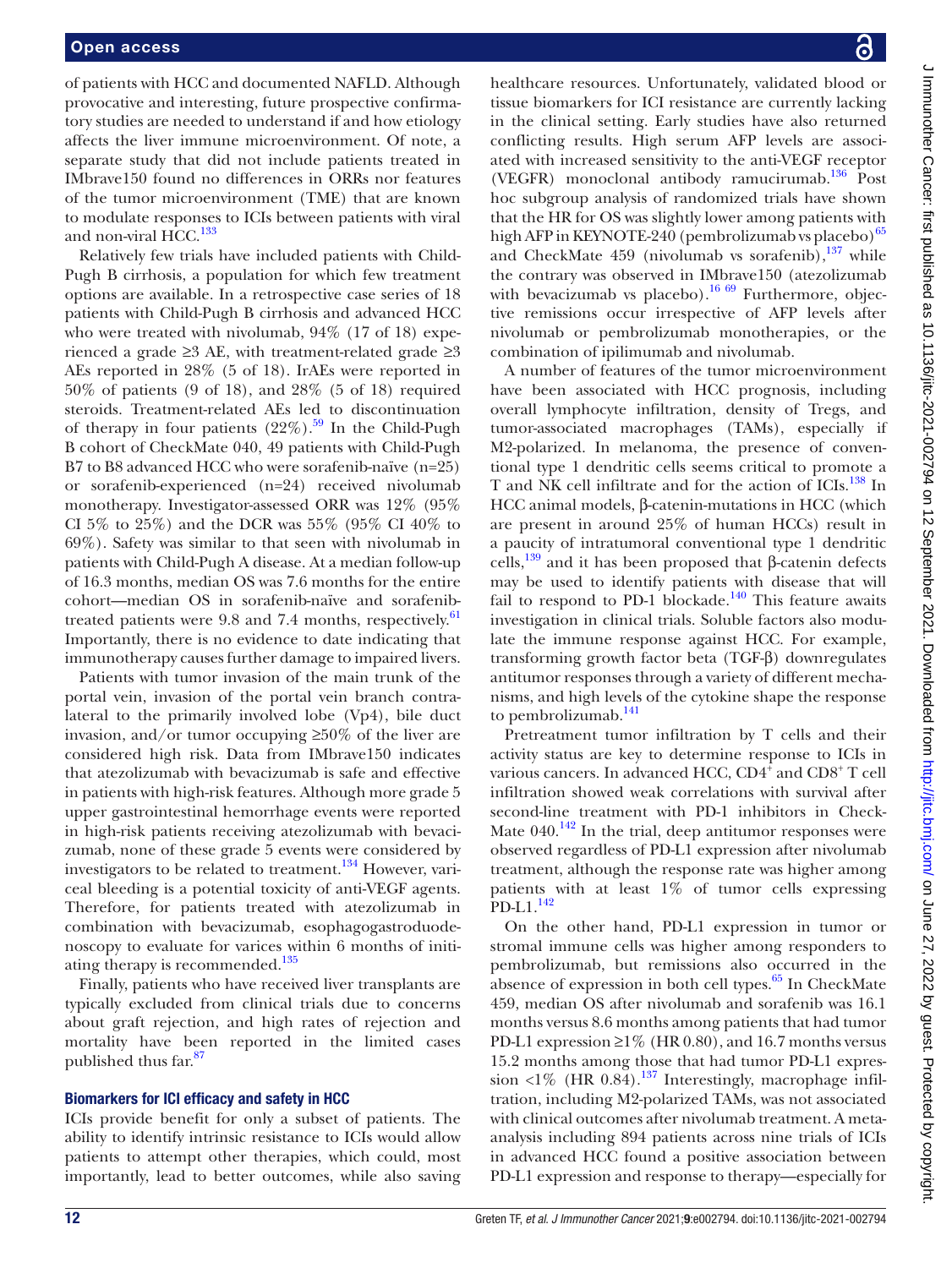single-agent anti-PD-1. Strikingly, in the analysis, PD-L1 expression status had minimal association with response to therapy for patients being treated with anti-CTLA-4 containing combinations. $143$  Analytical heterogeneity in PD-L1 expression is substantial, however, and may contribute to the performance of this test as a predictive biomarker.<sup>[144](#page-22-21)</sup>

Several inflammatory gene signatures are correlated with higher response rate and improved OS after nivolumab treatment. $142$  Interestingly, the most complex transcriptomic classifications of inflammatory HCC including a large number of genes<sup>[145](#page-22-22)</sup> were not identified as predictive of response in this analysis, suggesting that short gene signatures may be more relevant for clinical development. Regarding ICI combinations, objective remissions occurred with ipilimumab plus nivolumab irrespective of PD-L1 expression in tumor cells. $146$  An early burst of Ki67<sup>+</sup>CD8<sup>+</sup> cells in the peripheral blood was also seen in one of the randomized expansion cohorts for Study 22, which evaluated combinations of durvalumab and tremilimumab at different dosing regi-mens,<sup>[74](#page-20-41)</sup> hinting that cytotoxic T cell proliferation after therapy may predict response. Altogether, though, it seems unlikely that a single biomarker could be used to inform clinical decisions in a timely fashion. However, it is probable that composed and integrative multifactorial indexes might help identify patient subsets who are likely to benefit, further underscoring the importance of obtaining pretreatment tumor biopsies for future translational studies.

Pembrolizumab is FDA-approved for two tissueagnostic indications based on tumor-intrinsic characteristics. Approval for pembrolizumab for the treatment of microsatellite-high (MSI-H) or mismatch repair deficient (dMMR) tumors was based on a pooled ORR of 39.6% (95% CI 31.7% to 47.9%), with a 7% CR rate among 149 patients with 15 different tumor types in five single-arm multi-cohort multicenter trials: KEYNOTE-016,<sup>147</sup> KEYNOTE-164,<sup>[148](#page-22-25)</sup> KEYNOTE-012<sup>149</sup> KEYNOTE-028,<sup>150</sup> and KEYNOTE-158.<sup>151</sup> Approval for pembrolizumab for non-MSI-H/dMMR tumors with high mutation burden (TMB-H)—defined as ≥10 mutations per megabase (mut/Mb) as assayed by the FoundationOne CDx companion diagnostic—was based on KEYNOTE-158.<sup>152</sup> No patients with HCC were included in the cohorts upon which the tissue-agnostic indications for pembrolizumab were approved, however.

TMB correlates with the number of neoantigens and response to ICIs in tumors with >20 somatic mut/Mb, such as melanoma.<sup>153 154</sup> However, HCC is infrequently MSI-H/dMMR or TMB-H. One study that performed comprehensive genomic profiling of 755 patients with advanced HCC found a median TMB of 4 mut/Mb and that only six tumors (0.8%) were TMB-H. Furthermore, out of 542 cases assessed, only one  $(0.2\%)$  was MSI-H.<sup>155</sup> Another analysis found a rate for MSI-H as low as  $6\%$ .<sup>156</sup>

Markers of systemic inflammation like neutrophil to lymphocyte ratio (NLR) and platelet to lymphocyte ratio

(PLR) have shown a strong prognostic impact in HCC across tumor stages. Lower NLR has been associated with better outcomes after sorafenib, $157 \frac{158}{158}$  and similar trends are emerging from trials of ICIs. In CheckMate 040, patients progressing on nivolumab had a higher NLR and PLR than patients who had disease control as the best overall response.<sup>142</sup> Consistent with this observation, a retrospective analysis of 103 patients who received nivolumab found that patients with Child-Pugh A disease who achieved PR or CR had significantly lower posttreatment NLR and PLR (p<0.001 for both) compared with patients who had stable or progressive disease.<sup>159</sup>

The composition of the gut microbiota, which has been linked to the promotion of HCC development and progression through secreted metabolites, $\frac{160}{161}$  may also predict response to treatment, although current analyses in the liver cancer setting are small and preliminary. Gut microbial diversity has been linked to ICI efficacy in epithelial tumors,<sup>[162](#page-22-36)</sup> and retrospective analysis has shown that antibiotic use is associated with worse outcomes with immunotherapy in lung and renal cancer,  $^{163}$  a finding that has also been replicated in a prospective trial including several additional tumor types.<sup>164</sup> One pilot study of eight patients with HCC treated with anti-PD-1 therapy after progression on sorafenib found that patients with responsive disease displayed higher taxa richness and more gene counts in their microbiota compared with nonresponders, with enrichment for 20 distinct species of bacteria, including *Akkermansia muciniphila* and the *Ruminococcaceae* family.[165](#page-22-39) The potential for the gut microbiota to shape responses to immunotherapy is an ongoing area of research, but, at present, the state of the data is not sufficient to alter management in this regard and clinical judgment outweighs other considerations.

An additional ongoing area of research is the identification of biomarkers for the prediction of which patients will experience irAEs with ICI therapy. Several studies have reported a link between various clinical and bloodbased or serological factors and the onset of immunerelated toxicity, although none have been prospectively validated for HCC. Patients with sarcopenia $166 167$  and of female  $sex^{168}$  169 have both been shown to have higher incidences of irAEs. Additionally, the composition of the gut microbiota may play a role in predicting which patients will develop ICI-associated colitis.<sup>170</sup> Additional factors under active investigation for prediction of toxicity include elevated cytokine levels at baseline, such as interleukin (IL)- $6^{169}$  $6^{169}$  $6^{169}$  and IL-17,<sup>[171](#page-23-3)</sup> as well as the presence of autoantibodies.<sup>[172 173](#page-23-4)</sup> Currently there are no clinically validated biomarkers to predict the risk of irAEs.

# Recognition and management of irAEs

The same mechanisms by which immunotherapy drugs exert their therapeutic effects also underlie their unique toxicities—suppression of the inhibitory mechanisms that protect tissues from uncontrolled immune responses. Unlike AEs with chemotherapy or other treatment modalities, irAEs may be delayed in onset and have prolonged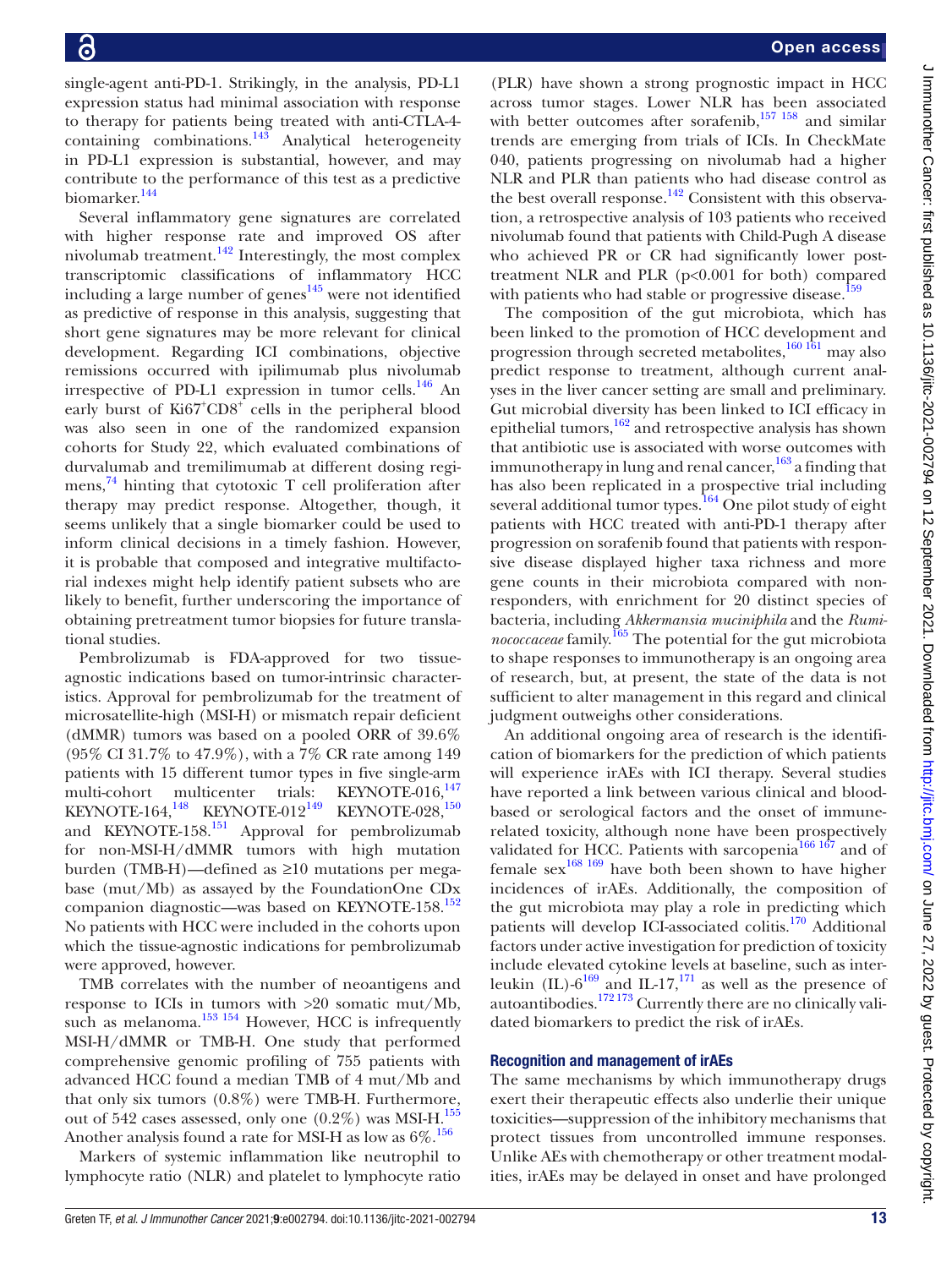duration, sometimes months or years after initial exposure to therapy. The overall incidence and severity of irAEs reported in phase III trials of anti-PD-(L)1 agents varies depending on disease state and comorbidities. Most irAEs are of mild-to-moderate severity, but lifethreatening events have been reported. A meta-analysis of fatal ICI-associated toxicities encompassing more than 16,000,000 adverse drug reactions from the medical records from the VigiBase-VigiLyze database found a total of 613 deaths related to ICIs. The fatalities related to anti-CTLA-4 therapy were most often from colitis (n=135, 70%), while fatalities associated with anti-PD-(L)1 were most often from pneumonitis (n=333, 35%), hepatitis  $(n=115, 22\%)$ , and neurotoxic effects  $(n=50, 15\%)$ .<sup>174</sup> A systematic review including 48 clinical trials involving 7,936 patients treated with nivolumab monotherapy or combination nivolumab and ipilimumab found that the double regimen was associated with more all-grade and grade ≥3 irAEs categorized by system, organ, or class (p<0.05). Additionally, the ORR of nivolumab combined with ipilimumab was positively correlated with the incidence rate of skin (r=0.54; p=0.04) and gastrointestinal irAEs (r=0.60; p=0.02), but not endocrine, hepatic, pulmonary, or renal irAEs[.175](#page-23-6) Similarly a recent observational study including 331 patients with HCC receiving anti-PD-(L)1 monotherapy or combinations found that the emergence of treatment-related AEs of grade ≥2 while on ICI therapy predicted for improved OS (median 19.7 vs 11.0 months; HR 0.32; 95%CI 0.16 to 0.65; p=0.001) and increased ORR (30% vs  $16\%; \chi^2\;5.9;\,{\rm p}{=}0.01\}.^{176}$ 

Typically, the management of irAEs includes interruption of ICIs, corticosteroids, and occasionally the administration of immunomodulatory agents including tumor necrosis factor (TNF) inhibitors. Detailed recommendations on the recognition and management of ICI-associated AEs have been published elsewhere<sup>177</sup> and the general principles contained therein may guide treatment decisions for irAEs, which are not specific to patients with HCC.

# IrAEs specific to the treatment of HCC

Outside of immune-mediated hepatotoxicity, the commonly reported AEs in published trials leading to ICI approvals for HCC have been generally comparable to those seen in other disease settings. Pembrolizumab monotherapy showed a tolerable safety profile in KEYNOTE-224, with the most common irAEs of any grade being hypothyroidism (n=8, 8%) and adrenal insufficiency (n=3,  $3\%$ ).<sup>14</sup> In the cohort of patients receiving nivolumab monotherapy in CheckMate 040, the most common AEs were pruritus (n=9,  $11\%$ ) and rash (n=11,  $23\%$ ).<sup>13</sup> The addition of ipilimumab to nivolumab, as evaluated in cohort 4 of CheckMate 040, was associated with a wider variety of toxicities with the most common AEs of any grade being rash (n=14, 29%), pruritus (n=22,  $45\%$ ), diarrhea (n=12, 24%), decreased appetite (n=6, 12%), fatigue (n=9, 18%), adrenal insufficiency (n=7, 14%), and hypothyroidism  $(n=10, 20\%)$ .<sup>178</sup> For the combination of atezolizumab with bevacizumab in IMbrave150, the most common adverse reactions were hypertension (n=98, 29.8%), fatigue (n=67, 20.4%), and proteinuria (n=66, 20.1%), and no serious AEs with a difference in incidence of >2% were noted between the atezolizumab with bevacizumab and sorafenib treatment groups.<sup>16</sup>

# Drug-induced hepatotoxicity

HCC usually develops in a background of chronic liver disease, which itself may give rise to systemic manifestations. Cirrhosis is characterized by diffuse fibrosis of the liver, altered hepatic blood flow and portal hypertension, and progressive failure of liver functions. In parallel, other organs frequently develop secondary dysfunction. Many extrahepatic disorders associated with cirrhosis cause symptoms that may mimic irAEs and therefore lead to overdiagnosis or underdiagnosis of toxicities with immunotherapy. Late recognition of irAEs may delay treatment and worsen the prognosis. Overdiagnosis may result in inappropriate interruption of ICIs, complications caused by immunosuppressive therapy, unnecessary diagnostic procedures, and increased cost. Such disorders can also synergize in causing deteriorating organ function when irAEs occur. The most important cirrhosis-related disorders that may compromise the management of irAEs are summarized in [table](#page-14-0) 5.

Patients with HCC and underlying liver disease are at high risk for decompensation with additional insult to the organ. Some studies have found that underlying liver disease as opposed to cancer progression is the ultimate cause of death in almost half of patients with HCC.<sup>108</sup> Elevated liver enzymes without clinical impairment in hepatic function were commonly reported in all of the trials that led to approvals of ICIs for HCC.<sup>[13–15](#page-19-9)</sup> Grade 3 or 4 elevations in liver enzymes were reported in 16% of patients in the dose‐escalation arm of CheckMate 040 and in 12% of the patients in KEYNOTE-224.<sup>[14](#page-19-10)</sup> In KEYNOTE-240, immune-mediated hepatitis events were seen in 10 patients (3.6%) in the pembrolizumab group, approximately 90% of which resolved.<sup>65</sup>

No prospective trials have defined the best treatment approach for drug-induced hepatotoxicity in patients with HCC receiving immunotherapy. The package inserts for pembrolizumab, nivolumab, and atezolizumab all recommend monitoring for changes in liver function and administering corticosteroids for hepatitis followed by a taper. ICIs should also be withheld or discontinued if liver enzymes or bilirubin become elevated, with the thresholds varying depending on baseline values and the drug regimen being given.<sup>[179](#page-23-10)</sup> Exclusion of other causes of acute liver damage—including toxicities from concomitant medications, use of herbal supplements, viral hepatitis, and particularly tumor progression—is key to adequate management.

# Response evaluation

Measurement of response rate in HCC has been controversial. The WHO (WHO) criteria<sup>180</sup> and the RECIST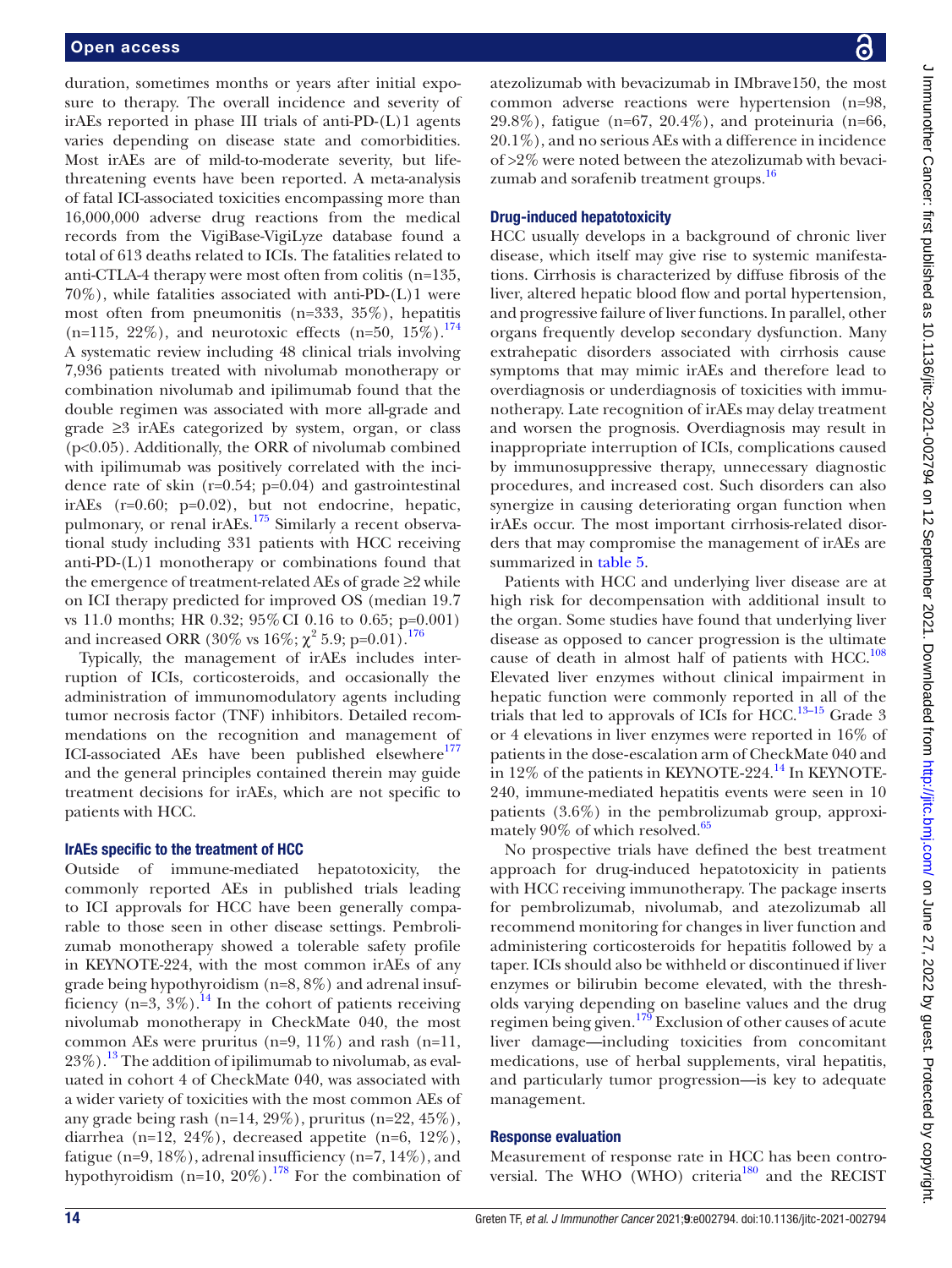<span id="page-14-0"></span>

| Table 5 Cirrhosis-related disorders that should be considered in the diagnostic workup of irAEs in patients with HCC |
|----------------------------------------------------------------------------------------------------------------------|
| (Adapted from Sangro et al, J Hepatol 2020) <sup>179</sup>                                                           |

| Organ                                     | irAE                                                                                                                                                                                                                                                                     | <b>Chronic liver disease</b>                                                                                                                                                                                                                                                                |
|-------------------------------------------|--------------------------------------------------------------------------------------------------------------------------------------------------------------------------------------------------------------------------------------------------------------------------|---------------------------------------------------------------------------------------------------------------------------------------------------------------------------------------------------------------------------------------------------------------------------------------------|
| Skin                                      | $\blacktriangleright$ Pruritus<br>Rash<br>$\blacktriangleright$ Erythema multiforme,<br>psoriasis, urticaria and<br>rosácea<br>Severe cutaneous adverse<br>reactions                                                                                                     | $\blacktriangleright$ Pruritus<br>Skin disorders, including lichen planus, polyarteritis nodosa,<br>cryoglobulinemic vasculitis, and porphyria cutanea tarda (HCV- and<br>HBV-related)                                                                                                      |
| GI tract                                  | $\blacktriangleright$ Diarrhea<br>$\triangleright$ Colitis                                                                                                                                                                                                               | Small intestine bacterial overgrowth<br>$\blacktriangleright$ Chronic pancreatitis                                                                                                                                                                                                          |
| Liver                                     | $\blacktriangleright$ Hepatitis                                                                                                                                                                                                                                          | $\blacktriangleright$ Flares or viral infection                                                                                                                                                                                                                                             |
| Lung                                      | Pneumonitis                                                                                                                                                                                                                                                              | ▶ Hepatopulmonary syndrome<br>Porto-pulmonary hypertension                                                                                                                                                                                                                                  |
| Thyroid                                   | Hypothyroidism<br>Hyperthyroidism<br>$\blacktriangleright$ Graves' disease                                                                                                                                                                                               | Reduced peripheral conversion of T4 to T3<br>Thyroid dysfunction                                                                                                                                                                                                                            |
| Adrenal glands<br>and pituitary<br>glands | Adrenal insufficiency<br>$\blacktriangleright$ Hypophysitis                                                                                                                                                                                                              | Hypogonadism<br>Hypothalamic-pituitary dysfunction<br>Relative adrenal insufficiency                                                                                                                                                                                                        |
| Kidney                                    | $\blacktriangleright$ Nephritis                                                                                                                                                                                                                                          | Hepatorenal syndrome<br>Mixed cryoglobulinemia (HCV-related)<br>HBV-related nephropathy<br>$\blacktriangleright$ IgA nephropathy                                                                                                                                                            |
| Nervous system                            | $\blacktriangleright$ Encephalitis<br>$\blacktriangleright$ Aseptic meningitis<br>$\blacktriangleright$ Peripheral neuropathy<br>$\blacktriangleright$ Myasthenia gravis<br>Guillain-Barre syndrome<br>Autonomic neuropathy<br>$\blacktriangleright$ Transverse myelitis | ▶ Porto-systemic encephalopathy (typical and atypical)<br>▶ Viral-related peripheral neuropathy<br>$\blacktriangleright$ Wernicke's encephalopathy<br>Autonomic neuropathy (HCV-related)                                                                                                    |
| Blood and bone<br>marrow                  | $\blacktriangleright$ Cytopenias<br>Hemolytic anemia<br>Red cell aplasia<br>▶<br>Bone marrow failure<br>Hemophilia A<br>$\blacktriangleright$ Hemophagocytic<br>lymphohistiocytosis<br>$\triangleright$ Macrophage activation<br>syndrome                                | Hypersplenism and bone marrow depression<br>Anemia due to folate or iron deficiency<br>$\blacktriangleright$ Hemolytic anemia<br>▶ Viral-related thrombotic thrombocytopenic purpura and aplastic anemia<br>Immune thrombocytopenia (HCV-related)<br>▶ Lymphopenia related to HCC therapies |

GI, gastrointestinal; HBV, hepatitis B virus; HCC, hepatocellular carcinoma; HCV, hepatitis C virus; irAE, immune-related adverse event.

guidelines<sup>181</sup> define standard measurement methods for converting radiology image observations into quantitative and statistically tractable frameworks for measuring changes in tumor size associated with therapy. However, assessments based solely on tumor size are misleading when applied to molecular targeted therapies and immunotherapies. For HCC in particular, poor correlation has been shown between the clinical benefits provided by sorafenib or locoregional interventional therapies and RECIST-based responses.<sup>182</sup> Subsequently, the concept of 'viable tumor' was endorsed by the guidelines for the design of HCC clinical trials developed by AASLD<sup>[183](#page-23-14)</sup> and eventually incorporated into a formal proposal to

amend standard RECIST criteria to address the unique complexity of HCC response assessment. The amended criteria were named mRECIST for HCC.<sup>184</sup> In published trials of immunotherapy for HCC, RECIST v1.1 was used. In the immunotherapy setting, no significant differences exist between RECIST and mRECIST.

Several clinical investigations have shown that objective response measured by mRECIST predicts survival in patients treated by locoregional therapies. A meta-analysis including seven trials and 1,357 patients reported an OS HR (responders vs non-responders) of 0.39 (95% CI 0.26 to 0.61;  $p<0.0001$ ).<sup>[185](#page-23-16)</sup> Another study found that EASL and mRECIST both outperformed the WHO criteria and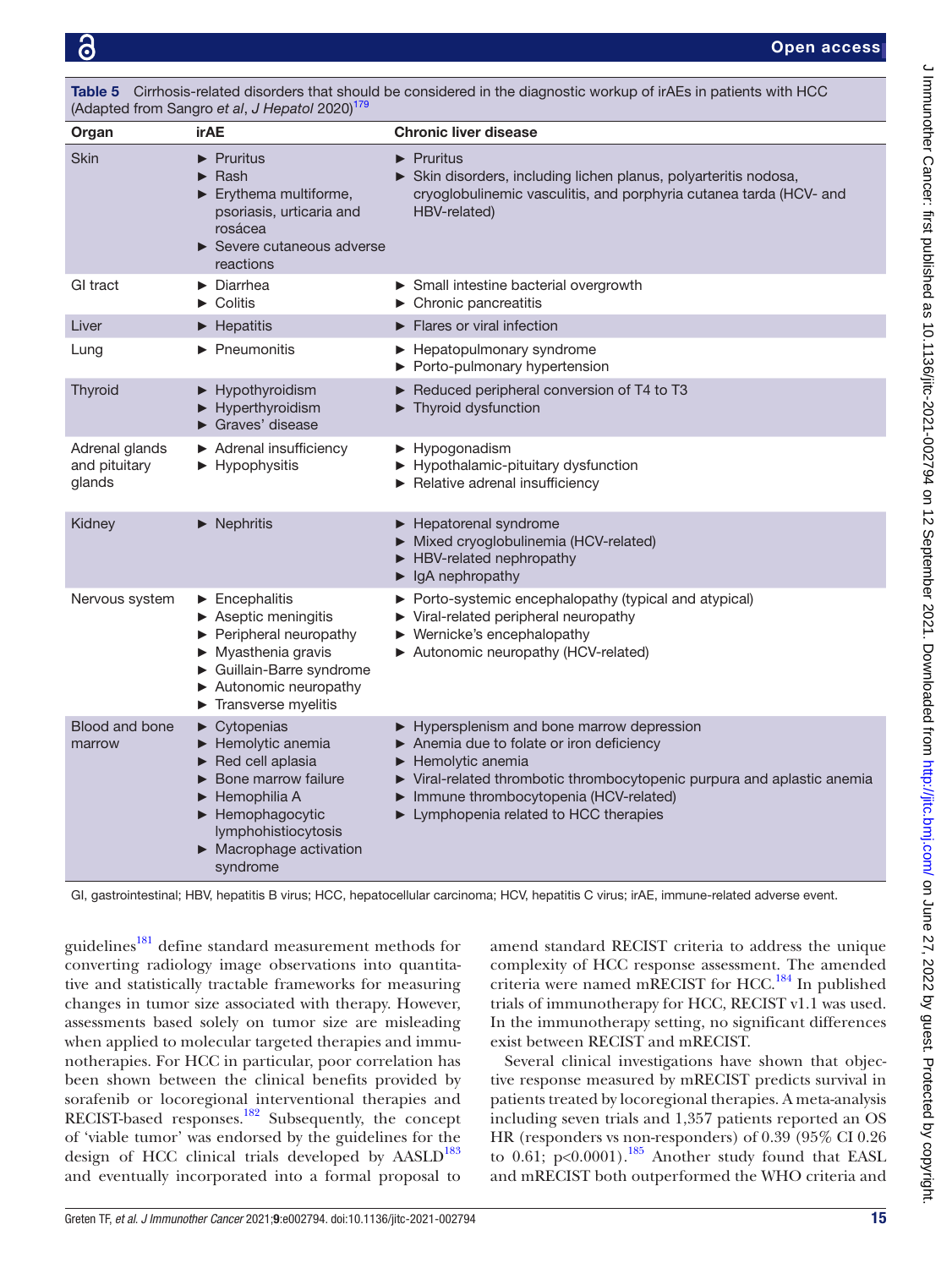RECIST for patients undergoing DEB-TACE.<sup>[186](#page-23-17)</sup> Recently, data from randomized trials confirmed that objective response by mRECIST predicts survival in patients with advanced-stage HCC receiving systemic therapies with TKIs, and suggested that objective response by mRECIST can be considered as a candidate surrogate end point of OS, although further research is needed to support this finding. $187\frac{187}{188}$ 

Although late response after apparent disease progression on imaging has been reported in the context of immunotherapy for HCC, $^{189}$  $^{189}$  $^{189}$  the overall incidence of pseudoprogression with ICI treatment is rare. Estimated rates of psuedoprogression across published studies range from  $2\% -10\%$ .<sup>[190 191](#page-23-20)</sup> Also rare, though possible, is a rapid acceleration in tumor growth after anti-PD-(L)1 therapy, a phenomenon called hyperprogression.<sup>191 192</sup> Although published evidence is limited, hyperprogression has been reported in small case series of patients with HCC treated with ICIs, $^{193}$  and retrospective analyses.<sup>194</sup> Importantly, the evidence to date has only reported hyperprogression in the setting of anti-PD-(L)1 monotherapy—it is unclear whether the addition of VEGF-directed antibodies to ICI therapy affects the likelihood of hyperprogressive disease after treatment.

# Panel recommendations

- ► For patients with advanced-stage HCC and for patients with earlier-stage disease where liver-directed therapies are not considered appropriate or who have progressed after liver-directed therapy, the data at present supports first-line and subsequent-line ICI therapy use (LE: 2). Further studies are needed to confirm the efficacy of immunotherapy in the curative setting (neoadjuvant/adjuvant/perioperative) or in conjunction with intra-arterial therapies.
- In patients with HCC with cirrhosis, the data supports the use of immunotherapy in patients with underlying synthetic liver function consistent with wellcompensated cirrhosis, specifically Child-Pugh A (LE: 2). The panel recognizes, however, that some carefully selected patients with Child-Pugh B may derive benefit (LE: 3).
- ► Patients who have contraindications for the use of TKIs or anti-VEGF therapies (eg, cardiovascular comorbidities) may be suitable for anti-PD-1 monotherapy (LE: 1).
- ► The panel recommends against the use of immunotherapy in the post-transplant setting (LE: 4) due to the high risk of graft failure, given known mechanisms of ICIs.
- Additional studies are needed to assess the potential risks and benefits of immunotherapy in the pretransplant setting.
- The panel agrees that patients can be considered for immunotherapy treatment irrespective of hepatitis viral etiology (LE: 3), though it is strongly recommended that patients with HBV be on concomitant antiviral medication and adherent.
- While patients living with HIV have not been included in clinical trials to date, the panel believes that this is not an absolute contraindication to treatment with immunotherapy as long as the appropriate HIV therapy is instituted as per expert guidance (LE: 2), while further dedicated studies to assess such therapies in patients living with HIV remain critical.
- ► Historical disparities in access to clinical trial participation for underrepresented groups should be considered, with efforts made to support diversity, equity, and inclusion.
- ► The panel recommends against the use of routine testing of biomarkers for predicting immunotherapy efficacy, which, at this point, remains exploratory.
- ► The panel recommends against the use of routine testing of biomarkers for predicting irAEs, which, at this point, remains exploratory.
- ► Response assessment can be performed according to mRECIST criteria in patients receiving locoregional interventional therapies (LE: 3).
- Limited data are available concerning the value of mRECIST and immune-related RECIST (irRECIST) criteria in the setting of HCC response assessment, especially in the context of ICI therapy. Further studies are needed to compare outcomes between patients with response to treatment by mRECIST versus irRECIST.
- Pseudoprogression, while a real phenomenon, occurs rarely (LE: 4). A comprehensive assessment is encouraged. In published trials, treatment beyond progression has been allowed.
- Hyperprogression may occur (LE: 4). It is uncommon, cannot be anticipated, and remains poorly understood.
- ► Caution should be exercised in translating response assessment models developed for clinical trials into clinical practice.
- For management of iralles in patients with HCC, refer to general principles in published guidelines.

# PATIENT SUPPORT AND QOL

Immunotherapies and targeted therapies have extended survival for patients with HCC, but these new agents are not curative in most cases, and their unique toxicities can affect QOL. The importance of QOL as an independent prognostic factor for response to treatment or predicting disease progression is becoming more appreciated several studies have demonstrated associations between baseline patient-reported QOL and survival in HCC.<sup>195-197</sup> Therefore, immunotherapy treatment plans should take patient QOL at baseline and on therapy into account. Additionally, it is important for clinicians to provide patients with necessary and sufficient information to help them navigate treatment without undue emotional or financial distress. Referral to support groups is also highly encouraged, including the American Liver Foundation, Blue Faery: The Adrienne Wilson Liver Cancer Association, Cancer Support Community, the Fatty Liver Foundation, and the Global Liver Institute. In addition,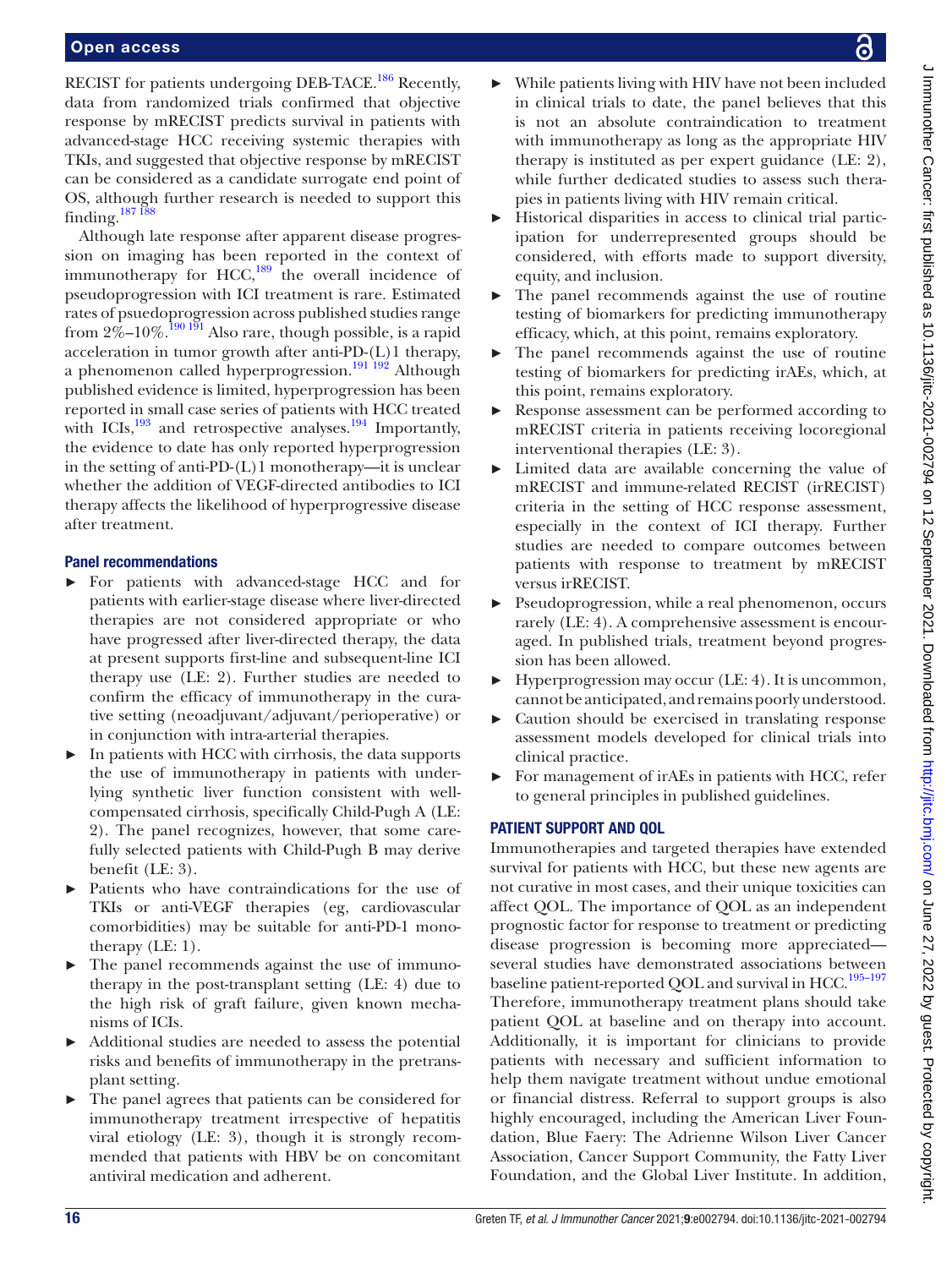information provided by the National Cancer Institute and SITC may be helpful for patients.

#### Patient and caregiver education

Prior to diagnosis, the majority of patients and their caregivers will likely be unfamiliar with HCC, and they may harbor misconceptions about the etiology of the disease, potentially leading to stigma and shame over and above the emotional distress associated with a cancer diagnosis.[198](#page-23-25) Among different types of cancer, HCC has been found to rank third highest in terms of levels of emotional distress experienced by patients.<sup>199</sup> Rehabilitation, palliative care, and psycho-oncology have been insufficiently studied in liver cancer.

Perceived stigma surrounding liver disease may cause patients to delay care or avoid seeking social support, which negatively impacts  $QOL.<sup>200</sup>$  $QOL.<sup>200</sup>$  $QOL.<sup>200</sup>$  The majority of HCC cases worldwide are secondary to HBV or HCV infection,<sup>[4](#page-19-3)</sup> with NASH increasingly becoming the primary cause in the US and Europe.<sup>[5](#page-19-24)</sup> However, a survey of HCC caregivers in the US found that 72% were under the mistaken impression that heavy alcohol use was the most common risk factor for liver cancer.<sup>201</sup> Stigma surrounding HBV may be more pronounced in certain populations, such as people of Asian descent,  $202\,203}$  so it is important for healthcare providers to be sensitive and culturally informed in their communications with patients.

HCC is a disease within a disease, and patients as well as their caregivers need to understand that their treatment journey will involve both the cancer itself as well as underlying liver damage. Patients with HCC often receive care from a multidisciplinary team that may include oncologists, hepatologists, surgeons, gastroenterologists, endocrinologists, and other specialists. In addition to the care team responsible for administering therapy targeting the tumor and the liver, patients will need 'whole-person' support for psychosocial and spiritual concerns, especially during end-of-life care.<sup>204 205</sup> Depending on the stage of their disease (for more details on staging systems for HCC, see the **Diagnostics and staging for patients with HCC** section), a patient may be receiving information from a large number of different providers, especially in cases of intermediate-stage HCC.[205](#page-23-31) Additionally, practitioners from other specialties may have limited knowledge about the unique mechanisms of action of immunotherapies, and the accompanying potential for toxicities, making ongoing communication between a patient and their treating oncologist paramount.

Currently, immunotherapy is only approved for patients with advanced disease. Patients may be unfamiliar with the stages of liver cancer and the difference between treatments with curative intent and palliative therapy. Further complicating matters, patients may have preconceived notions shaped by media portrayals of high-profile immunotherapy success stories, while being less knowledgeable about the realistic efficacy and potential toxici-ties with treatment.<sup>[206](#page-23-32)</sup> Early referral to palliative care has been shown to improve QOL in patients with non-small

cell lung cancer, [207](#page-23-33) yet palliative care is underutilized in patients with end-stage liver disease.<sup>208</sup> <sup>209</sup> Patients with cirrhosis who are ineligible for transplant are also underserved with appropriate palliative care. $^{210}$  It is important for patients to understand that immunotherapy for HCC, even if it may extend OS, is a palliative treatment used in advanced stages of the disease and not curative in intent, so that they may be referred to advanced care planning early on in their treatment.

#### Considerations for administration, dosing and monitoring

The tolerability of immunotherapy is, for the most part, better than conventional cancer treatments, although future combination strategies (eg, ICIs with TKIs) may be associated with less favorable toxicity profiles.<sup>211</sup> The administration, dosing, and monitoring considerations for immunotherapy may be distinct from what a patient or caregiver is expecting based on experience with prior therapies or conversations with other healthcare providers who do not specialize in immunotherapy. Therefore, it is important to discuss the potential for irAEs and the signs and symptoms of expected toxicities with patients and caregivers. Additionally, patients must understand how liver comorbidities may affect the efficacy of immunotherapy for HCC (see the **Patient selection and management** section for considerations for healthcare providers). It is important for patients and caregivers to have clear and detailed instructions for when to contact their healthcare providers due to symptoms of irAEs, and examples of call parameters are provided in [box](#page-16-0) 1.

# Box 1 Patient and caregiver education for call parameters for irAEs

<span id="page-16-0"></span>You should contact your healthcare providers for any of the following symptoms (or call 911 or seek emergency services as indicated)\*:

- ► Abdominal pain
- ► Change in stool (blood or mucus in stool, change in color, light or clay colored)
- ► Increase in bowel movements, >3 movements above a patient's baseline
- ► Diarrhea, >3 watery stools
- ► Nausea or vomiting
- ► Jaundice (yellowish skin color)
- ► Difficulty breathing, shortness of breath, or chest tightness
- New non-productive dry cough
- ► Mental status changes
- ► New visual disturbances
- ► Headache
- ► New or worsening fatigue
- Fever with temperature  $>100.4^{\circ}$ F (38°C)
- ► New weakness, muscle or joint pains
- $\blacktriangleright$  Unintentional weight loss  $>3$  lbs (1.5 kg)
- ► Significant weight gain with obvious abdominal swelling ► Rash which may or may not be accompanied by tenderness or itching

\*Note to providers: Call parameters for patients highlight the following conditions: colitis, pneumonitis, endocrinopathies, dermatologic toxicities. It should be noted that many conditions have overlapping symptoms.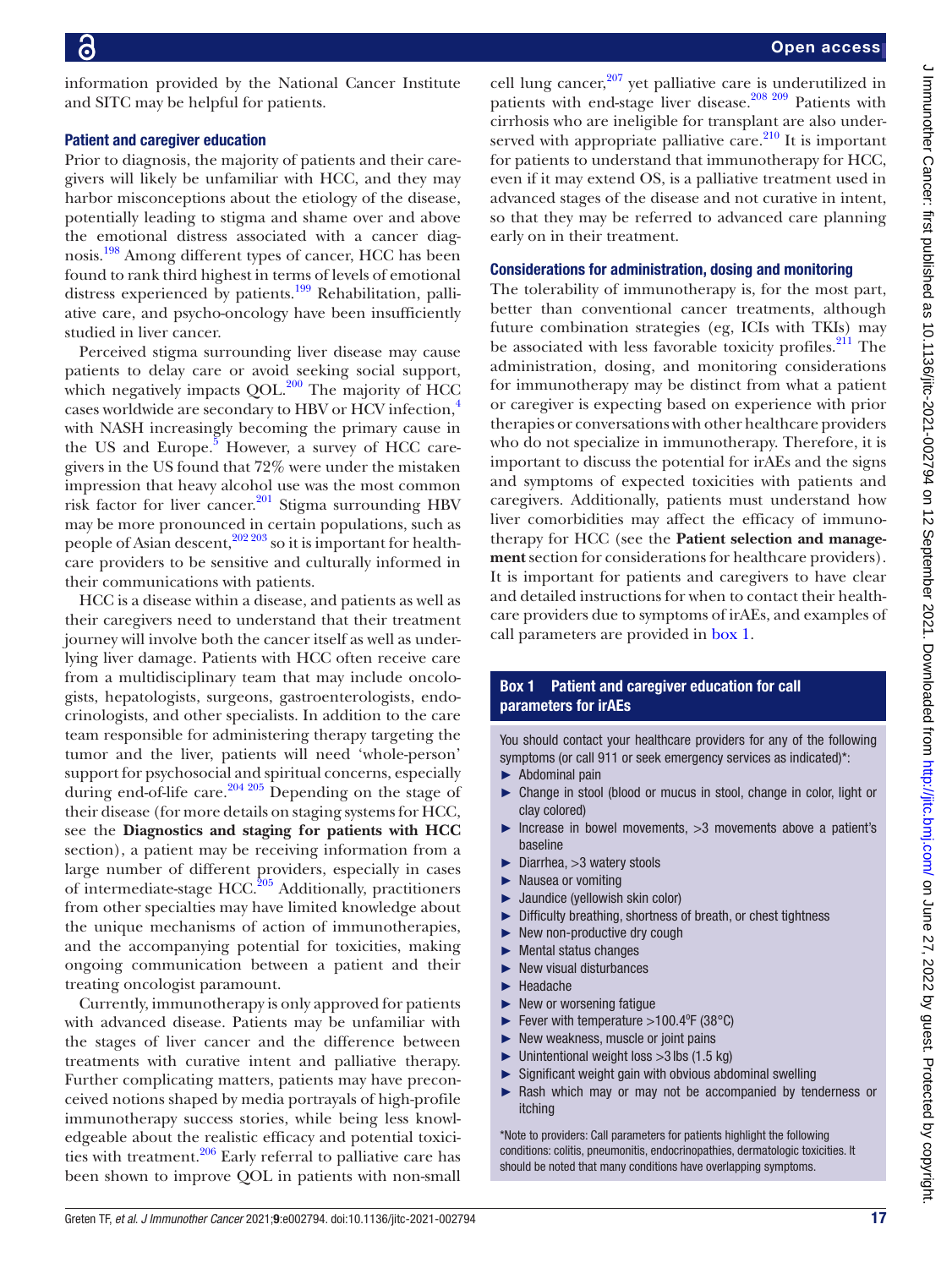The ICIs that are currently approved for HCC are typically given as IV infusions, whereas TKIs such as sorafenib are oral medications. Because immunotherapy is usually administered at an infusion center, access to care may be a challenge for some patients, especially those in rural areas.<sup>212 213</sup> However, a potential benefit of the requirement for inperson infusions is the opportunity for contact with a treating physician if AEs do occur. Additionally, although patients receiving palliative chemotherapy have been found to prefer oral administration over IV, the majority are not willing to accept a decreased response rate or shorter  $DOR$ ,  $^{214}$  which is likely also true when deciding between IV immunotherapy versus other oral medications.

Multiple liver-specific assessment instruments have been developed to monitor QOL in patients with HCC, including the European Organization for Research and Treatment of Cancer Quality of Life Questionnaire Core-18 (EORTC QLQ-HCC18),<sup>215</sup> the Functional Assessment of Cancer Therapy-Hepatobiliary (FACT-Hep), $^{216}$  $^{216}$  $^{216}$ the FACT Hepatobiliary Symptom Index  $(FHSI),<sup>217</sup>$  $(FHSI),<sup>217</sup>$  $(FHSI),<sup>217</sup>$  and the QOL-liver cancer  $(QOL-LC).^{218}$  However, multiple systematic reviews have found that the most used assessment tool is the EORTC Quality of Life Questionnaire Core-30 (EORTC QLQ-C30).<sup>219 220</sup>

#### Special considerations for patients with HCC

Patients with HCC have been found to have lower healthrelated QOL (HRQOL) than the general population, especially for measures of physical, psychological, and functional well-being, as well as hepatobiliary symptoms.<sup>219</sup> Both physical and psychological factors may influence a patient's QOL, and a person's self-perception and coping mechanisms may modulate their status. In patient interviews, HCC has been found to be perceived as a longterm and chronic disease that cannot be cured but might be controlled, and coping strategies can include focusing as much as possible on managing HCC and its symptoms, emotional responses, and leading a normal life.<sup>221</sup> Those mental constructs can affect feelings about physical symptoms, and it has been demonstrated that patients with negative illness perceptions who use more emotion-oriented coping had worse HRQOL.<sup>[222](#page-24-4)</sup> However, rigorous studies on interventions targeting disease perception or coping mechanisms are currently lacking.

Pain, particularly upper quadrant abdominal pain, is common in patients with  $\text{HCC}^{223}$  $\text{HCC}^{223}$  $\text{HCC}^{223}$  Pain management may be difficult because approximately 80% of patients with HCC have cirrhosis, $224$  and liver damage can alter drug pharmacokinetics. Perhaps due to confusion about efficacy and safety for opioid and non-opioid analgesics, patients with HCC are undertreated for pain.<sup>225</sup> However, some generally safe options for pain management for patients with impaired liver function exist, including opioids, non-steroidal anti-inflammatory drugs (NSAIDs) in some cases, topical lidocaine patches (which have low levels of systemic absorption) for localized analgesia,

tricyclic antidepressants, and anticonvulsants such as gabapentin (which is not metabolized by the liver).  $226$ 

Financial toxicity is a major concern for patients with cancer, $227$  and immunotherapies are among the most expensive agents on the pharmaceutical market.<sup>[228 229](#page-24-10)</sup> Patients with cancer shoulder the burden of an increasing number of out-of-pocket costs for their treatment, even if they have insurance coverage. $230$  Treatment may cause both material and psychological financial hardship, and the risk factors for each vary. Patients of younger age, female sex, non-white race, and who change employment because of cancer are more likely to experience material financial hardship, whereas psychological hardship is more likely among those who are uninsured or have lower family income. $231$  The degree to which cancer causes financial burden has been shown to be the single most important predictor for poor QOL, $^{232}$  and healthcare costs for HCC are substantial. In both North America and Asia, costs are highest for patients with HCC in the terminal phase of care.<sup>[233](#page-24-14)</sup> Although a comprehensive analysis of the healthcare costs associated with immunotherapy in the HCC setting has not yet been performed, oncologists should communicate with patients about how treatment may affect their financial well-being, as health insurance may not cover the costs of immunotherapy drugs.

Importantly, however, immunotherapy has generally been associated with favorable QOL outcomes compared with previous standards of care. In the landmark trials leading to FDA approval of checkpoint inhibitors for HCC, no adverse effects on QOL were observed when outcomes were reported for the patients receiving immunotherapy. Nivolumab was associated with stable patientreported outcomes, including indicators of health status and QOL regardless of prior sorafenib in CheckMate  $040<sup>13</sup>$  It is noteworthy to mention that even in a subcohort of patients from the CheckMate 040 trial with impaired liver function (Child-Pugh B), the AE profile was comparable to what was seen in patients with Child-Pugh A disease.<sup>59</sup> Additionally, IMbrave150 provided a large and rich data set on patient-reported QOL outcomes, which complemented the efficacy data, with a reporting rate of greater than 90%. The study found that fewer patients treated with the combination of atezolizumab with bevacizumab experienced QOL deterioration compared with those receiving sorafenib. Furthermore, for the patients who did experience QOL deterioration on immunotherapy, the onset was later. $234$  Pembrolizumab also was shown to preserve HRQOL in a prespecified exploratory analysis of patients enrolled in KEYNOTE-240. Among the 271 and 127 patients randomly assigned to pembrolizumab and placebo, respectively, who completed the EORTC QLQ-C30 and the HCC supplement EORTC QLQ-HCC18, changes in both scores were similar across arms and global health status/QOL scores were stable.<sup>235</sup> It will be important to prospectively study QOL outcomes in future immunotherapy trials, especially as new combination regimens advance through clinical development.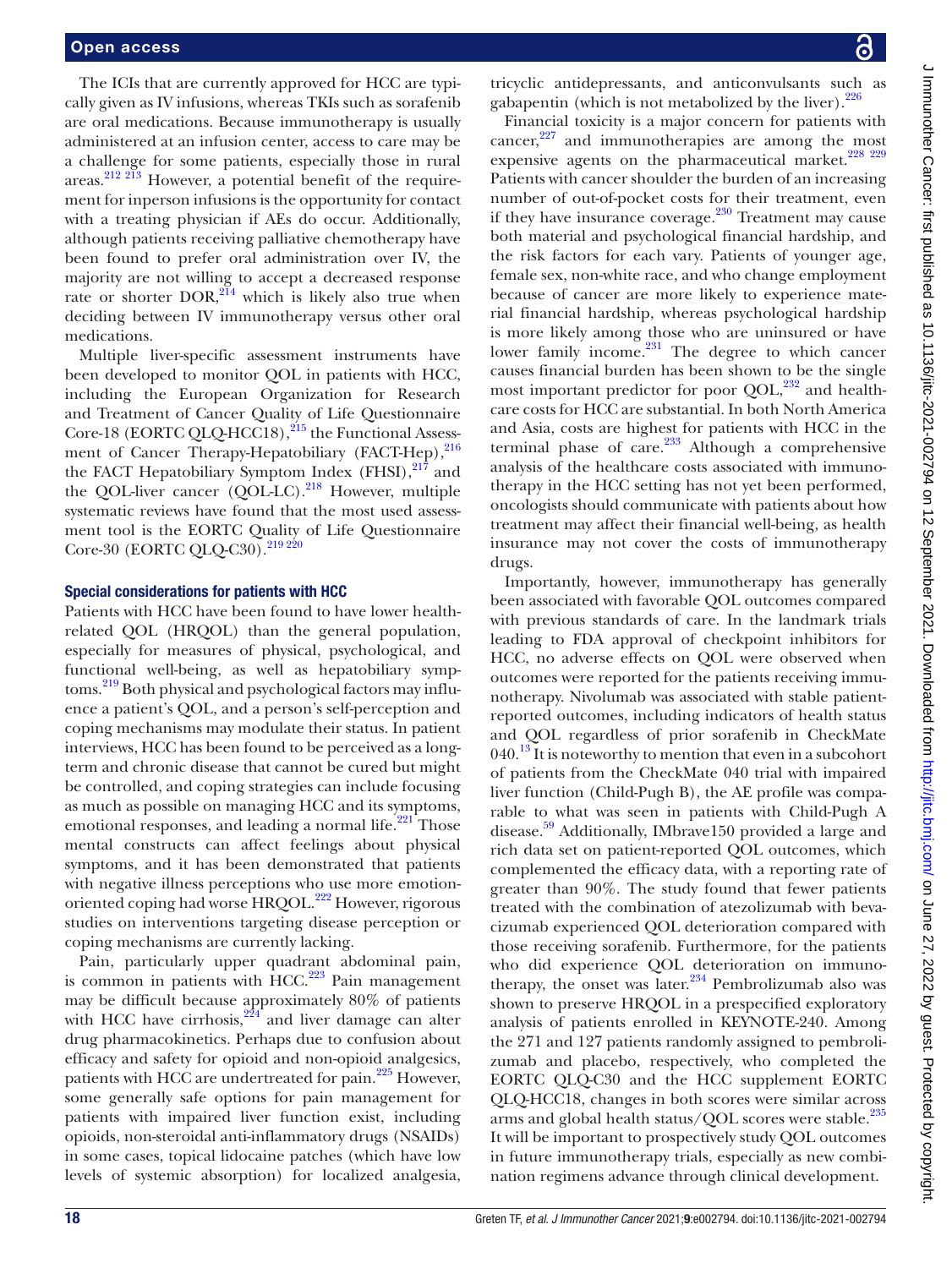# Panel recommendations

- ► Patient and caregiver education for HCC should include an overview of the liver's function in the body, an explanation of underlying liver diseases such as HBV, HCV, and NASH, and a discussion of how immunotherapy works to treat their cancer.
- Patients must know which provider is coordinating their treatment, and they need to have clear instructions to promptly report any signs or symptoms of potential immune-related toxicities.
- Patients need counseling on the goals of treatment in advanced HCC, which is not curative in most patients, despite significant advances. Management of HCC should include focus on supportive care for uncontrolled symptoms and inclusion of palliative care specialists.
- Patients should receive education on the expected toxicities associated with immunotherapies, including hepatitis, colitis, pneumonitis, and immune-related endocrinopathies. Detailed call parameters should be provided to promptly report signs and symptoms of irAEs.
- ► Assessment of patients' physical function and symptoms should be performed before, during, and after therapy.
- ► Patients should be referred to a treatment team including a social worker and a financial manager to assist in navigating healthcare costs and identifying support systems.
- ► Conversations should be initiated with patients about how the costs of immunotherapy treatment will be covered, including contributions from private insurance, Medicare and Medicaid, clinical trials, patient assistance programs, or compassionate use as needed.
- Patients should be provided information about local advocacy and support groups specific to primary liver cancer.

# **CONCLUSION**

Immunotherapy represents a major breakthrough for the treatment of advanced HCC, offering some of the first demonstrated improvements for patient outcomes over standard-of-care systemic therapies since the late 2000s. Despite these advances, immunotherapy for HCC is currently only applicable to patients with advanced-stage disease and largely not curative in intent. Furthermore, the question of how to manage disease that progresses after ICI therapy remains unanswered. Additionally, the use of immunotherapy for early-stage disease remains largely investigational. As additional trials continue to report results, more options may become available for later lines of therapy. Future trials are needed to address the impact of immunotherapy in combination strategies with locoregional approaches, to assist oncologists and their patients in balancing the potential for harm and benefit in early-stage cancer. In the future, the indications for existing therapies are likely to continue to expand and novel combinations may be approved. These guidelines will be updated as the field continues to develop.

#### Author affiliations

<sup>1</sup>Thoracic and GI Malignancies Branch, National Cancer Institute, Bethesda, Maryland, USA

<sup>2</sup>Memorial Sloan Kettering Cancer Center, New York, New York, USA <sup>3</sup>Weill Medical College at Cornell University, New York, New York, USA 4 Department of Medical Oncology, National Taiwan University Cancer Center and

National Taiwan University Hospital, Taipei, Taiwan 5 The Mater Hospital/University College Dublin, Dublin, Ireland

<sup>6</sup>Norris Comprehensive Cancer Center, University of Southern California, Los Angeles, California, USA

<sup>7</sup>David Geffen School of Medicine, University of California Los Angeles, Los Angeles, California, USA

<sup>8</sup>University of Mainz Medical Center, Mainz, Germany

<sup>9</sup> Harvard Medical School, Massachusetts General Hospital, Boston, Massachusetts, USA

<sup>10</sup>Lombardi Comprehensive Cancer Center, Georgetown University Medical Center, Washington, District of Columbia, USA

<sup>11</sup>Department of Gastrointestinal Medical Oncology, Division of Cancer Medicine, The University of Texas MD Anderson Cancer Center, Houston, Texas, USA <sup>12</sup>Department of Medicine (Hematology/Oncology), UCSF Helen Diller Family Comprehensive Cancer Center, San Francisco, California, USA

<sup>13</sup>Department of Radiology, University of Pisa School of Medicine, Pisa, Italy <sup>14</sup>Miami Cancer Institute, Miami, Florida, USA

<sup>15</sup>Oncological Sciences Department, Tisch Cancer Institute, Icahn School of Medicine at Mount Sinai, New York, New York, USA

<sup>16</sup>Department of Surgery & Cancer, Imperial College London, London, UK  $17$ Clinica Universidad de Navarra-Instituto de Investigación Sanitaria de Navarra (IDISNA), Pamplona, Spain

<sup>18</sup>Centro de Investigación Biomédica en Red de Enfermedades Hepáticas y Digestivas (CIBEREHD), Madrid, Spain

<sup>19</sup>Federico II University Naples, Naples, Italy

<sup>20</sup>Blue Faery: The Adrienne Wilson Liver Cancer Association, Birmingham, Alabama, USA

<sup>21</sup>Queen Mary Hospital, The University of Hong Kong, Hong Kong, Hong Kong <sup>22</sup>Jiahui Health, Jiahui International Cancer Center, Shanghai, China

<sup>23</sup>Foundation for Applied Medical Research (FIMA), Pamplona, Spain

<sup>24</sup>Centro de Investigación Biomédica en Red Cáncer (CIBERONC), Madrid, Spain

Twitter Ghassan K Abou-Alfa [@GABOUALFA,](https://twitter.com/GABOUALFA) Aiwu Ruth He [@ruthhe12](https://twitter.com/ruthhe12) and Andrea Wilson Woods [@bluefaeryliver](https://twitter.com/bluefaeryliver)

Acknowledgements The authors thank the SITC staff for their contributions including Sam Million-Weaver, PhD, for medical writing; Angela Kilbert and Emily Gronseth, PhD, for editorial support, and Lionel Lim for project management and assistance. The authors also thank SITC for supporting the manuscript development.

Contributors All authors served on the SITC HCC Immunotherapy Guideline Expert Panel, drafted content, and provided critical review during the manuscript development. TFG and IM provided leadership as Chairs of the Expert Panel and provided guidance on the manuscript structure and content and thus are first and last authors; all other authors are listed alphabetically by last name. AWW was the patient advocate representative.

Funding The authors have not declared a specific grant for this research from any funding agency in the public, commercial or not-for-profit sectors.

Competing interests GKA-A—Consulting fees: Agios, AstraZeneca, Autem, Bayer, Beigene, Berry Genomics, Celgene, Debio, Eisai, Eli Lilly, Flatiron, Genentech, Gilead, Incyte, Ipsen, LAM, Merck, MINA, QED, Redhill; Contracted research: Agios, AstraZeneca, Bayer, Berry Genomics, Bristol-Myers Squibb, Casi, Exelixis, Genoscience, Incyte, Polaris, Puma, QED, Sillajen; IP rights: ARTICLES AND METHODS FOR PREVENTING AND TREATING DERMATOLOGIC ADVERSE EVENTS, identified by International Patent Application No. PCT/US2014/031545 filed on March 24, 2014, and priority application Serial No.: 61/804,907 filed on March 25, 2013; Partner consulting fees: Celgene, CytomX, Loxo, Merck, Silenseed, Sobi, Twoxar; Partner contracted research: ActaBiologica, AstraZeneca, Bristol-Myers Squibb, Celgene, Genentech, Halozyme, Mabvax, Roche, Silenseed. A-LC— Consulting fees: AstraZeneca, Bristol-Myers Squibb, Eisai, Merck Serono, Novartis,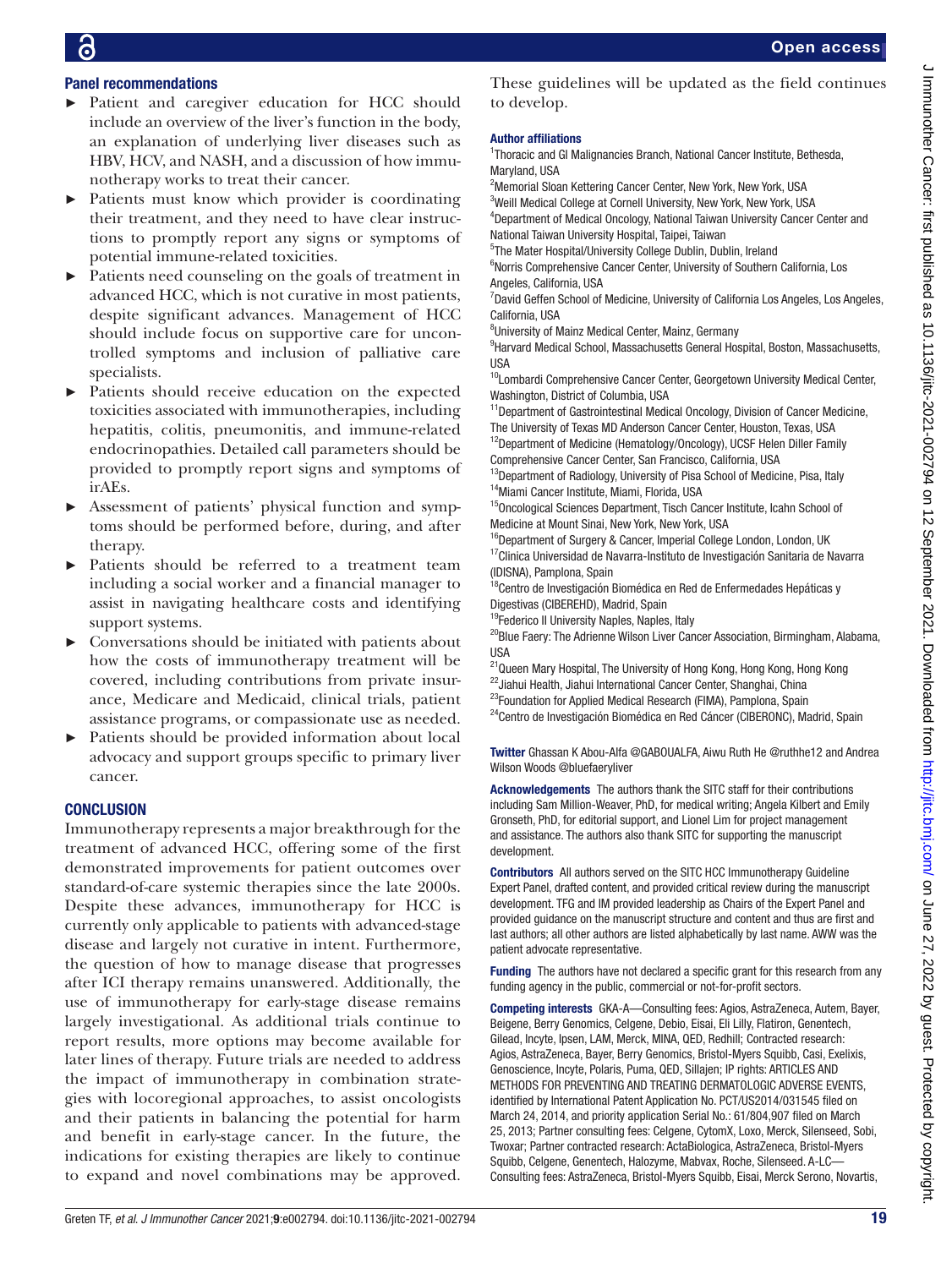Ono Pharmaceutical, Exelixis, Nucleix, IPSEN Innovation, Bayer Healthcare, Merck Sharp Dohme. AGD—Consulting fees: AstraZeneca. ABE-K—Consulting fees: Bayer, Bristol-Myers Squibb, EISAI, Merck, Exelixis, Roche/Genentech, Agenus, Gilead, AstraZeneca, Target Pharma Solutions; Contracted research: AstraZeneca, Astex; Non-CME services: Bayer, Bristol-Myers Squibb, EISAI, Merck, Exelixis, Roche/ Genentech. RSF—Consulting fees: AstraZeneca, Bayer, Eisai, CStone, Bristol-Myers Squibb, Eli Lilly, Exilexis, Merck, Pfizer, Roche/ Genentech; Contracted research: UCLA, Eisai, Merck, Bristol-Myers Squibb, Roche/ Genentech, Pfizer, Eli Lilly. PRG—Consulting fees: Bayer, Bristol-Myers Squibb, AstraZeneca, Sirtex, MSD, Eisai, Ipsen, Roche, Lilly, Adaptimmune; Contracted research: Bayer. TFG— Contracted research: Astra Zeneca, Bristol-Myers Squibb, Merck, Sillajen, Vascular Biogenics,. LG—Consulting fees: Agios, Debiopharm, Taiho, Alentis, Incyte, Klus, Pieris, QED, SIRTEX, AstraZeneca, H3Biomedicine. ARH—Consulting fees: Merck, Bayer, Bristol-Myers Squibb, AstraZeneca; Contracted research: Merck, Genentech; Non-CME services: Eisai, Bristol-Myers Squibb, Exelixis. AOK—Consulting fees: Bristol-Myers Squibb, Roche/Genentech, Exelixis, Eisai; Contracted research: Bristol-Myers Squibb, Roche/Genentech, Exelixis, Eisai, Merck, Henguri, Immatics, AdaptImmune, Abivax. RKK—Consulting fees: Genentech/Roche, Gilead; Contracted research: Adaptimmune, Agios, AstraZeneca, Bayer, Bristol-Myers Squibb, Eli Lilly, EMD Serono, Exelixis, Merck, Novartis, Partner Therapeutic, QED, Taiho. RL— Consulting fees: AstraZeneca, Roche, Celsion, Guerbet. AL—Contracted research: Pfizer, Genentech (collaboration grants). IM—Consulting fees: Bristol-Myers Squibb, F-STAR, Alligator, Pharma Mar, AstraZeneca, Numab Therapeutics, Roche, Amunix, Gossamer, Molecular Partners, Merck-Serono, Genmab, PharmaMar; Contracted research: Roche, Bristol-Myers Squibb, Highlight Therapeutics, Alligator, Genmab, AstraZeneca. DJP—Consulting fees: ViiV Healthcare, Bayer, Hoffman La Roche, EISAI, H3B, MiNa Alpha Therapeutics, DaVolterra; Non-CME services: Hoffmann La Roche, EISAI; Contracted research: Merck Sharpe and Dohme, Bristol Myers Squibb (to institution). BS—Consulting fees: Adaptimmune, AstraZeneca, Bristol-Myers-Squibb, H3B Biomedicine, Ipsen, Lilly, Roche, Sirtex; Contracted research: Bristol-Myers Squibb, Sirtex Medical. AWW—Consulting fees: Eisai, Genentech; IP Rights: Cancer U; Salary: Blue Faery: The Adrienne Wilson Liver Cancer Association. TY—Consulting or advisory role: Bristol Myers-Squibb, MSD, Exelixis, Ipsen, Eisai, AstraZeneca, Bayer, Novartis, EMD Sereon, Abbvie, Pfizer, Ei Lilly, Sirtex, Sillajen, Taiho, OrigiMed, New B Innovation, Sirtex, H3 Biomedicine; Honoraria: Bristol Myers-Squibb, MSD, Exelixis, Ipsen, Eisai, AstraZeneca, Bayer, Novartis, EMD Sereon, Abbvie, Pfizer, Ei Lilly, Sirtex, Sillajen, Taiho, OrigiMed, New B Innovation, Sirtex, H3 Biomedicine. AZ—Consulting fees: Merck, Lilly, Eisai, Exelixis, Roche, Sanofi, Bayer. DMH, RIT—Nothing to disclose. SITC Staff: SMW—Shares owned: Pacific Biosciences of California Inc., Editas Medicine. EG, AK, LL—Nothing to disclose.

Patient consent for publication Not required.

Provenance and peer review Not commissioned; externally peer reviewed.

Open access This is an open access article distributed in accordance with the Creative Commons Attribution Non Commercial (CC BY-NC 4.0) license, which permits others to distribute, remix, adapt, build upon this work non-commercially, and license their derivative works on different terms, provided the original work is properly cited, appropriate credit is given, any changes made indicated, and the use is non-commercial. See [http://creativecommons.org/licenses/by-nc/4.0/.](http://creativecommons.org/licenses/by-nc/4.0/)

#### ORCID iDs

Tim F Greten<http://orcid.org/000-0002-0806-2535> David J Pinato <http://orcid.org/0000-0002-3529-0103> Ignacio Melero <http://orcid.org/0000-0002-1360-348X>

#### <span id="page-19-0"></span>**REFERENCES**

- 1 Bray F, Ferlay J, Soerjomataram I, *et al*. Global cancer statistics 2018: GLOBOCAN estimates of incidence and mortality worldwide for 36 cancers in 185 countries. *[CA Cancer J Clin](http://dx.doi.org/10.3322/caac.21492)* 2018;68:394–424.
- <span id="page-19-1"></span>2 Siegel RL, Miller KD, Fuchs HE, *et al*. Cancer statistics, 2021. *[CA](http://dx.doi.org/10.3322/caac.21654)  [Cancer J Clin](http://dx.doi.org/10.3322/caac.21654)* 2021;71:7–33.
- <span id="page-19-2"></span>3 Ryerson AB, Eheman CR, Altekruse SF, *et al*. Annual report to the nation on the status of cancer, 1975-2012, featuring the increasing incidence of liver cancer. *[Cancer](http://dx.doi.org/10.1002/cncr.29936)* 2016;122:1312–37.
- <span id="page-19-3"></span>4 El-Serag HB. Epidemiology of viral hepatitis and hepatocellular carcinoma. *[Gastroenterology](http://dx.doi.org/10.1053/j.gastro.2011.12.061)* 2012;142:1264–73.
- <span id="page-19-24"></span>5 Bugianesi E. Non-Alcoholic steatohepatitis and cancer. *[Clin Liver](http://dx.doi.org/10.1016/j.cld.2007.02.006)  [Dis](http://dx.doi.org/10.1016/j.cld.2007.02.006)* 2007;11:191–207.
- <span id="page-19-4"></span>6 Bruix J, Sherman M. American association for the study of liver D. management of hepatocellular carcinoma: an update. *Hepatology* 2011;53:1020–2.
- <span id="page-19-15"></span>7 Marrero JA, Kulik LM, Sirlin CB, *et al*. Diagnosis, staging, and management of hepatocellular carcinoma: 2018 practice guidance by the American association for the study of liver diseases. *[Hepatology](http://dx.doi.org/10.1002/hep.29913)* 2018;68:723–50.
- 8 Likhitsup A, Razumilava N, Parikh ND. Treatment for advanced hepatocellular carcinoma: current standard and the future. *[Clin Liver](http://dx.doi.org/10.1002/cld.782)  [Dis](http://dx.doi.org/10.1002/cld.782)* 2019;13:13–19.
- <span id="page-19-5"></span>Wrzesinski SH, Taddei TH, Strazzabosco M. Systemic therapy in hepatocellular carcinoma. *[Clin Liver Dis](http://dx.doi.org/10.1016/j.cld.2011.03.002)* 2011;15:423–41.
- <span id="page-19-6"></span>10 Bruix J, Qin S, Merle P, *et al*. Regorafenib for patients with hepatocellular carcinoma who progressed on sorafenib treatment (RESORCE): a randomised, double-blind, placebo-controlled, phase 3 trial. *[Lancet](http://dx.doi.org/10.1016/S0140-6736(16)32453-9)* 2017;389:56–66.
- <span id="page-19-7"></span>11 Kudo M, Finn RS, Qin S, *et al*. Lenvatinib versus sorafenib in first-line treatment of patients with unresectable hepatocellular carcinoma: a randomised phase 3 non-inferiority trial. *[Lancet](http://dx.doi.org/10.1016/S0140-6736(18)30207-1)* 2018;391:1163–73.
- <span id="page-19-8"></span>12 Llovet JM, Montal R, Sia D, *et al*. Molecular therapies and precision medicine for hepatocellular carcinoma. *[Nat Rev Clin Oncol](http://dx.doi.org/10.1038/s41571-018-0073-4)* 2018;15:599–616.
- <span id="page-19-9"></span>13 El-Khoueiry AB, Sangro B, Yau T, *et al*. Nivolumab in patients with advanced hepatocellular carcinoma (CheckMate 040): an openlabel, non-comparative, phase 1/2 dose escalation and expansion trial. *[Lancet](http://dx.doi.org/10.1016/S0140-6736(17)31046-2)* 2017;389:2492–502.
- <span id="page-19-10"></span>14 Zhu AX, Finn RS, Edeline J, *et al*. Pembrolizumab in patients with advanced hepatocellular carcinoma previously treated with sorafenib (KEYNOTE-224): a non-randomised, open-label phase 2 trial. *[Lancet Oncol](http://dx.doi.org/10.1016/S1470-2045(18)30351-6)* 2018;19:940–52.
- <span id="page-19-11"></span>15 Yau T, Kang Y-K, Kim T-Y, *et al*. Nivolumab (NIVO) + ipilimumab (IPI) combination therapy in patients (PTS) with advanced hepatocellular carcinoma (aHCC): results from CheckMate 040. *[JCO](http://dx.doi.org/10.1200/JCO.2019.37.15_suppl.4012)* 2019;37:4012.
- <span id="page-19-12"></span>16 Finn RS, Qin S, Ikeda M, *et al*. Atezolizumab plus bevacizumab in unresectable hepatocellular carcinoma. *[N Engl J Med](http://dx.doi.org/10.1056/NEJMoa1915745)* 2020;382:1894–905.
- <span id="page-19-13"></span>17 Keenan BP, Fong L, Kelley RK. Immunotherapy in hepatocellular carcinoma: the complex interface between inflammation, fibrosis, and the immune response. *[J Immunother Cancer](http://dx.doi.org/10.1186/s40425-019-0749-z)* 2019;7:267.
- 18 Greten TF, Sangro B. Targets for immunotherapy of liver cancer. *Journal of Hepatology* 2018;68:157–66.
- <span id="page-19-14"></span>19 Graham R, Mancher M, *et al*, Institute of Medicine Committee on Standards for Developing Trustworthy Clinical Practice Guidelines. *Clinical practice guidelines we can trust*. US: National Academies Press, 2011.
- <span id="page-19-16"></span>20 Marrero JA, Ahn J, Rajender Reddy K, *et al*. Acg clinical guideline: the diagnosis and management of focal liver lesions. *[Am J](http://dx.doi.org/10.1038/ajg.2014.213)  [Gastroenterol](http://dx.doi.org/10.1038/ajg.2014.213)* 2014;109:1328–47.
- <span id="page-19-17"></span>21 Vogel A, Cervantes A, Chau I, *et al*. Hepatocellular carcinoma: ESMO clinical practice guidelines for diagnosis, treatment and follow-up. *[Ann Oncol](http://dx.doi.org/10.1093/annonc/mdy308)* 2018;29:iv238–55.
- <span id="page-19-18"></span>22 European Association for the Study of the Liver. Electronic address: easloffice@easloffice.eu, European Association for the Study of the Liver. EASL clinical practice guidelines: management of hepatocellular carcinoma. *[J Hepatol](http://dx.doi.org/10.1016/j.jhep.2018.03.019)* 2018;69:182–236.
- <span id="page-19-19"></span>23 Kokudo N, Takemura N, Hasegawa K, *et al*. Clinical practice guidelines for hepatocellular carcinoma: the Japan Society of hepatology 2017 (4th JSH-HCC guidelines) 2019 update. *[Hepatol](http://dx.doi.org/10.1111/hepr.13411)  [Res](http://dx.doi.org/10.1111/hepr.13411)* 2019;49:1109–13.
- <span id="page-19-20"></span>24 Chernyak V, Fowler KJ, Kamaya A, *et al*. Liver imaging reporting and data system (LI-RADS) version 2018: imaging of hepatocellular carcinoma in at-risk patients. *[Radiology](http://dx.doi.org/10.1148/radiol.2018181494)* 2018;289:816–30.
- <span id="page-19-21"></span>25 Kamath A, Roudenko A, Hecht E, *et al*. CT/MR LI-RADS 2018: clinical implications and management recommendations. *[Abdom](http://dx.doi.org/10.1007/s00261-018-1868-6)  [Radiol](http://dx.doi.org/10.1007/s00261-018-1868-6)* 2019;44:1306–22.
- <span id="page-19-22"></span>26 Hanna RF, Miloushev VZ, Tang A, *et al*. Comparative 13-year meta-analysis of the sensitivity and positive predictive value of ultrasound, CT, and MRI for detecting hepatocellular carcinoma. *[Abdom Radiol](http://dx.doi.org/10.1007/s00261-015-0592-8)* 2016;41:71–90.
- 27 Lee YJ, Lee JM, Lee JS, *et al*. Hepatocellular carcinoma: diagnostic performance of multidetector CT and Mr imaging-a systematic review and meta-analysis. *[Radiology](http://dx.doi.org/10.1148/radiol.14140690)* 2015;275:97–109.
- 28 Ye F, Liu J, Ouyang H. Gadolinium Ethoxybenzyl Diethylenetriamine Pentaacetic Acid (Gd-EOB-DTPA)-Enhanced Magnetic Resonance Imaging and Multidetector-Row Computed Tomography for the Diagnosis of Hepatocellular Carcinoma: A Systematic Review and Meta-analysis. *[Medicine](http://dx.doi.org/10.1097/MD.0000000000001157)* 2015;94:e1157.
- <span id="page-19-23"></span>Naugler WE, Alsina AE, Frenette CT, et al. Building the multidisciplinary team for management of patients with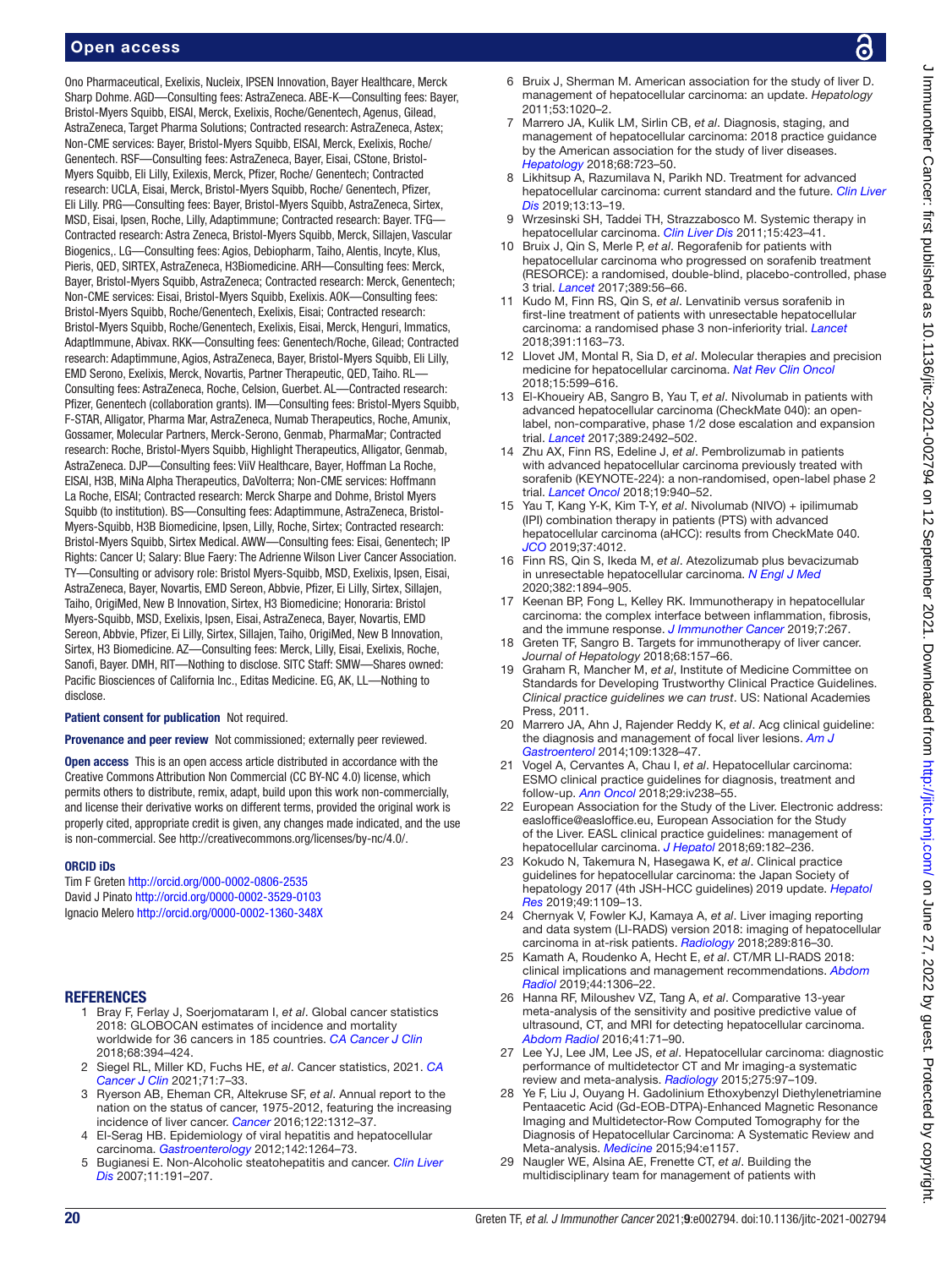hepatocellular carcinoma. *[Clin Gastroenterol Hepatol](http://dx.doi.org/10.1016/j.cgh.2014.03.038)* 2015;13:827–35.

<span id="page-20-0"></span>Silva MA, Hegab B, Hyde C, et al. Needle track seeding following biopsy of liver lesions in the diagnosis of hepatocellular cancer: a systematic review and meta-analysis. *[Gut](http://dx.doi.org/10.1136/gut.2008.149062)* 2008;57:1592–6.

- <span id="page-20-1"></span>31 Abu-Zeinah GF, Weisman P, Ganesh K, *et al*. Acute myeloid leukemia masquerading as hepatocellular carcinoma. *[J Gastrointest](http://dx.doi.org/10.21037/jgo.2015.12.01)  [Oncol](http://dx.doi.org/10.21037/jgo.2015.12.01)* 2016;7:E31–5.
- <span id="page-20-2"></span>32 Brierley JD, Gospodarowicz MK, Wittekind C. *TNM classification of malignant tumours*. John Wiley & Sons, 2017.
- <span id="page-20-3"></span>33 Llovet JM, Fuster J, Bruix J, *et al*. The Barcelona approach: diagnosis, staging, and treatment of hepatocellular carcinoma. *[Liver](http://dx.doi.org/10.1002/lt.20034)  [Transpl](http://dx.doi.org/10.1002/lt.20034)* 2004;10:S115–20.
- <span id="page-20-4"></span>34 A new prognostic system for hepatocellular carcinoma: a retrospective study of 435 patients: the cancer of the liver Italian program (clip) Investigators. *[Hepatology](http://dx.doi.org/10.1002/hep.510280322)* 1998;28:751–5.
- <span id="page-20-5"></span>35 Kudo M, Chung H, Osaki Y. Prognostic staging system for hepatocellular carcinoma (clip score): its value and limitations, and a proposal for a new staging system, the Japan integrated staging score (JIS score). *[J Gastroenterol](http://dx.doi.org/10.1007/s005350300038)* 2003;38:207–15.
- <span id="page-20-6"></span>36 Leung TWT, Tang AMY, Zee B, *et al*. Construction of the Chinese university prognostic index for hepatocellular carcinoma and comparison with the TNM staging system, the Okuda staging system, and the cancer of the liver Italian program staging system: a study based on 926 patients. *[Cancer](http://dx.doi.org/10.1002/cncr.10384)* 2002;94:1760–9.
- <span id="page-20-7"></span>37 Chevret S, Trinchet JC, Mathieu D, *et al*. A new prognostic classification for predicting survival in patients with hepatocellular carcinoma. Groupe d'Etude et de Traitement Du Carcinome Hépatocellulaire. *[J Hepatol](http://dx.doi.org/10.1016/s0168-8278(99)80173-1)* 1999;31:133–41.
- <span id="page-20-8"></span>38 Kim BK, Kim SU, Park JY, *et al*. Applicability of BCLC stage for prognostic stratification in comparison with other staging systems: single centre experience from long-term clinical outcomes of 1717 treatment-naïve patients with hepatocellular carcinoma. *[Liver Int](http://dx.doi.org/10.1111/j.1478-3231.2012.02811.x)* 2012;32:1120–7.
- <span id="page-20-9"></span>39 Marrero JA, Fontana RJ, Barrat A, *et al*. Prognosis of hepatocellular carcinoma: comparison of 7 staging systems in an American cohort. *[Hepatology](http://dx.doi.org/10.1002/hep.20636)* 2005;41:707–15.
- <span id="page-20-10"></span>40 Vitale A, Saracino E, Boccagni P, *et al*. Validation of the BCLC prognostic system in surgical hepatocellular cancer patients. *[Transplant Proc](http://dx.doi.org/10.1016/j.transproceed.2009.03.054)* 2009;41:1260–3.
- <span id="page-20-11"></span>41 Nanashima A, Sumida Y, Abo T, *et al*. Modified Japan integrated staging is currently the best available staging system for hepatocellular carcinoma patients who have undergone hepatectomy. *[J Gastroenterol](http://dx.doi.org/10.1007/s00535-005-1751-4)* 2006;41:250–6.
- <span id="page-20-12"></span>42 Hsu C-Y, Hsia C-Y, Huang Y-H, *et al*. Selecting an optimal staging system for hepatocellular carcinoma: comparison of 5 currently used prognostic models. *[Cancer](http://dx.doi.org/10.1002/cncr.25044)* 2010;116:3006–14.
- <span id="page-20-13"></span>43 Huitzil-Melendez F-D, Capanu M, O'Reilly EM, *et al*. Advanced hepatocellular carcinoma: which staging systems best predict prognosis? *[J Clin Oncol](http://dx.doi.org/10.1200/JCO.2009.25.9895)* 2010;28:2889–95.
- <span id="page-20-14"></span>44 Pugh RN, Murray-Lyon IM, Dawson JL, *et al*. Transection of the oesophagus for bleeding oesophageal varices. *[Br J Surg](http://dx.doi.org/10.1002/bjs.1800600817)* 1973;60:646–9.
- 45 Child CG, Turcotte JG. Surgery and portal hypertension. *[Major](http://www.ncbi.nlm.nih.gov/pubmed/4950264)  [Probl Clin Surg](http://www.ncbi.nlm.nih.gov/pubmed/4950264)* 1964;1:1–85.
- <span id="page-20-15"></span>46 Llovet JM, Bustamante J, Castells A, *et al*. Natural history of untreated nonsurgical hepatocellular carcinoma: rationale for the design and evaluation of therapeutic trials. *[Hepatology](http://dx.doi.org/10.1002/hep.510290145)* 1999;29:62–7.
- <span id="page-20-16"></span>47 Abou-Alfa GK, Huitzil-Melendez F-D, O'Reilly EM, *et al*. Current management of advanced hepatocellular carcinoma. *[Gastrointest](http://www.ncbi.nlm.nih.gov/pubmed/19259298)  [Cancer Res](http://www.ncbi.nlm.nih.gov/pubmed/19259298)* 2008;2:64–70.
- <span id="page-20-17"></span>48 Johnson PJ, Berhane S, Kagebayashi C, *et al*. Assessment of liver function in patients with hepatocellular carcinoma: a new evidence-based approach-the ALBI grade. *[J Clin Oncol](http://dx.doi.org/10.1200/JCO.2014.57.9151)* 2015;33:550–8.
- <span id="page-20-18"></span>49 Gui B, Weiner AA, Nosher J, *et al*. Assessment of the albuminbilirubin (ALBI) grade as a prognostic indicator for hepatocellular carcinoma patients treated with radioembolization. *[Am J Clin Oncol](http://dx.doi.org/10.1097/COC.0000000000000384)* 2018;41:861–6.
- <span id="page-20-19"></span>50 Pinato DJ, Sharma R, Allara E, *et al*. The ALBI grade provides objective hepatic reserve estimation across each BCLC stage of hepatocellular carcinoma. *[J Hepatol](http://dx.doi.org/10.1016/j.jhep.2016.09.008)* 2017;66:338–46.
- 51 Bruix J, Sherman M, Llovet JM, *et al*. Clinical management of hepatocellular carcinoma. conclusions of the Barcelona-2000 EASL conference. *[J Hepatol](http://dx.doi.org/10.1016/S0168-8278(01)00130-1)* 2001;35:421–30.
- <span id="page-20-20"></span>52 Lederle FA, Pocha C. Screening for liver cancer: the rush to judgment. *[Ann Intern Med](http://dx.doi.org/10.7326/0003-4819-156-5-201203060-00012)* 2012;156:387–9.
- 53 Zhang J, Chen G, Zhang P, *et al*. The threshold of alpha-fetoprotein (AFP) for the diagnosis of hepatocellular carcinoma: a systematic review and meta-analysis. *[PLoS One](http://dx.doi.org/10.1371/journal.pone.0228857)* 2020;15:e0228857.
- <span id="page-20-21"></span>54 Pardee AD, Shi J, Butterfield LH. Tumor-derived α-fetoprotein impairs the differentiation and T cell stimulatory activity of human dendritic cells. *[J Immunol](http://dx.doi.org/10.4049/jimmunol.1400725)* 2014;193:5723–32.
- <span id="page-20-22"></span>55 Capurro M, Wanless IR, Sherman M, *et al*. Glypican-3: a novel serum and histochemical marker for hepatocellular carcinoma. *[Gastroenterology](http://dx.doi.org/10.1016/s0016-5085(03)00689-9)* 2003;125:89–97.
- <span id="page-20-23"></span>56 Shi D, Shi Y, Kaseb AO, *et al*. Chimeric antigen Receptor-Glypican-3 T-cell therapy for advanced hepatocellular carcinoma: results of phase I trials. *[Clin Cancer Res](http://dx.doi.org/10.1158/1078-0432.CCR-19-3259)* 2020;26:3979–89.
- <span id="page-20-24"></span>57 Best J, Bechmann LP, Sowa J-P, *et al*. GALAD score detects early hepatocellular carcinoma in an international cohort of patients with nonalcoholic steatohepatitis. *[Clin Gastroenterol Hepatol](http://dx.doi.org/10.1016/j.cgh.2019.11.012)* 2020;18:728–35.
- <span id="page-20-25"></span>58 Yang JD, Addissie BD, Mara KC, *et al*. GALAD score for hepatocellular carcinoma detection in comparison with liver ultrasound and proposal of GALADUS score. *[Cancer Epidemiol](http://dx.doi.org/10.1158/1055-9965.EPI-18-0281)  [Biomarkers Prev](http://dx.doi.org/10.1158/1055-9965.EPI-18-0281)* 2019;28:531–8.
- <span id="page-20-26"></span>59 Kambhampati S, Bauer KE, Bracci PM, *et al*. Nivolumab in patients with advanced hepatocellular carcinoma and Child-Pugh class B cirrhosis: safety and clinical outcomes in a retrospective case series. *[Cancer](http://dx.doi.org/10.1002/cncr.32206)* 2019;125:3234–41.
- <span id="page-20-27"></span>60 Fessas P, Kaseb A, Wang Y, *et al*. Post-registration experience of nivolumab in advanced hepatocellular carcinoma: an international study. *[J Immunother Cancer](http://dx.doi.org/10.1136/jitc-2020-001033)* 2020;8:e001033.
- <span id="page-20-28"></span>61 Kudo M, Matilla A, Santoro A, *et al*. CheckMate 040 cohort 5: a phase I/II study of nivolumab in patients with advanced hepatocellular carcinoma and Child-Pugh B cirrhosis. *[J Hepatol](http://dx.doi.org/10.1016/j.jhep.2021.04.047)* 2021. doi:10.1016/j.jhep.2021.04.047. [Epub ahead of print: 12 May 2021].
- <span id="page-20-30"></span>62 FDA. *FDA grants accelerated approval to nivolumab and ipilimumab combination for hepatocellular carcinoma*. US: FDA, 2020.
- <span id="page-20-31"></span>63 El-Khoueiry AB, Yau T, Kang Y-K, *et al*. Nivolumab (NIVO) plus ipilimumab (IPI) combination therapy in patients (PTS) with advanced hepatocellular carcinoma (aHCC): long-term results from CheckMate 040. *[JCO](http://dx.doi.org/10.1200/JCO.2021.39.3_suppl.269)* 2021;39:269.
- <span id="page-20-32"></span>64 Yau T, Park JW, Finn RS, *et al*. CheckMate 459: a randomized, multi-center phase III study of nivolumab (NIVO) vs sorafenib (SOR) as first-line (1L) treatment in patients (PTS) with advanced hepatocellular carcinoma (aHCC). *[Ann Oncol](http://dx.doi.org/10.1093/annonc/mdz394.029)* 2019;30:v874–5.
- <span id="page-20-33"></span>65 Finn RS, Ryoo B-Y, Merle P, *et al*. Pembrolizumab as second-line therapy in patients with advanced hepatocellular carcinoma in KEYNOTE-240: a randomized, double-blind, phase III trial. *[J Clin](http://dx.doi.org/10.1200/JCO.19.01307)  [Oncol](http://dx.doi.org/10.1200/JCO.19.01307)* 2020;38:193–202.
- <span id="page-20-29"></span>66 Finn RS, Qin S, Ikeda M, *et al*. IMbrave150: updated overall survival (OS) data from a global, randomized, open-label phase III study of atezolizumab (atezo) + bevacizumab (bev) versus sorafenib (SOR) in patients (PTS) with unresectable hepatocellular carcinoma (HCC). *[JCO](http://dx.doi.org/10.1200/JCO.2021.39.3_suppl.267)* 2021;39:267.
- <span id="page-20-34"></span>67 Enrico D, Paci A, Chaput N, *et al*. Antidrug antibodies against immune checkpoint blockers: impairment of drug efficacy or indication of immune activation? *[Clin Cancer Res](http://dx.doi.org/10.1158/1078-0432.CCR-19-2337)* 2020;26:787–92.
- <span id="page-20-35"></span>68 Peter R, Cheng A-L, Bernaards C. *CT185 - Assessment of the impact of anti-drug antibodies on PK and clinical outcomes with atezolizumab + bevacizumab in HCC*. AACR Annual Meeting, 2021.
- <span id="page-20-36"></span>69 Sangro B, Gomez-Martin C, de la Mata M, *et al*. A clinical trial of CTLA-4 blockade with tremelimumab in patients with hepatocellular carcinoma and chronic hepatitis C. *[J Hepatol](http://dx.doi.org/10.1016/j.jhep.2013.02.022)* 2013;59:81–8.
- <span id="page-20-37"></span>70 Qin S, Finn RS, Kudo M, *et al*. A phase 3, randomized, openlabel, multicenter study to compare the efficacy and safety of tislelizumab, an anti-PD-1 antibody, versus sorafenib as first-line treatment in patients with advanced hepatocellular carcinoma. *[JCO](http://dx.doi.org/10.1200/JCO.2018.36.15_suppl.TPS3110)* 2018;36:TPS3110. doi:10.1200/JCO.2018.36.15\_suppl.TPS3110
- <span id="page-20-38"></span>71 Qin SK, Ren ZG, Meng ZQ, *et al*. A randomized multicentered phase II study to evaluate SHR-1210 (PD-1 antibody) in subjects with advanced hepatocellular carcinoma (HCC) who failed or intolerable to prior systemic treatment. *[Ann Oncol](http://dx.doi.org/10.1093/annonc/mdy424.029)* 2018;29:mdy424. 029:viii719–20. doi:10.1093/annonc/mdy424.029
- <span id="page-20-39"></span>72 Wainberg ZA, Segal NH, Jaeger D, *et al*. Safety and clinical activity of durvalumab monotherapy in patients with hepatocellular carcinoma (HCC). *[JCO](http://dx.doi.org/10.1200/JCO.2017.35.15_suppl.4071)* 2017;35:4071. doi:10.1200/ JCO.2017.35.15\_suppl.4071
- <span id="page-20-40"></span>73 Squibb BM. *Nivolumab highlights of prescribing information*. US FDA: Drugs@FDA, 2020.
- <span id="page-20-41"></span>74 Kelley RK, Sangro B, Harris WP, *et al*. Efficacy, tolerability, and biologic activity of a novel regimen of tremelimumab (T) in combination with durvalumab (D) for patients (PTS) with advanced hepatocellular carcinoma (aHCC). *[JCO](http://dx.doi.org/10.1200/JCO.2020.38.15_suppl.4508)* 2020;38:4508. doi:10.1200/ JCO.2020.38.15\_suppl.4508
- <span id="page-20-42"></span>75 Abou-Alfa GK, Chan SL, Furuse J, *et al*. A randomized, multicenter phase 3 study of durvalumab (D) and tremelimumab (T) as first-line treatment in patients with unresectable hepatocellular carcinoma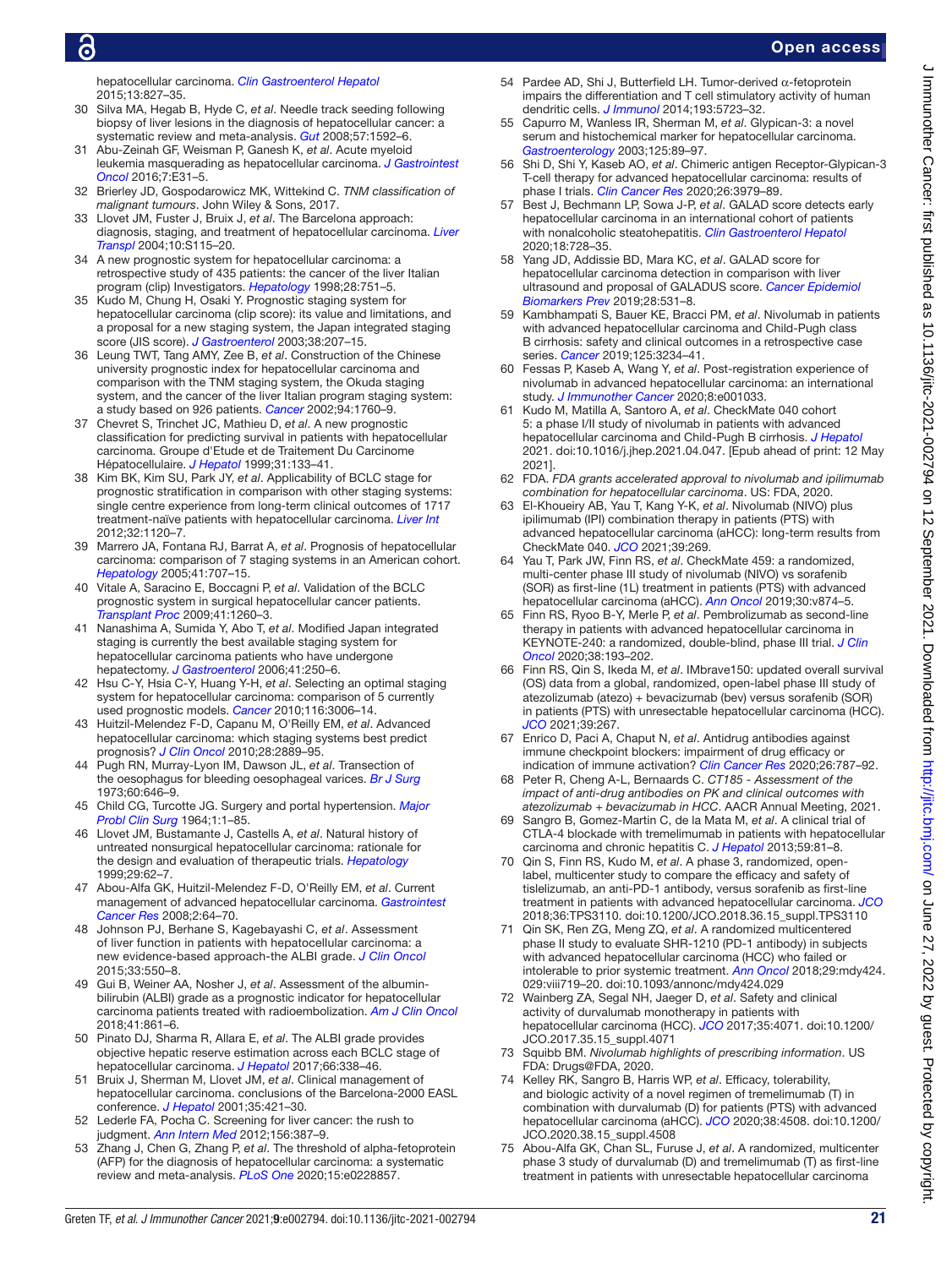(HCC): HIMALAYA study. *[JCO](http://dx.doi.org/10.1200/JCO.2018.36.15_suppl.TPS4144)* 2018;36:TPS4144-TPS doi:10.1200/ JCO.2018.36.15\_suppl.TPS4144

- <span id="page-21-0"></span>76 Yau T, Zagonel V, Santoro A, *et al*. Nivolumab (NIVO) + ipilimumab (IPI) + cabozantinib (Cabo) combination therapy in patients (PTS) with advanced hepatocellular carcinoma (aHCC): results from CheckMate 040. *[JCO](http://dx.doi.org/10.1200/JCO.2020.38.4_suppl.478)* 2020;38:478.
- <span id="page-21-1"></span>77 Finn RS, Ikeda M, Zhu AX, *et al*. Phase Ib study of lenvatinib plus pembrolizumab in patients with unresectable hepatocellular carcinoma. *[J Clin Oncol](http://dx.doi.org/10.1200/JCO.20.00808)* 2020;38:2960–70.
- <span id="page-21-2"></span>78 Llovet JM, Kudo M, Cheng A-L, *et al*. Lenvatinib (LEN) plus pembrolizumab (pembro) for the first-line treatment of patients (PTS) with advanced hepatocellular carcinoma (HCC): phase 3 LEAP-002 study. *[JCO](http://dx.doi.org/10.1200/JCO.2019.37.15_suppl.TPS4152)* 2019;37:TPS4152-TPS
- <span id="page-21-3"></span>79 Kudo M, Motomura K, Wada Y. First-Line avelumab+ axitinib in patients with advanced hepatocellular carcinoma: results from a phase 1B trial (VEGF liver 100). *J Clin Oncol* 2019;35.
- <span id="page-21-4"></span>80 Kelley RK, Cheng A-L, Braiteh FS, *et al*. Phase 3 (COSMIC-312) study of cabozantinib (C) in combination with atezolizumab (a) versus sorafenib (S) in patients (PTS) with advanced hepatocellular carcinoma (aHCC) who have not received previous systemic anticancer therapy. *[JCO](http://dx.doi.org/10.1200/JCO.2019.37.15_suppl.TPS4157)* 2019;37:TPS4157-TP
- <span id="page-21-5"></span>81 Greten TF, Mauda-Havakuk M, Heinrich B, *et al*. Combined locoregional-immunotherapy for liver cancer. *[J Hepatol](http://dx.doi.org/10.1016/j.jhep.2019.01.027)* 2019;70:999–1007.
- <span id="page-21-6"></span>82 Galluzzi L, Buqué A, Kepp O, *et al*. Immunological effects of conventional chemotherapy and targeted anticancer agents. *[Cancer](http://dx.doi.org/10.1016/j.ccell.2015.10.012) [Cell](http://dx.doi.org/10.1016/j.ccell.2015.10.012)* 2015;28:690–714.
- <span id="page-21-7"></span>83 Ayaru L, Pereira SP, Alisa A, *et al*. Unmasking of alpha-fetoproteinspecific CD4(+) T cell responses in hepatocellular carcinoma patients undergoing embolization. *[J Immunol](http://dx.doi.org/10.4049/jimmunol.178.3.1914)* 2007;178:1914–22.
- <span id="page-21-8"></span>84 Nobuoka D, Motomura Y, Shirakawa H, *et al*. Radiofrequency ablation for hepatocellular carcinoma induces glypican-3 peptidespecific cytotoxic T lymphocytes. *[Int J Oncol](http://dx.doi.org/10.3892/ijo.2011.1202)* 2012;40:63–70.
- <span id="page-21-9"></span>85 Duffy AG, Ulahannan SV, Makorova-Rusher O, *et al*. Tremelimumab in combination with ablation in patients with advanced hepatocellular carcinoma. *[J Hepatol](http://dx.doi.org/10.1016/j.jhep.2016.10.029)* 2017;66:545–51.
- <span id="page-21-10"></span>86 Mazzaferro V, Llovet JM, Miceli R, *et al*. Predicting survival after liver transplantation in patients with hepatocellular carcinoma beyond the Milan criteria: a retrospective, exploratory analysis. *[Lancet](http://dx.doi.org/10.1016/S1470-2045(08)70284-5)  [Oncol](http://dx.doi.org/10.1016/S1470-2045(08)70284-5)* 2009;10:35–43.
- <span id="page-21-11"></span>87 Munker S, De Toni EN. Use of checkpoint inhibitors in liver transplant recipients. *[United European Gastroenterol J](http://dx.doi.org/10.1177/2050640618774631)* 2018;6:970–3.
- <span id="page-21-12"></span>88 Abdel-Wahab N, Safa H, Abudayyeh A, *et al*. Checkpoint inhibitor therapy for cancer in solid organ transplantation recipients: an institutional experience and a systematic review of the literature. *[J](http://dx.doi.org/10.1186/s40425-019-0585-1)  [Immunother Cancer](http://dx.doi.org/10.1186/s40425-019-0585-1)* 2019;7:106.
- <span id="page-21-13"></span>89 Greten TF, Forner A, Korangy F, *et al*. A phase II open label trial evaluating safety and efficacy of a telomerase peptide vaccination in patients with advanced hepatocellular carcinoma. *[BMC Cancer](http://dx.doi.org/10.1186/1471-2407-10-209)* 2010;10:209.
- <span id="page-21-14"></span>90 Sawada Y, Yoshikawa T, Nobuoka D, *et al*. Phase I trial of a glypican-3-derived peptide vaccine for advanced hepatocellular carcinoma: immunologic evidence and potential for improving overall survival. *[Clin Cancer Res](http://dx.doi.org/10.1158/1078-0432.CCR-11-3044)* 2012;18:3686–96.
- <span id="page-21-15"></span>91 Sawada Y, Yoshikawa T, Ofuji K, *et al*. Phase II study of the GPC3 derived peptide vaccine as an adjuvant therapy for hepatocellular carcinoma patients. *[Oncoimmunology](http://dx.doi.org/10.1080/2162402X.2015.1129483)* 2016;5:e1129483-e.
- <span id="page-21-16"></span>92 Butterfield LH, Meng WS, Koh A, *et al*. T cell responses to HLA-A\*0201-restricted peptides derived from human alpha fetoprotein. *[J](http://dx.doi.org/10.4049/jimmunol.166.8.5300)  [Immunol](http://dx.doi.org/10.4049/jimmunol.166.8.5300)* 2001;166:5300–8.
- <span id="page-21-17"></span>93 Butterfield LH, Ribas A, Meng WS, *et al*. T-cell responses to HLA-A\*0201 immunodominant peptides derived from alphafetoprotein in patients with hepatocellular cancer. *[Clin Cancer Res](http://www.ncbi.nlm.nih.gov/pubmed/14676113)* 2003;9:5902–8.
- <span id="page-21-18"></span>94 Butterfield LH, Ribas A, Dissette VB, *et al*. A phase I/II trial testing immunization of hepatocellular carcinoma patients with dendritic cells pulsed with four alpha-fetoprotein peptides. *[Clin Cancer Res](http://dx.doi.org/10.1158/1078-0432.CCR-05-2856)* 2006;12:2817–25.
- <span id="page-21-19"></span>95 Peng B-G, Liang L-J, He Q, *et al*. Tumor vaccine against recurrence of hepatocellular carcinoma. *[World J Gastroenterol](http://dx.doi.org/10.3748/wjg.v11.i5.700)* 2005;11:700–4.
- <span id="page-21-20"></span>96 Palmer DH, Midgley RS, Mirza N, *et al*. A phase II study of adoptive immunotherapy using dendritic cells pulsed with tumor lysate in patients with hepatocellular carcinoma. *[Hepatology](http://dx.doi.org/10.1002/hep.22626)* 2009;49:124–32.
- <span id="page-21-21"></span>97 Bourinbaiar AS, Chinburen J, Batchuluun P, *et al*. Interim results from ongoing phase III placebo-controlled, randomized trial of hepcortespenlisimut-L for advanced hepatocellular carcinoma indication. *[Hepatoma Res](http://dx.doi.org/10.20517/2394-5079.2019.25)* 2020;2020:2.
- <span id="page-21-22"></span>Pardi N, Hogan MJ, Porter FW, et al. mRNA vaccines - a new era in vaccinology. *[Nat Rev Drug Discov](http://dx.doi.org/10.1038/nrd.2017.243)* 2018;17:261–79.
- 99 Miao L, Zhang Y, Huang L. mRNA vaccine for cancer immunotherapy. *[Mol Cancer](http://dx.doi.org/10.1186/s12943-021-01335-5)* 2021;20:41.
- <span id="page-21-23"></span>100 Buonaguro L, Mayer-Mokler A, Accolla R, *et al*. HepaVac-101 first-in-man therapeutic cancer vaccine phase I/II clinical trial for hepatocellular carcinoma patients. *[JCO](http://dx.doi.org/10.1200/JCO.2018.36.15_suppl.TPS3135)* 2018;36:TPS3135-TPS
- 101 Sullivan KM, Dykewicz CA, Longworth DL, *et al*. Preventing opportunistic infections after hematopoietic stem cell transplantation: the centers for disease control and prevention, infectious diseases Society of America, and American Society for blood and marrow transplantation practice guidelines and beyond. *[Hematology Am Soc Hematol Educ Program](http://dx.doi.org/10.1182/asheducation-2001.1.392)* 2001:392–421.
- <span id="page-21-24"></span>102 Schmidt-Wolf IG, Negrin RS, Kiem HP, *et al*. Use of a SCID mouse/ human lymphoma model to evaluate cytokine-induced killer cells with potent antitumor cell activity. *[J Exp Med](http://dx.doi.org/10.1084/jem.174.1.139)* 1991;174:139–49.
- 103 Schmidt-Wolf IG, Lefterova P, Mehta BA, *et al*. Phenotypic characterization and identification of effector cells involved in tumor cell recognition of cytokine-induced killer cells. *[Exp Hematol](http://www.ncbi.nlm.nih.gov/pubmed/7694868)* 1993;21:1673–9.
- <span id="page-21-25"></span>104 Lee JH, Lee J-H, Lim Y-S, *et al*. Adjuvant immunotherapy with autologous cytokine-induced killer cells for hepatocellular carcinoma. *[Gastroenterology](http://dx.doi.org/10.1053/j.gastro.2015.02.055)* 2015;148:1383–91.
- <span id="page-21-26"></span>105 Ma Y, Xu Y-C, Tang L, *et al*. Cytokine-induced killer (CIK) cell therapy for patients with hepatocellular carcinoma: efficacy and safety. *[Exp Hematol Oncol](http://dx.doi.org/10.1186/2162-3619-1-11)* 2012;1:11.
- <span id="page-21-27"></span>106 Alnaggar M, Lin M, Mesmar A, *et al*. Allogenic natural killer cell immunotherapy combined with irreversible electroporation for stage IV hepatocellular carcinoma: survival outcome. *[Cell Physiol](http://dx.doi.org/10.1159/000492509)  [Biochem](http://dx.doi.org/10.1159/000492509)* 2018;48:1882–93.
- <span id="page-21-28"></span>107 Lin M, Liang S, Wang X, *et al*. Cryoablation combined with allogenic natural killer cell immunotherapy improves the curative effect in patients with advanced hepatocellular cancer. *[Oncotarget](http://dx.doi.org/10.18632/oncotarget.17804)* 2017;8:81967–77.
- <span id="page-21-29"></span>108 Couto OFM, Dvorchik I, Carr BI. Causes of death in patients with unresectable hepatocellular carcinoma. *[Dig Dis Sci](http://dx.doi.org/10.1007/s10620-007-9750-3)* 2007;52:3285–9.
- <span id="page-21-30"></span>109 Bersanelli M, Brighenti M, Buti S, *et al*. Patient performance status and cancer immunotherapy efficacy: a meta-analysis. *[Med Oncol](http://dx.doi.org/10.1007/s12032-018-1194-4)* 2018;35:132.
- 110 Butaney M, Satkunasivam R, Goldberg H, *et al*. Analysis of heterogeneity in survival benefit of immunotherapy in oncology according to patient demographics and performance status: a systematic review and meta-analysis of overall survival data. *[Am J](http://dx.doi.org/10.1097/COC.0000000000000650)  [Clin Oncol](http://dx.doi.org/10.1097/COC.0000000000000650)* 2020;43:193–202.
- <span id="page-21-31"></span>111 Kudo M. Recent advances in systemic therapy for hepatocellular carcinoma in an aging Society: 2020 update. *[Liver Cancer](http://dx.doi.org/10.1159/000511001)* 2020;9:640–62.
- <span id="page-21-32"></span>112 Hershman DL, Wright JD, Lim E, *et al*. Contraindicated use of bevacizumab and toxicity in elderly patients with cancer. *[J Clin](http://dx.doi.org/10.1200/JCO.2012.48.4857)  [Oncol](http://dx.doi.org/10.1200/JCO.2012.48.4857)* 2013;31:3592–9.
- <span id="page-21-33"></span>113 Dika IE, Harding JJ, Abou-Alfa GK. Hepatocellular carcinoma in patients with HIV. *[Curr Opin HIV AIDS](http://dx.doi.org/10.1097/COH.0000000000000335)* 2017;12:20–5.
- 114 Hu J, Liu K, Luo J. HIV-HBV and HIV-HCV coinfection and liver cancer development. *[Cancer Treat Res](http://dx.doi.org/10.1007/978-3-030-03502-0_9)* 2019;177:231–50.
- <span id="page-21-34"></span>115 Pinato DJ, Allara E, Chen T-Y, *et al*. Influence of HIV infection on the natural history of hepatocellular carcinoma: results from a global Multicohort study. *[J Clin Oncol](http://dx.doi.org/10.1200/JCO.18.00885)* 2019;37:296–304.
- <span id="page-21-35"></span>116 Uldrick TS, Gonçalves PH, Abdul-Hay M, *et al*. Assessment of the safety of pembrolizumab in patients with HIV and advanced cancer-a phase 1 study. *[JAMA Oncol](http://dx.doi.org/10.1001/jamaoncol.2019.2244)* 2019;5:1332–9.
- 117 González-Cao M, Moran T, Dalmau J. Phase II study of durvalumab (MEDI4736) in cancer patients HIV-1-infected. *[J Clin Oncol](http://dx.doi.org/10.1200/JCO.2019.37.15_suppl.2501)* 2019;39. doi:10.1200/JCO.2019.37.15\_suppl.2501
- <span id="page-21-36"></span>118 Boland P, Pavlick AC, Weber J, *et al*. Immunotherapy to treat malignancy in patients with pre-existing autoimmunity. *[J](http://dx.doi.org/10.1136/jitc-2019-000356)  [Immunother Cancer](http://dx.doi.org/10.1136/jitc-2019-000356)* 2020;8:e000356.
- <span id="page-21-37"></span>119 Abdel-Wahab N, Shah M, Lopez-Olivo MA, *et al*. Use of immune checkpoint inhibitors in the treatment of patients with cancer and preexisting autoimmune disease: a systematic review. *[Ann Intern](http://dx.doi.org/10.7326/M17-2073)  [Med](http://dx.doi.org/10.7326/M17-2073)* 2018;168:121–30.
- <span id="page-21-38"></span>120 Arbour KC, Mezquita L, Long N, *et al*. Impact of baseline steroids on efficacy of programmed cell death-1 and programmed Death-Ligand 1 blockade in patients with non-small-cell lung cancer. *[J Clin](http://dx.doi.org/10.1200/JCO.2018.79.0006) [Oncol](http://dx.doi.org/10.1200/JCO.2018.79.0006)* 2018;36:2872–8.
- 121 Petrelli F, Signorelli D, Ghidini M, *et al*. Association of steroids use with survival in patients treated with immune checkpoint inhibitors: a systematic review and meta-analysis. *[Cancers](http://dx.doi.org/10.3390/cancers12030546)* 2020;12. doi:10.3390/cancers12030546. [Epub ahead of print: 27 Jan 2020].
- <span id="page-21-39"></span>122 Rich NE, Hester C, Odewole M, *et al*. Racial and ethnic differences in presentation and outcomes of hepatocellular carcinoma. *[Clin](http://dx.doi.org/10.1016/j.cgh.2018.05.039)  [Gastroenterol Hepatol](http://dx.doi.org/10.1016/j.cgh.2018.05.039)* 2019;17:551–9.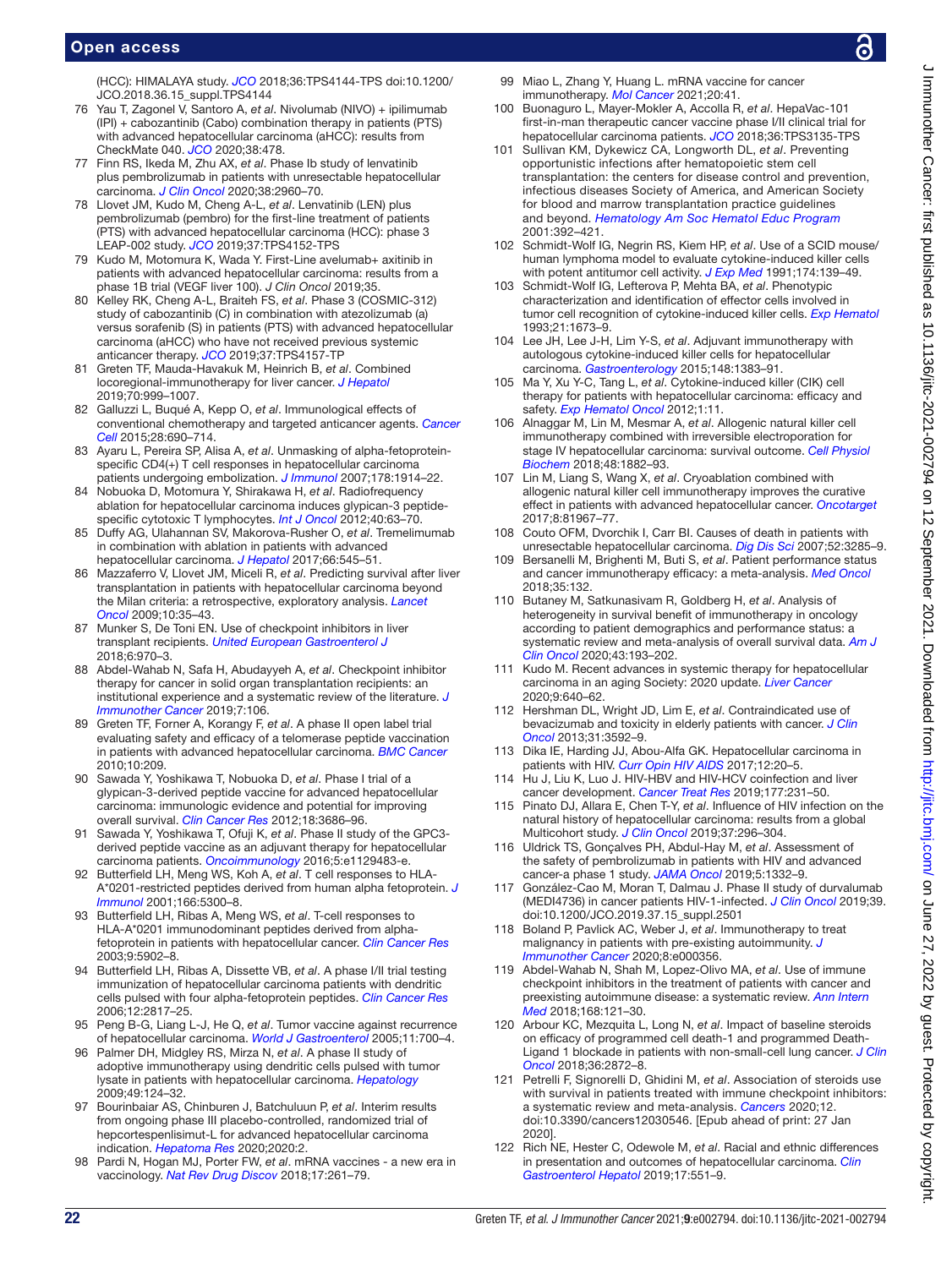- <span id="page-22-0"></span>123 Bartlett C, Doyal L, Ebrahim S. The causes and effects of sociodemographic exclusions from clinical trials. *[Health Technol Assess](http://dx.doi.org/10.3310/hta9380)* 2005;9:1–152.
- <span id="page-22-1"></span>124 Oh SS, Galanter J, Thakur N, *et al*. Diversity in clinical and biomedical research: a promise yet to be fulfilled. *[PLoS Med](http://dx.doi.org/10.1371/journal.pmed.1001918)* 2015;12:e1001918.
- <span id="page-22-2"></span>125 Kaseb AO, Tran Cao HS, Mohamed YI, *et al*. Final results of a randomized, open label, perioperative phase II study evaluating nivolumab alone or nivolumab plus ipilimumab in patients with resectable HCC. *[JCO](http://dx.doi.org/10.1200/JCO.2020.38.15_suppl.4599)* 2020;38:4599.
- <span id="page-22-3"></span>126 Pinato DJ, Cortellini A, Sukumaran A, *et al*. PRIME-HCC: phase Ib study of neoadjuvant ipilimumab and nivolumab prior to liver resection for hepatocellular carcinoma. *[BMC Cancer](http://dx.doi.org/10.1186/s12885-021-08033-x)* 2021;21:301.
- <span id="page-22-4"></span>127 Yarchoan M, Zhu Q, Durham JN, *et al*. Feasibility and efficacy of neoadjuvant cabozantinib and nivolumab in patients with borderline resectable or locally advanced hepatocellular carcinoma (HCC). *[JCO](http://dx.doi.org/10.1200/JCO.2021.39.3_suppl.335)* 2021;39:335.
- <span id="page-22-5"></span>128 Xie Y. Hepatitis B virus-associated hepatocellular carcinoma. *[Adv](http://dx.doi.org/10.1007/978-981-10-5765-6_2)  [Exp Med Biol](http://dx.doi.org/10.1007/978-981-10-5765-6_2)* 2017;1018:11–21.
- <span id="page-22-6"></span>129 Harrod E, Moctezuma-Velazquez C, Gurakar A, *et al*. Management of concomitant hepatocellular carcinoma and chronic hepatitis C: a review. *[Hepatoma Res](http://dx.doi.org/10.20517/2394-5079.2019.15)* 2019;2019:28.
- <span id="page-22-7"></span>130 Shah NJ, Al-Shbool G, Blackburn M, *et al*. Safety and efficacy of immune checkpoint inhibitors (ICIs) in cancer patients with HIV, hepatitis B, or hepatitis C viral infection. *[J Immunother Cancer](http://dx.doi.org/10.1186/s40425-019-0771-1)* 2019;7:353.
- <span id="page-22-8"></span>131 Li B, Yan C, Zhu J, *et al*. Anti-Pd-1/Pd-L1 blockade immunotherapy employed in treating hepatitis B virus infection-related advanced hepatocellular carcinoma: a literature review. *[Front Immunol](http://dx.doi.org/10.3389/fimmu.2020.01037)* 2020;11:1037.
- <span id="page-22-9"></span>132 Pfister D, Núñez NG, Pinyol R, *et al*. NASH limits antitumour surveillance in immunotherapy-treated HCC. *[Nature](http://dx.doi.org/10.1038/s41586-021-03362-0)* 2021;592:450–6.
- <span id="page-22-10"></span>133 Ho WJ, Danilova L, Lim SJ, *et al*. Viral status, immune microenvironment and immunological response to checkpoint inhibitors in hepatocellular carcinoma. *[J Immunother Cancer](http://dx.doi.org/10.1136/jitc-2019-000394)* 2020;8.
- <span id="page-22-11"></span>134 Richard Finn S S, MasafumiIkeda PRG, Ducreux M. *IMbrave150: updated efficacy and safety by risk status in patients (PTS) receiving Atezolizumab (atezo) + bevacizumab (bev) vs sorafenib (SOR) as first-line treatment for unresectable hepatocellular carcinoma (HCC)*. AACR Annual Meeting, 2021.
- <span id="page-22-12"></span>135 FDA. TECENTRIQ highlights of prescribing information. Drugs@FDA
- <span id="page-22-13"></span>136 Zhu AX, Kang Y-K, Yen C-J, *et al*. Ramucirumab after sorafenib in patients with advanced hepatocellular carcinoma and increased α-fetoprotein concentrations (REACH-2): a randomised, double-blind, placebo-controlled, phase 3 trial. *[Lancet Oncol](http://dx.doi.org/10.1016/S1470-2045(18)30937-9)* 2019;20:282–96.
- <span id="page-22-14"></span>137 Sangro B, Park J, Finn R, *et al*. LBA-3 CheckMate 459: longterm (minimum follow-up 33.6 months) survival outcomes with nivolumab versus sorafenib as first-line treatment in patients with advanced hepatocellular carcinoma. *[Ann of Oncol](http://dx.doi.org/10.1016/j.annonc.2020.04.078)* 2020;31:S241–2.
- <span id="page-22-15"></span>138 Sánchez-Paulete AR, Cueto FJ, Martínez-López M, *et al*. Cancer immunotherapy with immunomodulatory Anti-CD137 and anti-PD-1 monoclonal antibodies requires BATF3-Dependent dendritic cells. *[Cancer Discov](http://dx.doi.org/10.1158/2159-8290.CD-15-0510)* 2016;6:71–9.
- <span id="page-22-16"></span>139 Ruiz de Galarreta M, Bresnahan E, Molina-Sánchez P, *et al*. β-Catenin Activation Promotes Immune Escape and Resistance to Anti-PD-1 Therapy in Hepatocellular Carcinoma. *[Cancer Discov](http://dx.doi.org/10.1158/2159-8290.CD-19-0074)* 2019;9:1124–41.
- <span id="page-22-17"></span>140 Harding JJ, Nandakumar S, Armenia J, *et al*. Prospective genotyping of hepatocellular carcinoma: clinical implications of next-generation sequencing for matching patients to targeted and immune therapies. *[Clin Cancer Res](http://dx.doi.org/10.1158/1078-0432.CCR-18-2293)* 2019;25:2116–26.
- <span id="page-22-18"></span>141 Feun LG, Li Y-Y, Wu C, Wangpaichitr M, *et al*. Phase 2 study of pembrolizumab and circulating biomarkers to predict anticancer response in advanced, unresectable hepatocellular carcinoma. *[Cancer](http://dx.doi.org/10.1002/cncr.32339)* 2019;125:3603–14.
- <span id="page-22-19"></span>142 Sangro B, Melero I, Wadhawan S, *et al*. Association of inflammatory biomarkers with clinical outcomes in nivolumab-treated patients with advanced hepatocellular carcinoma. *[J Hepatol](http://dx.doi.org/10.1016/j.jhep.2020.07.026)* 2020;73:1460–9.
- <span id="page-22-20"></span>143 Wang Z, Xu Y, Gong F, *et al*. 997P PD-L1 protein expression as a predictor of response to immune checkpoint inhibitor (ICI) in hepatocellular carcinoma (HCC): a meta-analysis. *[Ann Oncol](http://dx.doi.org/10.1016/j.annonc.2020.08.1113)* 2020;31:S694.
- <span id="page-22-21"></span>144 Pinato DJ, Mauri FA, Spina P, *et al*. Clinical implications of heterogeneity in PD-L1 immunohistochemical detection in hepatocellular carcinoma: the Blueprint-HCC study. *[Br J Cancer](http://dx.doi.org/10.1038/s41416-019-0466-x)* 2019;120:1033–6.
- <span id="page-22-22"></span>145 Sia D, Jiao Y, Martinez-Quetglas I, *et al*. Identification of an Immune-specific class of hepatocellular carcinoma, based on molecular features. *[Gastroenterology](http://dx.doi.org/10.1053/j.gastro.2017.06.007)* 2017;153:812–26.
- <span id="page-22-23"></span>146 Meyer T, Melero I, Yau T, *et al*. Hepatic safety and biomarker assessments in sorafenib-experienced patients with advanced hepatocellular carcinoma treated with nivolumab in the CheckMate-040 study. *[J Hepatol](http://dx.doi.org/10.1016/S0168-8278(18)30249-6)* 2018;68:S16.
- <span id="page-22-24"></span>147 Le DT, Uram JN, Wang H, *et al*. Pd-1 blockade in tumors with mismatch-repair deficiency. *[N Engl J Med](http://dx.doi.org/10.1056/NEJMoa1500596)* 2015;372:2509–20.
- <span id="page-22-25"></span>148 Le DT, Kim TW, Van Cutsem E, *et al*. Phase II open-label study of pembrolizumab in treatment-refractory, microsatellite Instability-High/Mismatch repair-deficient metastatic colorectal cancer: KEYNOTE-164. *[J Clin Oncol](http://dx.doi.org/10.1200/JCO.19.02107)* 2020;38:11–19.
- <span id="page-22-26"></span>149 Nanda R, Chow LQM, Dees EC, *et al*. Pembrolizumab in patients with advanced triple-negative breast cancer: phase Ib KEYNOTE-012 study. *[J Clin Oncol](http://dx.doi.org/10.1200/JCO.2015.64.8931)* 2016;34:2460–7.
- <span id="page-22-27"></span>150 Rugo HS, Delord J-P, Im S-A. Safety and antitumor activity of pembrolizumab in patients with estrogen receptor–positive/human epidermal growth factor receptor 2–negative advanced breast cancer. *[Clin Cancer Res](http://dx.doi.org/10.1158/1078-0432.CCR-17-3452)*.
- <span id="page-22-28"></span>151 Marabelle A, Le DT, Ascierto PA, *et al*. Efficacy of pembrolizumab in patients with Noncolorectal high microsatellite Instability/Mismatch repair-deficient cancer: results from the phase II KEYNOTE-158 study. *[J Clin Oncol](http://dx.doi.org/10.1200/JCO.19.02105)* 2020;38:1–10.
- <span id="page-22-29"></span>152 US FDA. *FDA approves pembrolizumab for adults and children with TMB-H solid tumors [press release]*. Drug Approvals and Databases, 2020.
- <span id="page-22-30"></span>153 Kim JY, Kronbichler A, Eisenhut M, *et al*. Tumor mutational burden and efficacy of immune checkpoint inhibitors: a systematic review and meta-analysis. *[Cancers](http://dx.doi.org/10.3390/cancers11111798)* 2019;11:1798.
- 154 Osipov A, Lim SJ, Popovic A, *et al*. Tumor Mutational Burden, Toxicity, and Response of Immune Checkpoint Inhibitors Targeting PD(L)1, CTLA-4, and Combination: A Meta-regression Analysis. *[Clin](http://dx.doi.org/10.1158/1078-0432.CCR-20-0458)  [Cancer Res](http://dx.doi.org/10.1158/1078-0432.CCR-20-0458)* 2020;26:4842–51.
- <span id="page-22-31"></span>155 Ang C, Klempner SJ, Ali SM, *et al*. Prevalence of established and emerging biomarkers of immune checkpoint inhibitor response in advanced hepatocellular carcinoma. *[Oncotarget](http://dx.doi.org/10.18632/oncotarget.26998)* 2019;10:4018–25.
- <span id="page-22-32"></span>156 Chiappini F, Gross-Goupil M, Saffroy R, *et al*. Microsatellite instability mutator phenotype in hepatocellular carcinoma in nonalcoholic and non-virally infected normal livers. *[Carcinogenesis](http://dx.doi.org/10.1093/carcin/bgh035)* 2004;25:541–7.
- <span id="page-22-33"></span>157 Zheng Y-B, Zhao W, Liu B, *et al*. The blood neutrophil-tolymphocyte ratio predicts survival in patients with advanced hepatocellular carcinoma receiving sorafenib. *[Asian Pac J Cancer](http://dx.doi.org/10.7314/apjcp.2013.14.9.5527)  [Prev](http://dx.doi.org/10.7314/apjcp.2013.14.9.5527)* 2013;14:5527–31.
- 158 Hong YM, Yoon KT, Hwang TH, *et al*. Changes in the neutrophil-tolymphocyte ratio predict the prognosis of patients with advanced hepatocellular carcinoma treated with sorafenib. *[Eur J Gastroenterol](http://dx.doi.org/10.1097/MEG.0000000000001405) [Hepatol](http://dx.doi.org/10.1097/MEG.0000000000001405)* 2019;31:1250–5.
- <span id="page-22-34"></span>159 Dharmapuri S, Özbek U, Lin J-Y, *et al*. Predictive value of neutrophil to lymphocyte ratio and platelet to lymphocyte ratio in advanced hepatocellular carcinoma patients treated with anti-PD-1 therapy. *[Cancer Med](http://dx.doi.org/10.1002/cam4.3135)* 2020;9:4962–70.
- <span id="page-22-35"></span>160 Dapito DH, Mencin A, Gwak G-Y, *et al*. Promotion of hepatocellular carcinoma by the intestinal microbiota and TLR4. *[Cancer Cell](http://dx.doi.org/10.1016/j.ccr.2012.02.007)* 2012;21:504–16.
- 161 Yoshimoto S, Loo TM, Atarashi K, *et al*. Obesity-induced gut microbial metabolite promotes liver cancer through senescence secretome. *[Nature](http://dx.doi.org/10.1038/nature12347)* 2013;499:97–101.
- <span id="page-22-36"></span>162 Routy B, Le Chatelier E, Derosa L, *et al*. Gut microbiome influences efficacy of PD-1-based immunotherapy against epithelial tumors. *[Science](http://dx.doi.org/10.1126/science.aan3706)* 2018;359:91–7.
- <span id="page-22-37"></span>163 Derosa L, Hellmann MD, Spaziano M, *et al*. Negative association of antibiotics on clinical activity of immune checkpoint inhibitors in patients with advanced renal cell and non-small-cell lung cancer. *[Ann Oncol](http://dx.doi.org/10.1093/annonc/mdy103)* 2018;29:1437–44.
- <span id="page-22-38"></span>164 Pinato DJ, Howlett S, Ottaviani D, *et al*. Association of prior antibiotic treatment with survival and response to immune checkpoint inhibitor therapy in patients with cancer. *[JAMA Oncol](http://dx.doi.org/10.1001/jamaoncol.2019.2785)* 2019;5:1774–8.
- <span id="page-22-39"></span>165 Zheng Y, Wang T, Tu X, *et al*. Gut microbiome affects the response to anti-PD-1 immunotherapy in patients with hepatocellular carcinoma. *[J Immunother Cancer](http://dx.doi.org/10.1186/s40425-019-0650-9)* 2019;7:193.
- <span id="page-22-40"></span>166 Daly LE, Power DG, O'Reilly Áine, *et al*. The impact of body composition parameters on ipilimumab toxicity and survival in patients with metastatic melanoma. *[Br J Cancer](http://dx.doi.org/10.1038/bjc.2016.431)* 2017;116:310–7.
- 167 Rollins KE, Tewari N, Ackner A, *et al*. The impact of sarcopenia and myosteatosis on outcomes of unresectable pancreatic cancer or distal cholangiocarcinoma. *[Clin Nutr](http://dx.doi.org/10.1016/j.clnu.2015.08.005)* 2016;35:1103–9.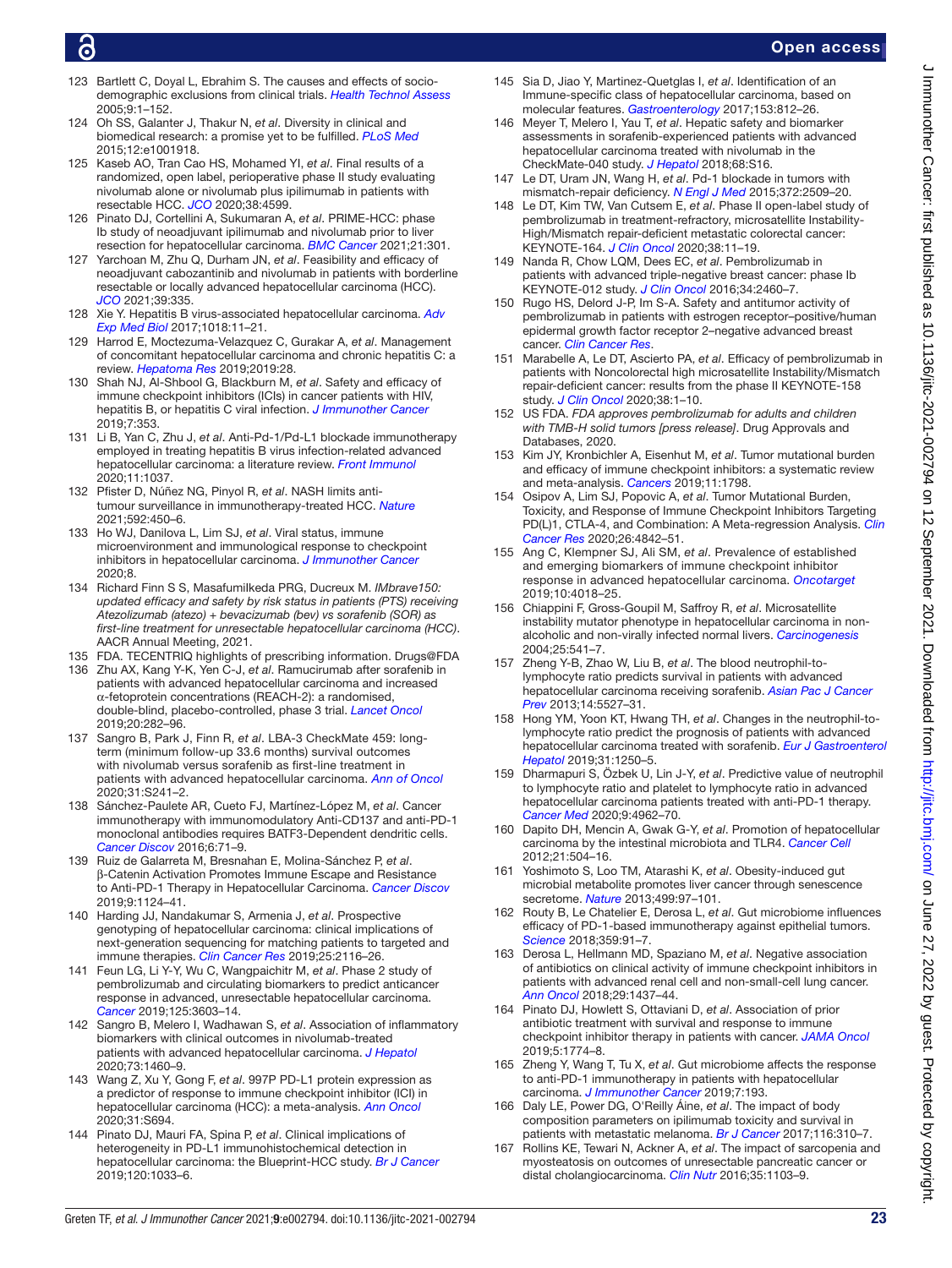- <span id="page-23-0"></span>168 Wang S, Cowley LA, Liu X-S. Sex differences in cancer immunotherapy efficacy, biomarkers, and therapeutic strategy. *[Molecules](http://dx.doi.org/10.3390/molecules24183214)* 2019;24:3214.
- <span id="page-23-2"></span>169 Valpione S, Pasquali S, Campana LG, *et al*. Sex and interleukin-6 are prognostic factors for autoimmune toxicity following treatment with anti-CTLA4 blockade. *[J Transl Med](http://dx.doi.org/10.1186/s12967-018-1467-x)* 2018;16:94.
- <span id="page-23-1"></span>170 Dubin K, Callahan MK, Ren B, *et al*. Intestinal microbiome analyses identify melanoma patients at risk for checkpoint-blockade-induced colitis. *[Nat Commun](http://dx.doi.org/10.1038/ncomms10391)* 2016;7:10391.
- <span id="page-23-3"></span>171 Tarhini AA, Zahoor H, Lin Y, *et al*. Baseline circulating IL-17 predicts toxicity while TGF-β1 and IL-10 are prognostic of relapse in ipilimumab neoadjuvant therapy of melanoma. *[J Immunother](http://dx.doi.org/10.1186/s40425-015-0081-1)  [Cancer](http://dx.doi.org/10.1186/s40425-015-0081-1)* 2015;3:39.
- <span id="page-23-4"></span>172 de Moel EC, Rozeman EA, Kapiteijn EH, *et al*. Autoantibody development under treatment with Immune-Checkpoint inhibitors. *[Cancer Immunol Res](http://dx.doi.org/10.1158/2326-6066.CIR-18-0245)* 2019;7:6–11.
- 173 Yoest JM. Clinical features, predictive correlates, and pathophysiology of immune-related adverse events in immune checkpoint inhibitor treatments in cancer: a short review. *[Immunotargets Ther](http://dx.doi.org/10.2147/ITT.S126227)* 2017;6:73–82.
- <span id="page-23-5"></span>174 Wang DY, Salem J-E, Cohen JV, *et al*. Fatal toxic effects associated with immune checkpoint inhibitors: a systematic review and metaanalysis. *[JAMA Oncol](http://dx.doi.org/10.1001/jamaoncol.2018.3923)* 2018;4:1721–8.
- <span id="page-23-6"></span>175 Xing P, Zhang F, Wang G, *et al*. Incidence rates of immune-related adverse events and their correlation with response in advanced solid tumours treated with NIVO or NIVO+IPI: a systematic review and meta-analysis. *[J Immunother Cancer](http://dx.doi.org/10.1186/s40425-019-0779-6)* 2019;7:341.
- <span id="page-23-7"></span>176 David Pinato J J, Marron TU, *et al*. Treatment-related toxicity predicts for improved outcome in patients with hepatocellular carcinoma (HCC) treated with immune checkpoint inhibitor therapy. *J Hepatol* 2020;73:S19–57.
- <span id="page-23-8"></span>177 Brahmer JR, Abu-Sbeih H, Ascierto PA, *et al*. Society for immunotherapy of cancer (SITC) clinical practice guideline on immune checkpoint inhibitor-related adverse events. *[J Immunother](http://dx.doi.org/10.1136/jitc-2021-002435)  [Cancer](http://dx.doi.org/10.1136/jitc-2021-002435)* 2021;9:e002435.
- <span id="page-23-9"></span>178 Yau T, Kang Y-K, Kim T-Y, *et al*. Efficacy and safety of nivolumab plus ipilimumab in patients with advanced hepatocellular carcinoma previously treated with sorafenib: the CheckMate 040 randomized clinical trial. *[JAMA Oncol](http://dx.doi.org/10.1001/jamaoncol.2020.4564)* 2020;6::e204564 e:e204564.
- <span id="page-23-10"></span>179 Sangro B, Chan SL, Meyer T, *et al*. Diagnosis and management of toxicities of immune checkpoint inhibitors in hepatocellular carcinoma. *[J Hepatol](http://dx.doi.org/10.1016/j.jhep.2019.10.021)* 2020;72:320–41.
- <span id="page-23-11"></span>180 Organization WH. *WHO Handbook for reporting results of cancer treatment*. World Health Organization, 1979.
- <span id="page-23-12"></span>181 Therasse P, Arbuck SG, Eisenhauer EA, *et al*. New guidelines to evaluate the response to treatment in solid tumors. *[J Natl Cancer](http://dx.doi.org/10.1093/jnci/92.3.205)  [Inst](http://dx.doi.org/10.1093/jnci/92.3.205)* 2000;92:205–16.
- <span id="page-23-13"></span>182 Gonzalez-Guindalini FD, Botelho MPF, Harmath CB, *et al*. Assessment of liver tumor response to therapy: role of quantitative imaging. *[Radiographics](http://dx.doi.org/10.1148/rg.336135511)* 2013;33:1781–800.
- <span id="page-23-14"></span>183 Llovet JM, Di Bisceglie AM, Bruix J, *et al*. Design and endpoints of clinical trials in hepatocellular carcinoma. *[J Natl Cancer Inst](http://dx.doi.org/10.1093/jnci/djn134)* 2008;100:698–711.
- <span id="page-23-15"></span>184 Lencioni R, Llovet JM. Modified RECIST (mRECIST) assessment for hepatocellular carcinoma. *[Semin Liver Dis](http://dx.doi.org/10.1055/s-0030-1247132)* 2010;30:52–60.
- <span id="page-23-16"></span>185 Vincenzi B, Di Maio M, Silletta M, *et al*. Prognostic relevance of objective response according to EASL criteria and mRECIST criteria in hepatocellular carcinoma patients treated with locoregional therapies: a Literature-Based meta-analysis. *[PLoS One](http://dx.doi.org/10.1371/journal.pone.0133488)* 2015;10:e0133488-e.
- <span id="page-23-17"></span>186 Prajapati HJ, Spivey JR, Hanish SI, *et al*. mRECIST and EASL responses at early time point by contrast-enhanced dynamic MRI predict survival in patients with unresectable hepatocellular carcinoma (HCC) treated by doxorubicin drug-eluting beads transarterial chemoembolization (DEB TACE). *[Ann Oncol](http://dx.doi.org/10.1093/annonc/mds605)* 2013;24:965–73.
- <span id="page-23-18"></span>187 Kudo M, Finn RS, Qin S, *et al*. Analysis of survival and objective response (or) in patients with hepatocellular carcinoma in a phase III study of lenvatinib (reflect). *[JCO](http://dx.doi.org/10.1200/JCO.2019.37.4_suppl.186)* 2019;37:186.
- 188 Lencioni R, Montal R, Torres F, *et al*. Objective response by mRECIST as a predictor and potential surrogate end-point of overall survival in advanced HCC. *[J Hepatol](http://dx.doi.org/10.1016/j.jhep.2017.01.012)* 2017;66:1166–72.
- <span id="page-23-19"></span>189 Grierson P, Crites D, Ruzinova MB, *et al*. Distinct clinical and magnetic resonance features of metastatic hepatocellular carcinoma treated with pembrolizumab: a case report of late response after pseudoprogression. *[Hepatol Commun](http://dx.doi.org/10.1002/hep4.1132)* 2018;2:148–51.
- <span id="page-23-20"></span>190 Dromain C, Beigelman C, Pozzessere C, *et al*. Imaging of tumour response to immunotherapy. *[Eur Radiol Exp](http://dx.doi.org/10.1186/s41747-019-0134-1)* 2020;4:2.
- <span id="page-23-21"></span>191 Borcoman E, Nandikolla A, Long G, *et al*. Patterns of response and progression to immunotherapy. *[Am Soc Clin Oncol Educ Book](http://dx.doi.org/10.1200/EDBK_200643)* 2018;38:169–78.
- 192 Frelaut M, Le Tourneau C, Borcoman E. Hyperprogression under immunotherapy. *[Int J Mol Sci](http://dx.doi.org/10.3390/ijms20112674)* 2019;20:2674.
- <span id="page-23-22"></span>193 Wong DJ, Lee J, Choo SP, *et al*. Hyperprogressive disease in hepatocellular carcinoma with immune checkpoint inhibitor use: a case series. *[Immunotherapy](http://dx.doi.org/10.2217/imt-2018-0126)* 2019;11:167–75.
- <span id="page-23-23"></span>194 Chan SL. Hyperprogression in hepatocellular carcinoma: illusion or reality? *[J Hepatol](http://dx.doi.org/10.1016/j.jhep.2020.09.025)* 2021;74:269–71.
- <span id="page-23-24"></span>195 Yeo W, Mo FKF, Koh J, *et al*. Quality of life is predictive of survival in patients with unresectable hepatocellular carcinoma. *[Ann Oncol](http://dx.doi.org/10.1093/annonc/mdl065)* 2006;17:1083–9.
- 196 Bonnetain F, Paoletti X, Collette S, *et al*. Quality of life as a prognostic factor of overall survival in patients with advanced hepatocellular carcinoma: results from two French clinical trials. *[Qual Life Res](http://dx.doi.org/10.1007/s11136-008-9365-y)* 2008;17:831–43.
- 197 Diouf M, Filleron T, Barbare J-C, *et al*. The added value of quality of life (QOL) for prognosis of overall survival in patients with palliative hepatocellular carcinoma. *[J Hepatol](http://dx.doi.org/10.1016/j.jhep.2012.11.019)* 2013;58:509–21.
- <span id="page-23-25"></span>198 Bultz BD, Carlson LE. Emotional distress: the sixth vital sign-future directions in cancer care. *[Psychooncology](http://dx.doi.org/10.1002/pon.1022)* 2006;15:93–5.
- <span id="page-23-26"></span>199 Zabora J, BrintzenhofeSzoc K, Curbow B, *et al*. The prevalence of psychological distress by cancer site. *[Psychooncology](http://dx.doi.org/10.1002/1099-1611(200101/02)10:1<19::AID-PON501>3.0.CO;2-6)* 2001;10:19–28.
- <span id="page-23-27"></span>200 Vaughn-Sandler V, Sherman C, Aronsohn A, *et al*. Consequences of perceived stigma among patients with cirrhosis. *[Dig Dis Sci](http://dx.doi.org/10.1007/s10620-013-2942-0)* 2014;59:681–6.
- <span id="page-23-28"></span>201 Squibb B-M. *U.S. survey of liver cancer caregivers. 24 Jul 2017 – 31 Aug 2017*, 2017.
- <span id="page-23-29"></span>202 Philbin MM, Erby LAH, Lee S, *et al*. Hepatitis B and liver cancer among three Asian American sub-groups: a focus group inquiry. *[J](http://dx.doi.org/10.1007/s10903-011-9523-0)  [Immigr Minor Health](http://dx.doi.org/10.1007/s10903-011-9523-0)* 2012;14:858–68.
- 203 Li D, Tang T, Patterson M, *et al*. The impact of hepatitis B knowledge and stigma on screening in Canadian Chinese persons. *[Can J Gastroenterol](http://dx.doi.org/10.1155/2012/705094)* 2012;26:705094
- <span id="page-23-30"></span>204 Kumar M, Panda D. Role of supportive care for terminal stage hepatocellular carcinoma. *[J Clin Exp Hepatol](http://dx.doi.org/10.1016/j.jceh.2014.03.049)* 2014;4:S130–9.
- <span id="page-23-31"></span>205 Woodrell CD, Hansen L, Schiano TD, *et al*. Palliative care for people with hepatocellular carcinoma, and specific benefits for older adults. *[Clin Ther](http://dx.doi.org/10.1016/j.clinthera.2018.02.017)* 2018;40:512–25.
- <span id="page-23-32"></span>206 Wong A, Billett A, Milne D. Balancing the hype with reality: what do patients with advanced melanoma consider when making the decision to have immunotherapy? *[Oncologist](http://dx.doi.org/10.1634/theoncologist.2018-0820)* 2019;24:e1190–6.
- <span id="page-23-33"></span>207 Temel JS, Greer JA, Muzikansky A, *et al*. Early palliative care for patients with metastatic non–small-cell lung cancer. *[N Engl J Med](http://dx.doi.org/10.1056/NEJMoa1000678)  [Overseas Ed](http://dx.doi.org/10.1056/NEJMoa1000678)* 2010;363:733–42.
- <span id="page-23-34"></span>208 Ufere NN, Donlan J, Waldman L, *et al*. Barriers to use of palliative care and advance care planning discussions for patients with endstage liver disease. *[Clin Gastroenterol Hepatol](http://dx.doi.org/10.1016/j.cgh.2019.03.022)* 2019;17:2592–9.
- 209 Walling AM, Wenger NS. Palliative care and end-stage liver disease. *[Clin Gastroenterol Hepatol](http://dx.doi.org/10.1016/j.cgh.2013.11.010)* 2014;12:699–700.
- <span id="page-23-35"></span>210 Poonja Z, Brisebois A, van Zanten SV, *et al*. Patients with cirrhosis and denied liver transplants rarely receive adequate palliative care or appropriate management. *[Clin Gastroenterol Hepatol](http://dx.doi.org/10.1016/j.cgh.2013.08.027)* 2014;12:692–8.
- <span id="page-23-36"></span>211 Nishijima TF, Shachar SS, Nyrop KA, *et al*. Safety and tolerability of PD-1/PD-L1 inhibitors compared with chemotherapy in patients with advanced cancer: a meta-analysis. *[Oncologist](http://dx.doi.org/10.1634/theoncologist.2016-0419)* 2017;22:470–9.
- <span id="page-23-37"></span>212 Meilleur A, Subramanian SV, Plascak JJ, *et al*. Rural residence and cancer outcomes in the United States: issues and challenges. *[Cancer Epidemiol Biomarkers Prev](http://dx.doi.org/10.1158/1055-9965.EPI-13-0404)* 2013;22:1657–67.
- 213 Ward MM, Ullrich F, Matthews K, *et al*. Access to chemotherapy services by availability of local and visiting oncologists. *[J Oncol](http://dx.doi.org/10.1200/JOP.2013.001217)  [Pract](http://dx.doi.org/10.1200/JOP.2013.001217)* 2014;10:26–31.
- <span id="page-23-38"></span>214 Liu G, Franssen E, Fitch MI, *et al*. Patient preferences for oral versus intravenous palliative chemotherapy. *[J Clin Oncol](http://dx.doi.org/10.1200/JCO.1997.15.1.110)* 1997;15:110–5.
- <span id="page-23-39"></span>215 Blazeby JM, Currie E, Zee BCY, *et al*. Development of a questionnaire module to supplement the EORTC QLQ-C30 to assess quality of life in patients with hepatocellular carcinoma, the EORTC QLQ-HCC18. *[Eur J Cancer](http://dx.doi.org/10.1016/j.ejca.2004.06.033)* 2004;40:2439–44.
- <span id="page-23-40"></span>216 Heffernan N, Cella D, Webster K, *et al*. Measuring health-related quality of life in patients with hepatobiliary cancers: the functional assessment of cancer therapy-hepatobiliary questionnaire. *[J Clin](http://dx.doi.org/10.1200/JCO.2002.07.093)  [Oncol](http://dx.doi.org/10.1200/JCO.2002.07.093)* 2002;20:2229–39.
- <span id="page-23-41"></span>217 Yount S, Cella D, Webster K, *et al*. Assessment of patient-reported clinical outcome in pancreatic and other hepatobiliary cancers: the fact hepatobiliary symptom index. *[J Pain Symptom Manage](http://dx.doi.org/10.1016/s0885-3924(02)00422-0)* 2002;24:32–44.